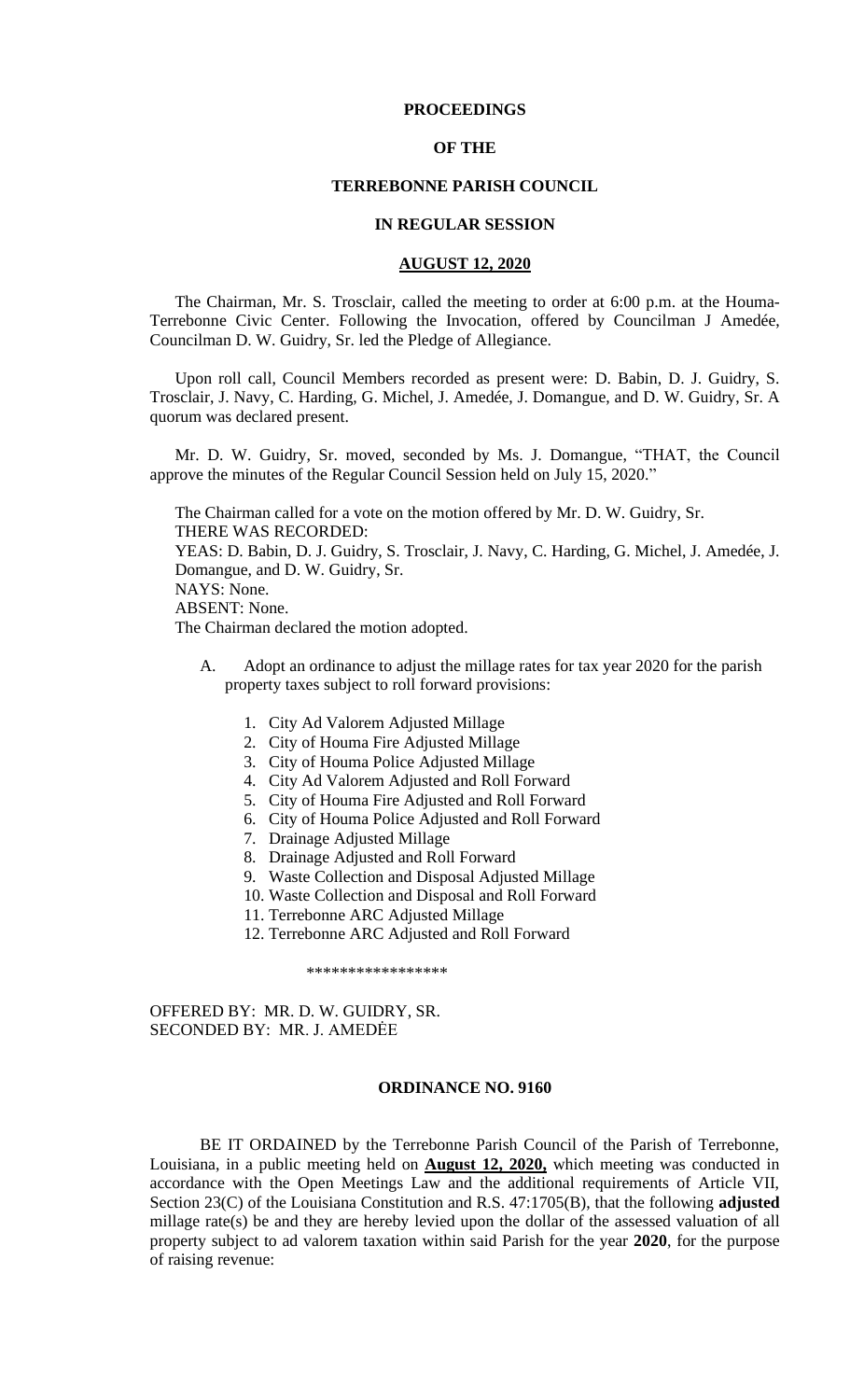#### **MILLAGE**

| City Ad Valorem Tax  | 6.11 Mills |
|----------------------|------------|
| City of Houma Fire   | 5.01 Mills |
| City of Houma Police | 5.01 Mills |

BE IT FURTHER ORDAINED that the Assessor of the Parish of Terrebonne, shall extend upon the assessment roll for the year **2020** the taxes herein levied, and the tax collector of said Parish shall collect and remit the same to said taxing authority in accordance with law.

The foregoing ordinance was read in full; the roll was called on the adoption thereof, and the ordinance was adopted by the following votes:

#### **THERE WAS RECORDED:**

YEAS: D. Babin, D. J. Guidry, S. Trosclair, J. Navy, C. Harding, G. Michel, J. Amedée, J. Domangue, and D. W. Guidry, Sr. NAYS: None. ABSTAINING: None. ABSENT: None. The Chairman declared the ordinance adopted on this the  $12<sup>th</sup>$  day of August 2020.

\*\*\*\*\*\*\*\*\*\*\*\*\*\*\*\*\*

OFFERED BY: MR. J. AMEDĖE SECONDED BY: MR. D. W. GUIDRY, SR.

## **ORDINANCE NO. 9161**

**BE IT ORDAINED** by the Terrebonne Parish Council of the Parish of Terrebonne, Louisiana, in a public meeting held on **August 12, 2020**, which meeting was conducted in accordance with the Open Meetings Law and the additional requirements of Article VII, Section 23(C) of the Louisiana Constitution and R.S. 47:1705(B), that the taxing district voted to increase the millage rate(s) but not in excess of the prior year's maximum rate(s) on all taxable property shown on the official assessment roll for the year **2020**, and when collected, the revenues from said taxes shall be used only for the specific purposes for which said taxes have been levied. Said millage rate(s) are:

|                      | <b>Adjusted Rate</b> | <b>2020 Levy</b> |
|----------------------|----------------------|------------------|
| City Ad Valorem Tax  | 6.11 Mills           | 6.20 Mills       |
| City of Houma Fire   | 5.01 Mills           | 5.08 Mills       |
| City of Houma Police | 5.01 Mills           | 5.08 Mills       |

**BE IT FURTHER ORDAINED** that the Assessor of the Parish of Terrebonne, shall

extend upon the assessment roll for the year 2020 the taxes herein levied, and the tax collector

of said Parish shall collect and remit the same to said taxing authority in accordance with law.

The foregoing ordinance was read in full, the roll was called on the adoption thereof, and the ordinance was adopted by no less than two-thirds of the total membership of the taxing authority voting in favor as required by Article VII, Section 23(C) of the Louisiana Constitution and R.S.47:1705 (B). The votes were:

# **THERE WAS RECORDED:**

YEAS: D. Babin, D. J. Guidry, S. Trosclair, J. Navy, C. Harding, G. Michel, J. Amedée, J. Domangue, and D. W. Guidry, Sr. NAYS: None. ABSTAINING: None.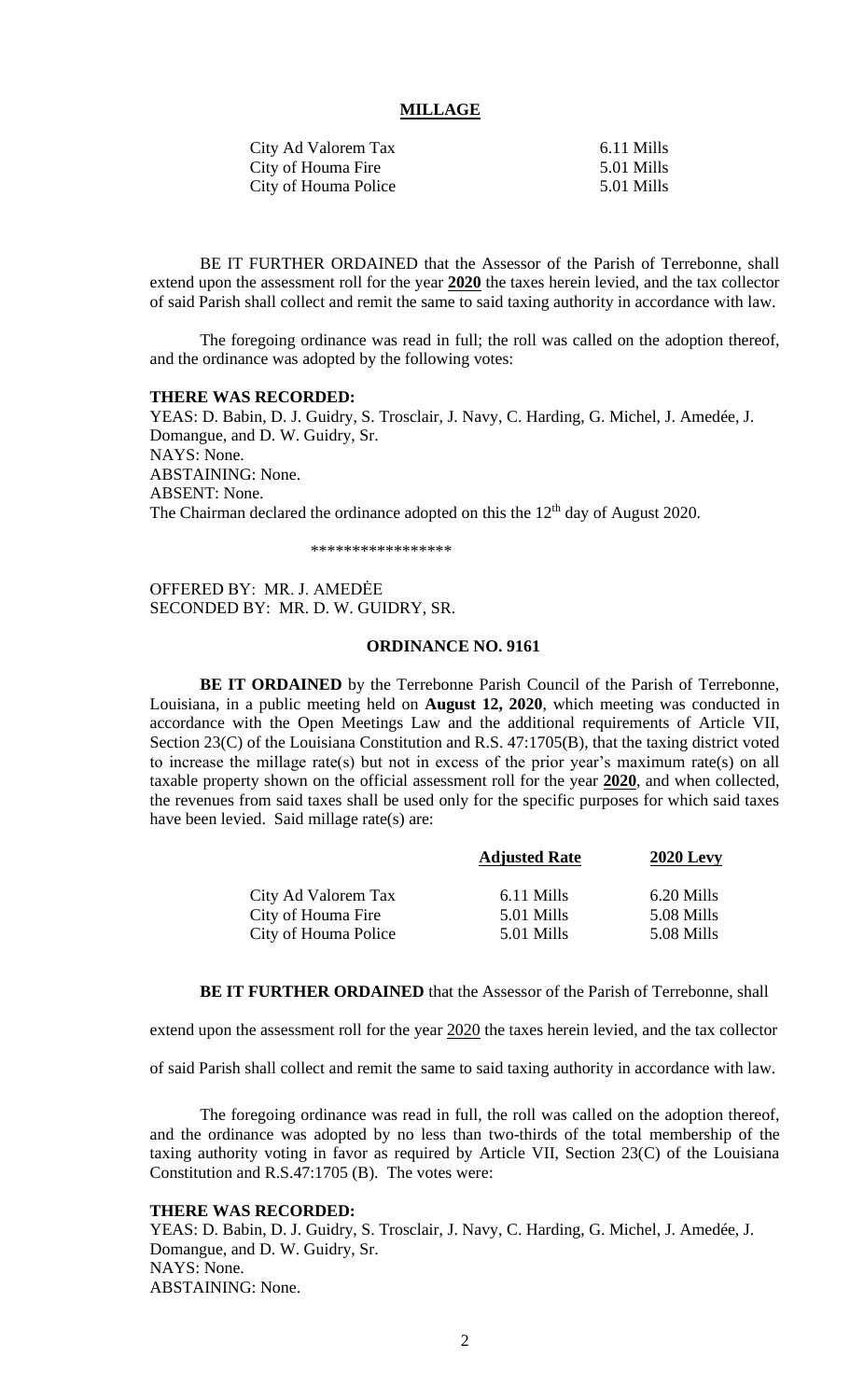ABSENT: None. The Chairman declared the ordinance adopted on this the  $12<sup>th</sup>$  day of August 2020.

\*\*\*\*\*\*\*\*\*\*\*\*\*\*\*\*\*

OFFERED BY: MR. G. MICHEL SECONDED BY: MR. D. W. GUIDRY, SR.

# **ORDINANCE NO. 9162**

**BE IT ORDAINED** by the Terrebonne Parish Council of the Parish of Terrebonne, Louisiana, in a public meeting held on **August 12, 2020**, which meeting was conducted in accordance with the Open Meetings Law and the additional requirements of Article VII, Section 23(C) of the Louisiana Constitution and R.S. 47:1705(B), that the following **adjusted** millage rate(s) be and they are hereby levied upon the dollar of the assessed valuation of all property subject to ad valorem taxation within said Parish for the year **2020**, for the purpose of raising revenue:

## **MILLAGE**

DRAINAGE TAX 7.06 Mills

**BE IT FURTHER ORDAINED** that the Assessor of the Parish of Terrebonne, shall extend upon the assessment roll for the year **2020** the taxes herein levied, and the tax collector of said Parish shall collect and remit the same to said taxing authority in accordance with law.

The foregoing ordinance was read in full, the roll was called on the adoption thereof, and the ordinance was adopted by the following votes:

#### **THERE WAS RECORDED:**

YEAS: D. Babin, D. J. Guidry, S. Trosclair, J. Navy, C. Harding, G. Michel, J. Amedée, J. Domangue, and D. W. Guidry, Sr. NAYS: None. ABSTAINING: None. ABSENT: None. The Chairman declared the ordinance adopted on this the  $12<sup>th</sup>$  day of August 2020.

\*\*\*\*\*\*\*\*\*\*\*\*\*\*\*\*\*

OFFERED BY: MR. J. AMEDĖE SECONDED BY: MR. D. W. GUIDRY, SR.

## **ORDINANCE NO. 9163**

**BE IT ORDAINED** by the Terrebonne Parish Council of the Parish of Terrebonne, Louisiana, in a public meeting held on **August 12, 2020**, which meeting was conducted in accordance with the Open Meetings Law and the additional requirements of Article VII, Section 23(C) of the Louisiana Constitution and R.S. 47:1705(B), that the taxing district voted to increase the millage rate(s) but not in excess of the prior year's maximum rate(s) on all taxable property shown on the official assessment roll for the year **2020**, and when collected, the revenues from said taxes shall be used only for the specific purposes for which said taxes have been levied. Said millage rate(s) are:

|              | <b>Adjusted Rate</b> | <b>2020 Levy</b> |
|--------------|----------------------|------------------|
| DRAINAGE TAX | 7.06 Mills           | $7.15$ Mills     |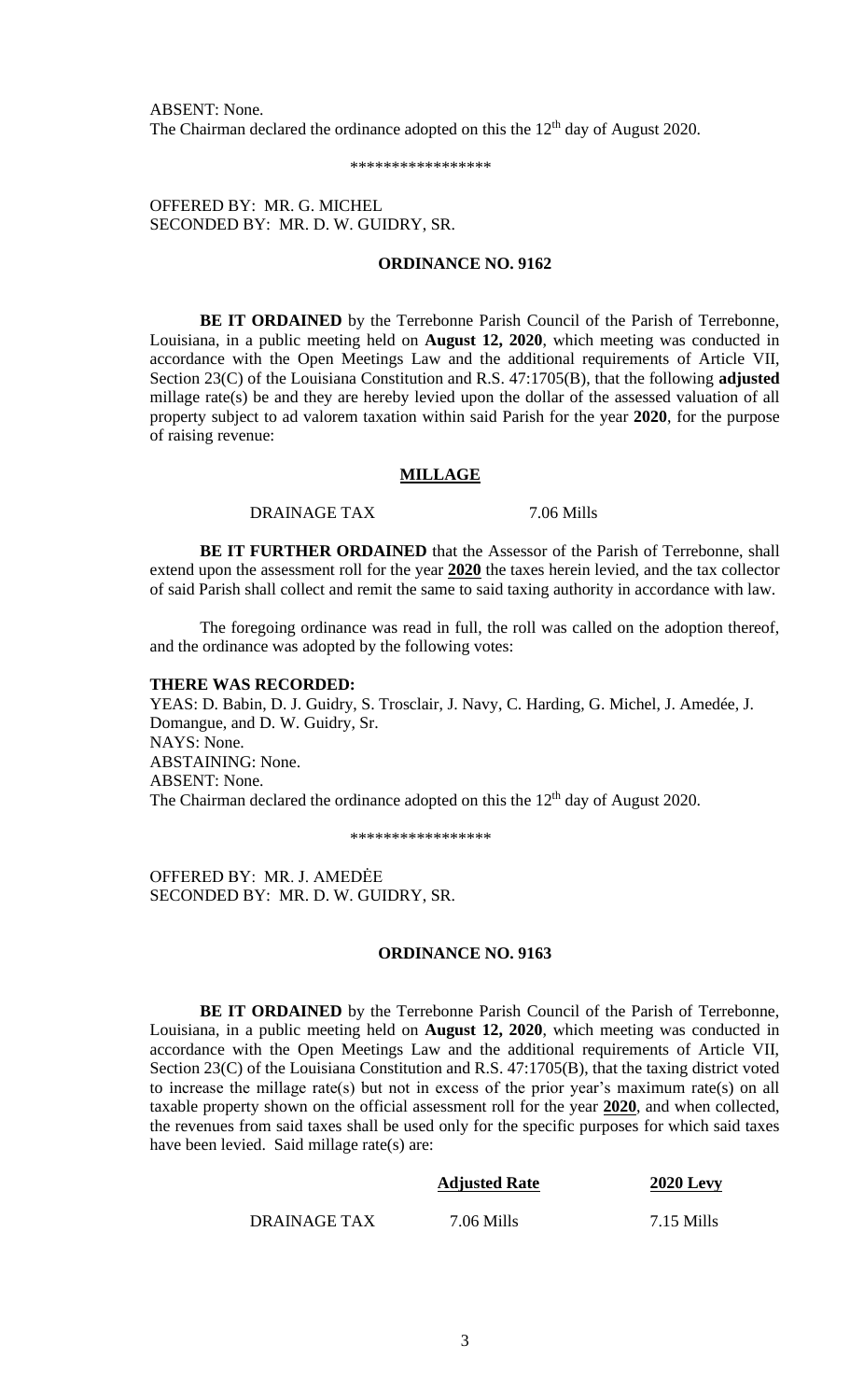**BE IT FURTHER ORDAINED** that the Assessor of the Parish of Terrebonne, shall

extend upon the assessment roll for the year **2020** the taxes herein levied, and the tax collector

of said Parish shall collect and remit the same to said taxing authority in accordance with law.

The foregoing ordinance was read in full, the roll was called on the adoption thereof, and the ordinance was adopted by no less than two-thirds of the total membership of the taxing authority voting in favor as required by Article VII, Section 23(C) of the Louisiana Constitution and R.S.47:1705 (B). The votes were:

# **THERE WAS RECORDED:**

YEAS: D. Babin, D. J. Guidry, S. Trosclair, J. Navy, C. Harding, G. Michel, J. Amedée, J. Domangue, and D. W. Guidry, Sr. NAYS: None. ABSTAINING: None. ABSENT: None. The Chairman declared the ordinance adopted on this the 12<sup>th</sup> day of August 2020.

\*\*\*\*\*\*\*\*\*\*\*\*\*\*\*\*\*

OFFERED BY: MR. D. W. GUIDRY, SR. SECONDED BY: MR. J. NAVY

# **ORDINANCE NO. 9164**

**BE IT ORDAINED** by the Terrebonne Parish Council of the Parish of Terrebonne, Louisiana, in a public meeting held on **August 12, 2020**, which meeting was conducted in accordance with the Open Meetings Law and the additional requirements of Article VII, Section 23(C) of the Louisiana Constitution and R.S. 47:1705(B), that the following **adjusted** millage rate(s) be and they are hereby levied upon the dollar of the assessed valuation of all property subject to ad valorem taxation within said Parish for the year **2020**, for the purpose of raising revenue:

# **MILLAGE**

# WASTE COLLECTION AND DISPOSAL 10.83 Mills

**BE IT FURTHER ORDAINED** that the Assessor of the Parish of Terrebonne shall extend upon the assessment roll for the year **2020** the taxes herein levied, and the tax collector of said Parish shall collect and remit the same to said taxing authority in accordance with law.

The foregoing ordinance was read in full, the roll was called on the adoption thereof, and the ordinance was adopted by the following votes:

## **THERE WAS RECORDED:**

YEAS: D. Babin, D. J. Guidry, S. Trosclair, J. Navy, C. Harding, G. Michel, J. Amedée, J. Domangue, and D. W. Guidry, Sr. NAYS: None. ABSTAINING: None. ABSENT: None. The Chairman declared the ordinance adopted on this the 12<sup>th</sup> day of August 2020.

\*\*\*\*\*\*\*\*\*\*\*\*\*\*\*\*\*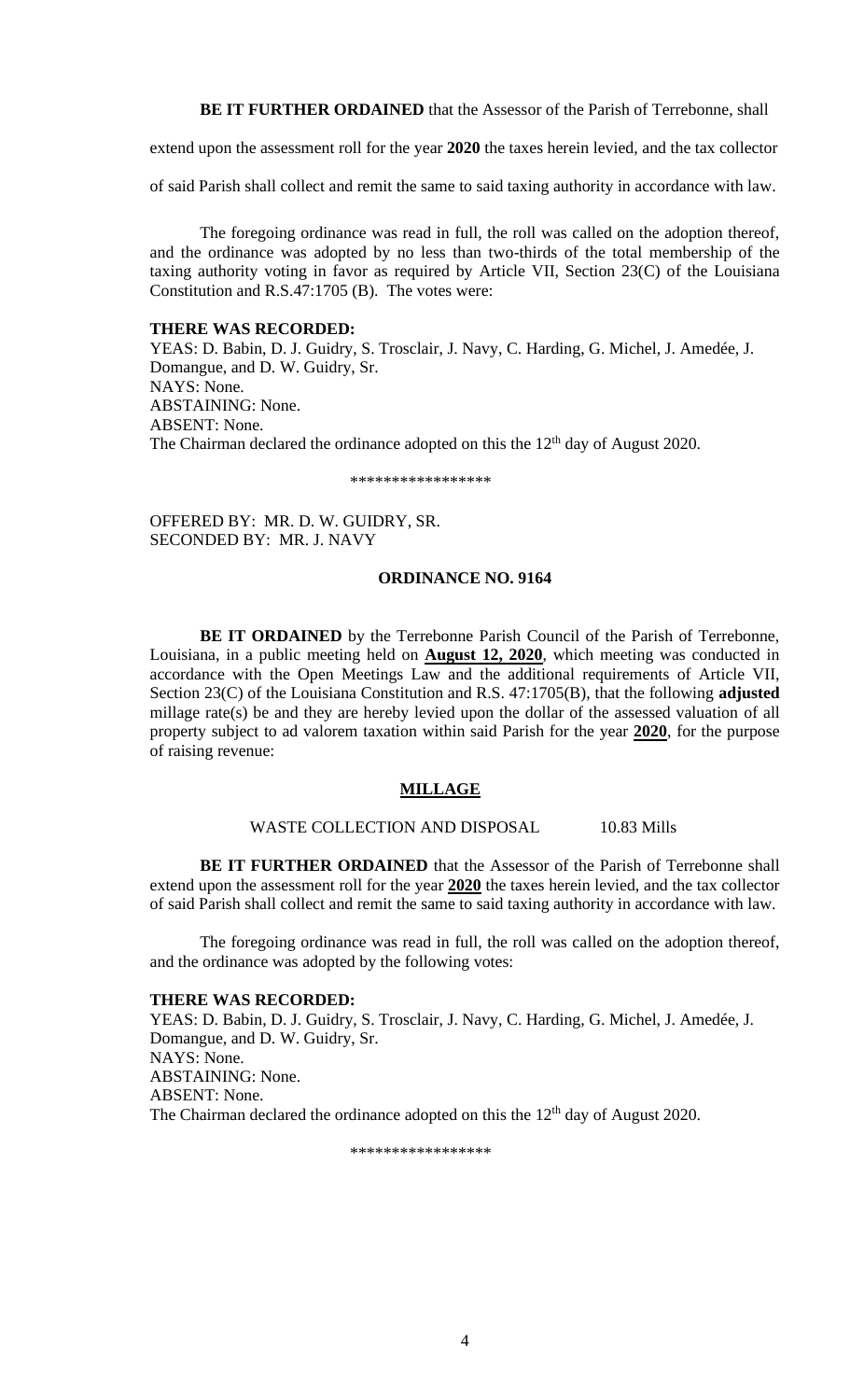# **ORDINANCE NO. 9165**

**BE IT ORDAINED** by the Terrebonne Parish Council of the Parish of Terrebonne, Louisiana, in a public meeting held on **August 12, 2020**, which meeting was conducted in accordance with the Open Meetings Law and the additional requirements of Article VII, Section 23(C) of the Louisiana Constitution and R.S. 47:1705(B), that the taxing district voted to increase the millage rate(s) but not in excess of the prior year's maximum rate(s) on all taxable property shown on the official assessment roll for the year **2020**, and when collected, the revenues from said taxes shall be used only for the specific purposes for which said taxes have been levied. Said millage rate(s) are:

|                               | <b>Adjusted Rate</b> | <b>2020 Levy</b> |
|-------------------------------|----------------------|------------------|
| WASTE COLLECTION AND DISPOSAL | 10.83 Mills          | 10.97 Mills      |

**BE IT FURTHER ORDAINED** that the Assessor of the Parish of Terrebonne, shall

extend upon the assessment roll for the year **2020** the taxes herein levied, and the tax collector

of said Parish shall collect and remit the same to said taxing authority in accordance with law.

The foregoing ordinance was read in full, the roll was called on the adoption thereof, and the ordinance was adopted by no less than two-thirds of the total membership of the taxing authority voting in favor as required by Article VII, Section 23(C) of the Louisiana Constitution and R.S.47:1705 (B). The votes were:

#### **THERE WAS RECORDED:**

YEAS: D. Babin, D. J. Guidry, S. Trosclair, J. Navy, C. Harding, J. Amedée, J. Domangue, and D. W. Guidry, Sr. NAYS: G. Michel. ABSTAINING: None. ABSENT: None. The Chairman declared the ordinance adopted on this the  $12<sup>th</sup>$  day of August 2020.

\*\*\*\*\*\*\*\*\*\*\*\*\*\*\*\*\*

OFFERED BY: MR. D. W. GUIDRY, SR. SECONDED BY: MR. J. NAVY

#### **ORDINANCE NO. 9166**

**BE IT ORDAINED** by the Terrebonne Parish Council of the Parish of Terrebonne, Louisiana, in a public meeting held on **August 12, 2020**, which meeting was conducted in accordance with the Open Meetings Law and the additional requirements of Article VII, Section 23(C) of the Louisiana Constitution and R.S. 47:1705(B), that the following **adjusted** millage rate(s) be and they are hereby levied upon the dollar of the assessed valuation of all property subject to ad valorem taxation within said Parish for the year **2020**, for the purpose of raising revenue:

# **MILLAGE**

Terrebonne ARC Tax 5.14 Mills

**BE IT FURTHER ORDAINED** that the Assessor of the Parish of Terrebonne, shall extend upon the assessment roll for the year **2020** the taxes herein levied, and the tax collector of said Parish shall collect and remit the same to said taxing authority in accordance with law.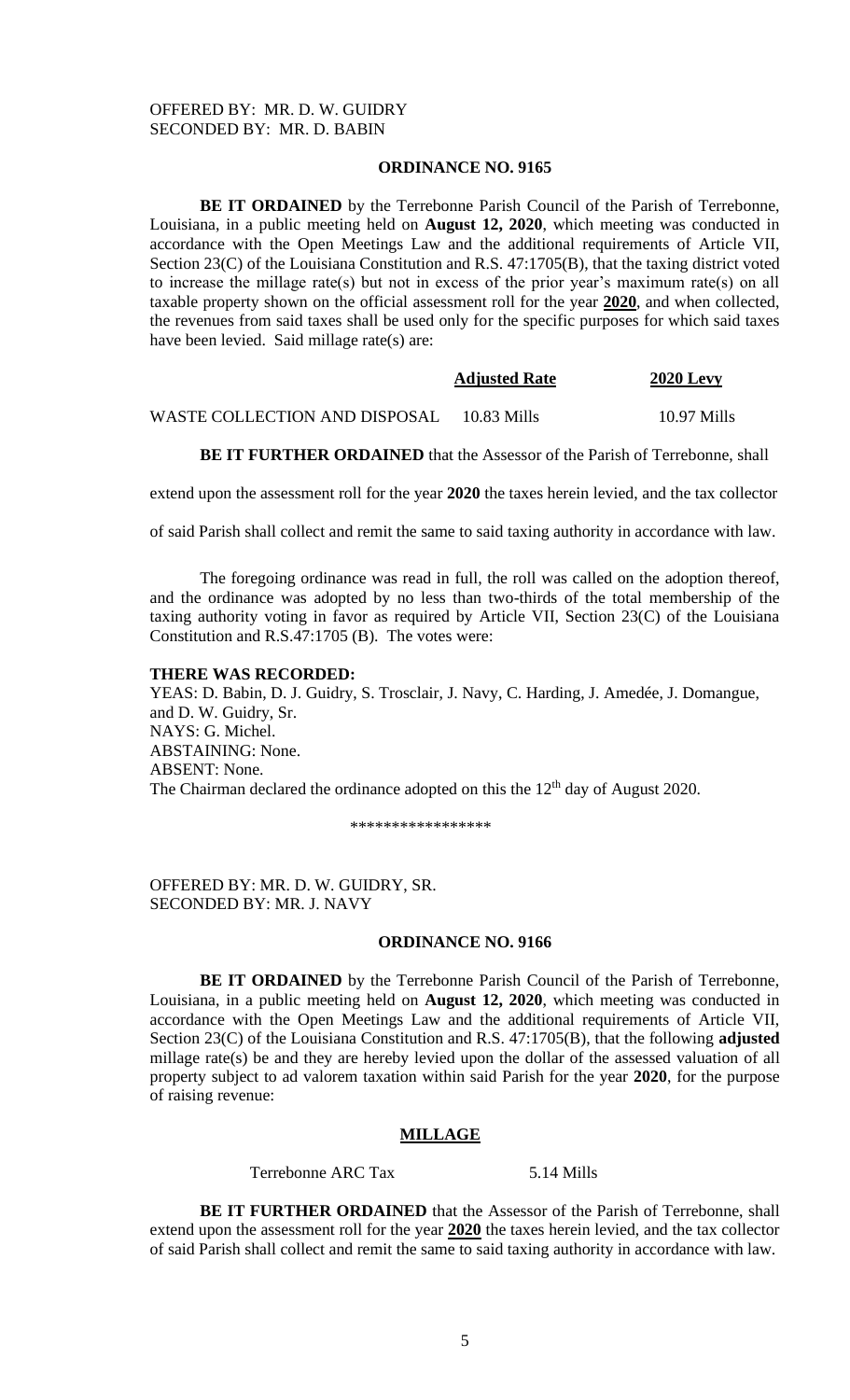The foregoing ordinance was read in full, the roll was called on the adoption thereof, and the ordinance was adopted by the following votes:

#### **THERE WAS RECORDED:**

YEAS: D. Babin, D. J. Guidry, S. Trosclair, J. Navy, C. Harding, G. Michel, J. Amedée, J. Domangue, and D. W. Guidry, Sr. NAYS: None. ABSTAINING: None. ABSENT: None. The Chairman declared the ordinance adopted on this the  $12<sup>th</sup>$  day of August 2020.

\*\*\*\*\*\*\*\*\*\*\*\*\*\*\*\*\*

OFFERED BY: MR. D. BABIN SECONDED BY: MR. J. AMEDÉE

#### **ORDINANCE NO. 9167**

**BE IT ORDAINED** by the Terrebonne Parish Council of the Parish of Terrebonne, Louisiana, in a public meeting held on **August 12, 2020**, which meeting was conducted in accordance with the Open Meetings Law and the additional requirements of Article VII, Section 23(C) of the Louisiana Constitution and R.S. 47:1705(B), that the taxing district voted to increase the millage rate(s) but not in excess of the prior year's maximum rate(s) on all taxable property shown on the official assessment roll for the year **2020**, and when collected, the revenues from said taxes shall be used only for the specific purposes for which said taxes have been levied. Said millage rate(s) are:

|                    | <b>Adjusted Rate</b> | <b>2020 Levy</b> |
|--------------------|----------------------|------------------|
| Terrebonne ARC Tax | 5.14 Mills           | 5.21 Mills       |

**BE IT FURTHER ORDAINED** that the Assessor of the Parish of Terrebonne, shall

extend upon the assessment roll for the year **2020** the taxes herein levied, and the tax collector

of said Parish shall collect and remit the same to said taxing authority in accordance with law.

The foregoing ordinance was read in full, the roll was called on the adoption thereof, and the ordinance was adopted by no less than two-thirds of the total membership of the taxing authority voting in favor as required by Article VII, Section 23(C) of the Louisiana Constitution and R.S.47:1705 (B). The votes were:

#### **THERE WAS RECORDED:**

YEAS: D. Babin, D. J. Guidry, S. Trosclair, J. Navy, C. Harding, J. Amedée, J. Domangue, and D. W. Guidry, Sr. NAYS: G. Michel ABSTAINING: None. ABSENT: None. The Chairman declared the ordinance adopted on this the  $12<sup>th</sup>$  day of August 2020.

- B. Ordinances to adopt the millage rates for tax year 2020 (with no roll-forward):
	- Drainage Bonds 0.50 Mills
	- Road & Bridge Bonds  $-0.50$  Mills
	- Sewerage Tax Bonds 0.50 Mills
	- Parish Tax Alimony (outside) 2.99 Mills
	- Parish Tax Alimony (inside) 1.49 Mills
	- Juvenile Detention (Houma) Maintenance 0.95 Mills
	- Juvenile Detention (Houma) Maintenance 0.93 Mills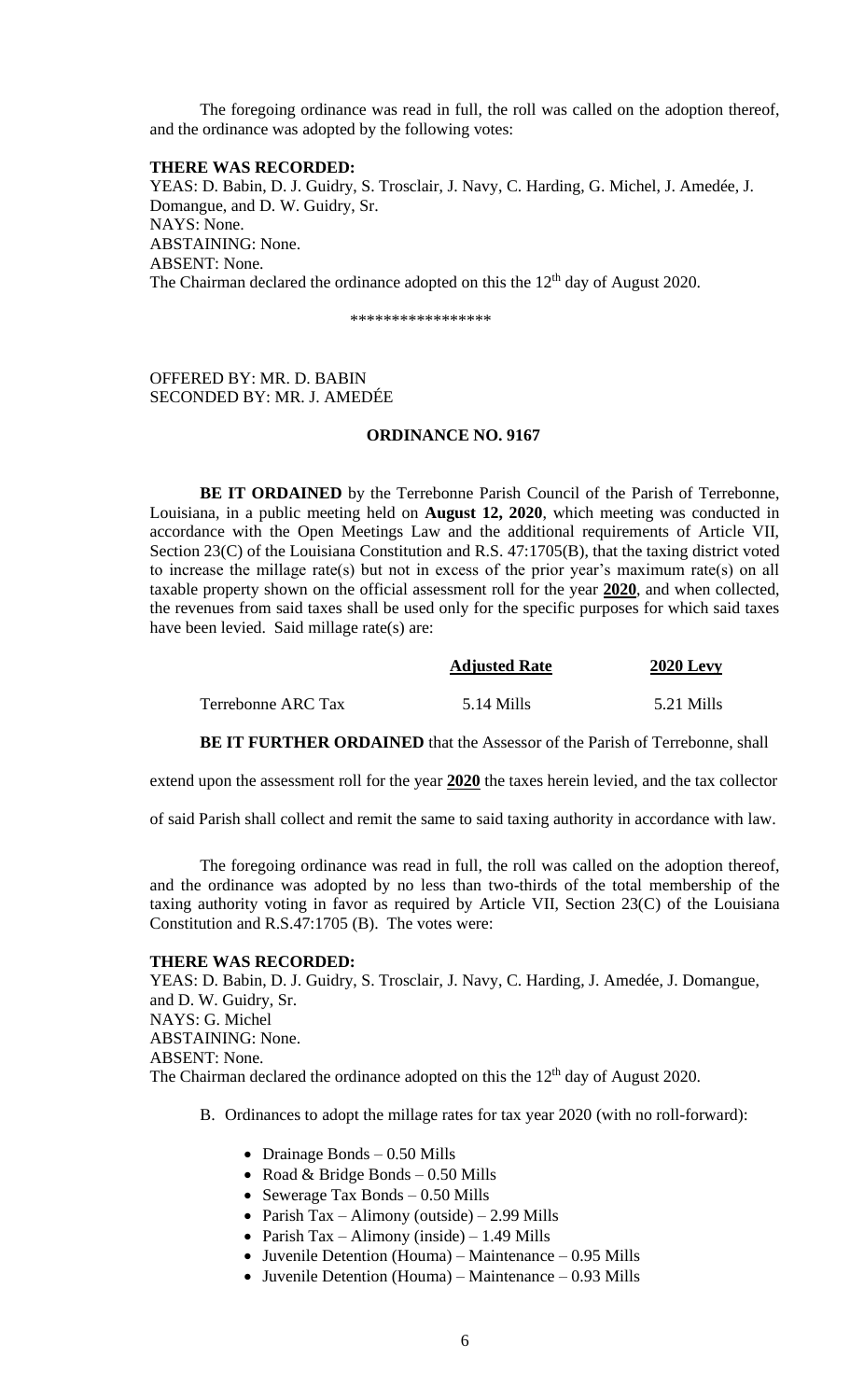- Recreation Tax  $-2.04$  Mills
- Mental Health Center 0.42 Mills
- Health Unit  $-1.66$  Mills
- Road District  $#6 0.82$  Mills
- Road Lighting District  $#1 0.50$  Mills
- Road Lighting District  $#2 2.75$  Mills
- Road Lighting District  $#3 1.00$  Mills
- Road Lighting District #4 2.00 Mills
- Road Lighting District  $#5 2.00$  Mills
- Road Lighting District  $#6 1.50$  Mills
- Road Lighting District  $#7 0.75$  Mills
- Road Lighting District  $#8 3.50$  Mills
- Road Lighting District  $#9 1.75$  Mills
- Road Lighting District  $#10 4.75$  Mills

\*\*\*\*\*\*\*\*\*\*\*\*\*\*\*\*\*

OFFERED BY: MR. G. MICHEL SECONDED BY: MR. J. AMEDÉE

# **ORDINANCE NO. 9168**

**BE IT ORDAINED,** that the following millages are hereby levied on the 2020 tax roll on all property subject to taxation by the Terrebonne Parish Consolidated Government:

# **MILLAGES**

| $0.50$ Mills |
|--------------|
| 0.50 Mills   |
| 0.50 Mills   |
| 2.99 Mills   |
| 1.49Mills    |
| $0.95$ Mills |
| $0.93$ Mills |
| 2.04 Mills   |
| 0.42 Mills   |
| $1.66$ Mills |
| 0.82 Mills   |
| 0.50 Mills   |
| 2.75 Mills   |
| 1.00 Mills   |
| 2.00 Mills   |
| 2.00 Mills   |
| 1.50 Mills   |
| 0.75 Mills   |
| 3.50 Mills   |
| 1.75 Mills   |
| 4.75 Mills   |
|              |

**BE IT FURTHER ORDAINED** that the proper administrative officials of the Parish of Terrebonne, State of Louisiana, be and they are hereby empowered, authorized, and directed to spread said taxes, as hereinabove set forth, upon the assessment roll of said Parish for the year 2020, and to make the collection of the taxes imposed for and on behalf of the taxing authority, according to law, and that the taxes herein levied shall become a permanent lien and privilege on all property subject to taxation as herein set forth, and collection thereof shall be enforceable in the manner provided by law.

The foregoing ordinance was read in full; the roll was called on the adoption thereof, and the ordinance was adopted by the following votes: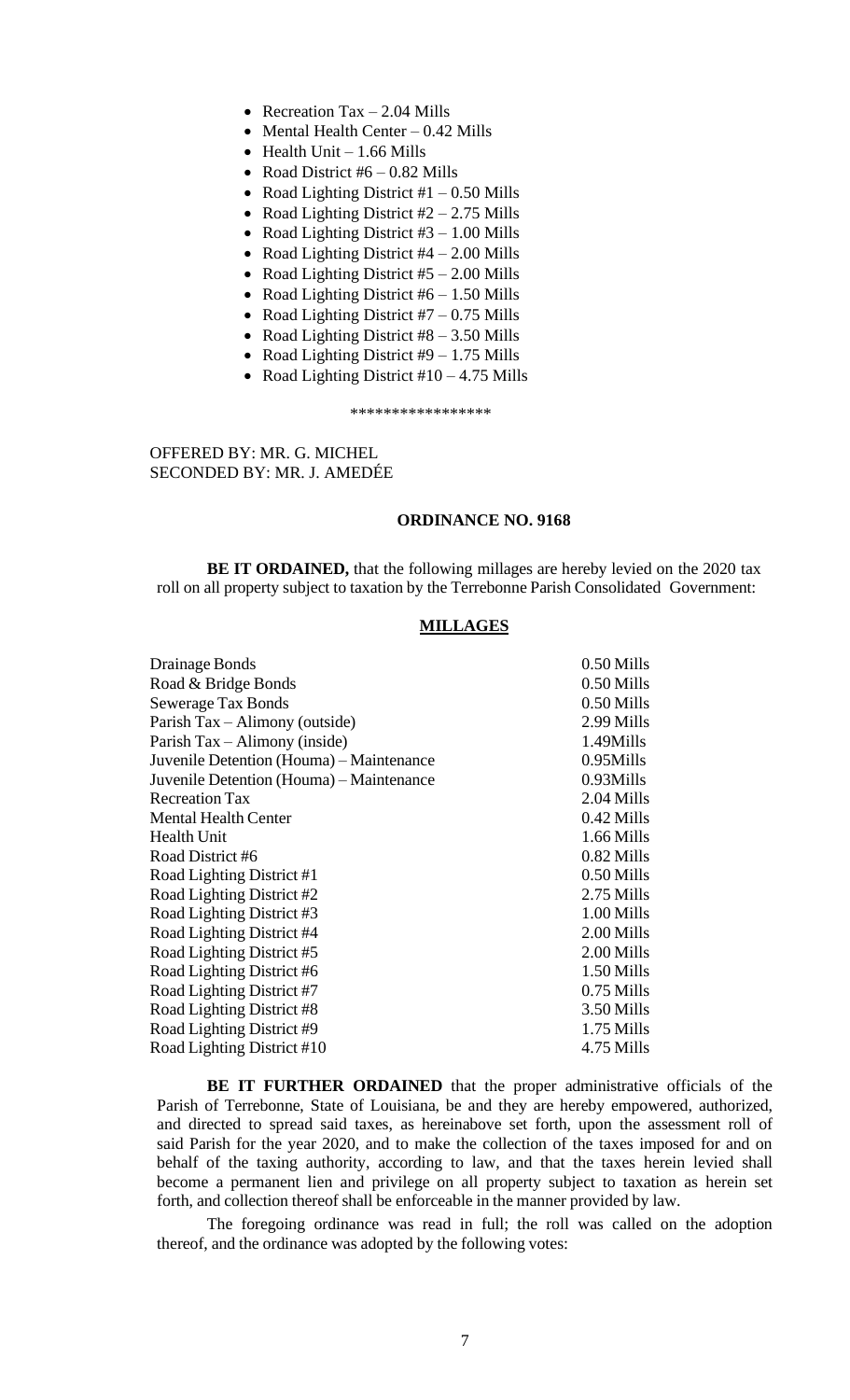## **THERE WAS RECORDED:**

YEAS: D. Babin, D. J. Guidry, S. Trosclair, J. Navy, C. Harding, G. Michel, J. Amedée, J. Domangue, and D. W. Guidry, Sr. NAYS: None. ABSTAINING: None. ABSENT: None. The Chairman declared the ordinance adopted on this the  $12<sup>th</sup>$  day of August 2020.

A. An ordinance to adopt the millage rates for tax year 2020 for the Terrebonne Council on Aging millage.

OFFERED BY: MR. D. W. GUIDRY, SR. SECONDED BY: MR. J. AMEDÉE

#### **ORDINANCE NO. 9169**

**BE IT ORDAINED**, that the following millages are hereby levied on the 2020 tax roll on all property subject to taxation by the Terrebonne Parish Consolidated Government:

### **MILLAGES**

Council on Aging 0.00 Mills

**BE IT FURTHER ORDAINED** that the proper administrative officials of the Parish of Terrebonne, State of Louisiana, be and they are hereby empowered, authorized, and directed to spread said taxes, as hereinabove set forth, upon the assessment roll of said Parish for the year 2020, and to make the collection of the taxes imposed for and on behalf of the taxing authority, according to law, and that the taxes herein levied shall become a permanent lien and privilege on all property subject to taxation as herein set forth, and collection thereof shall be enforceable in the manner provided by law.

The foregoing ordinance was read in full; the roll was called on the adoption thereof, and the ordinance was adopted by the following votes:

# **THERE WAS RECORDED:**

YEAS: D. Babin, D. J. Guidry, S. Trosclair, J. Navy, C. Harding, J. Amedée, J. Domangue, and D. W. Guidry, Sr. NAYS: G. Michel. ABSTAINING: None. ABSENT: None. The Chairman declared the ordinance adopted on this the  $12<sup>th</sup>$  day of August 2020.

Councilman G. Michel stated that, in his opinion, the Council on Aging tax should not be rolled forward; however, it should be levied.

Councilman D. W. Guidry, Sr. stated that the Council on Aging \$12,000,000.00 in funding that could be used to fund the Council on Aging services for one year, which amounts to \$8,000,000.00.

Parish President Gordon Dove assured the public that all services will be administered to be elderly.

Mr. D. W. Guidry Sr., moved, seconded by Mr. J. Amedée, "THAT it now being 6:40p.m., the Council open public hearings at this time."

The Chairman called for a vote on the motion offered by Mr. D. W. Guidry Sr. THERE WAS RECORDED:

YEAS: D. Babin, D. J. Guidry, S. Trosclair, J. Navy, C. Harding, G. Michel, J. Amedée, J. Domangue, and D. W. Guidry, Sr. NAYS: None.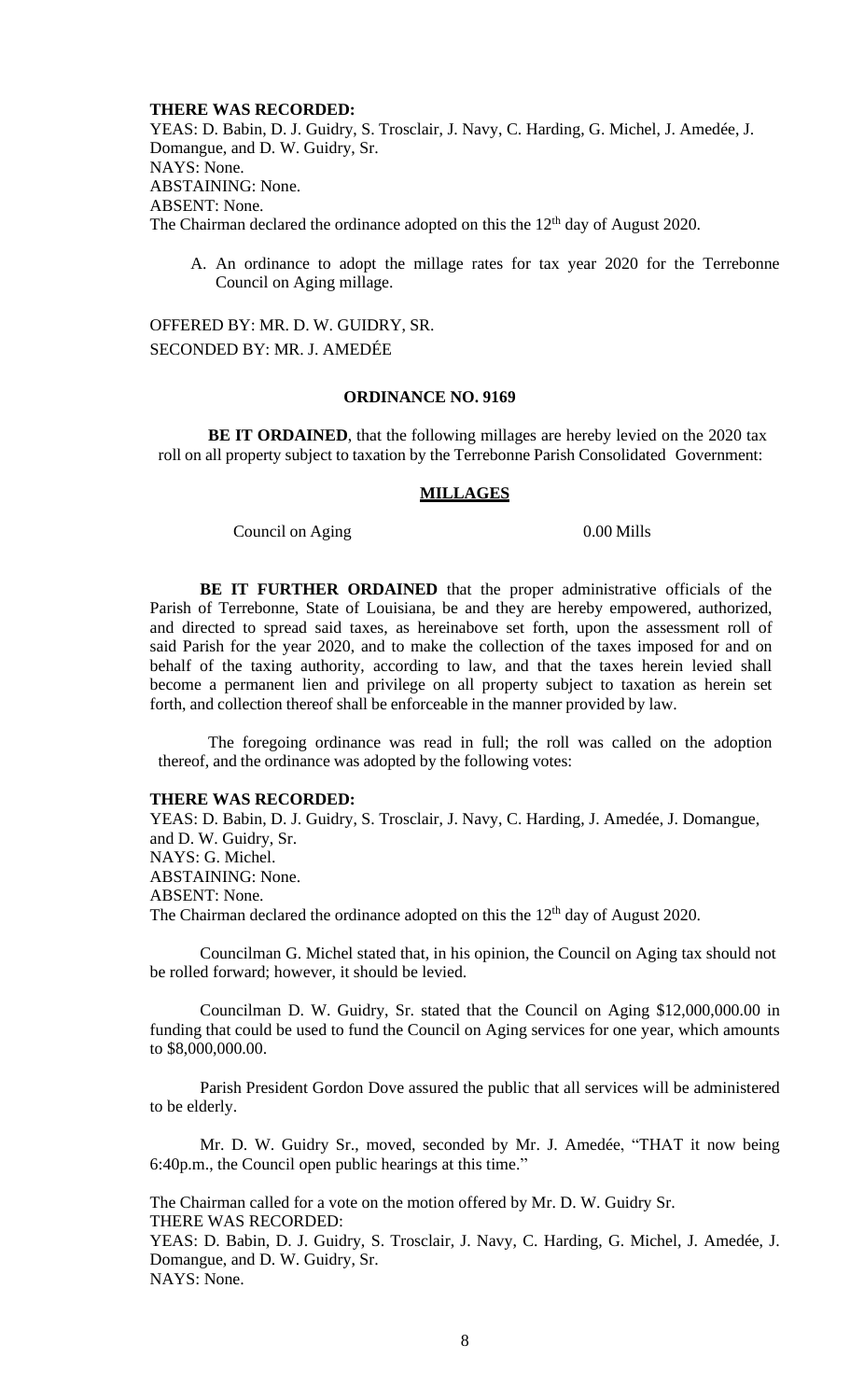ABSENT: None. The Chairman declared the motion adopted.

The Chairman recognized the public for comments on the following:

- A. An ordinance to amend the 2020 Adopted Operating Budget of the Terrebonne Parish Consolidated Government for the following items and to provide for related matters:
	- I. LA SAFE-Buyout, \$2,850,000
	- II. CESF Program-HPD, \$38,718
	- III. General Fund-Housing & Human Service, \$4,000
	- IV. Rapid Re-Housing Preservation Grant, \$148,632
	- V. CARES Act-CDBG, \$564,639

VI.

There were no comments from the public on the proposed ordinance.

Mr. D. W. Guidry, Sr. moved, seconded by Mr. J. Amedée, "THAT the Council close the aforementioned public hearing."

The Chairman called for a vote on the motion offered by Mr. D. W. Guidry, Sr. THERE WAS RECORDED: YEAS: D. Babin, D. J. Guidry, S. Trosclair, J. Navy, C. Harding, G. Michel, J. Amedée, J. Domangue, and D. W. Guidry, Sr. NAYS: None. ABSENT: None. The Chairman declared the motion adopted.

OFFERED BY: MR. D. W. GUIDRY, SR. SECONDED BY: MR. J. AMEDÉE

## **ORDINANCE NO. 9171**

AN ORDINANCE TO AMEND THE 2020 ADOPTED OPERATING BUDGET OF THE TERREBONNE PARISH CONSOLIDATED GOVERNMENT FOR THE FOLLOWING ITEMS AND TO PROVIDE FOR RELATED MATTERS.

- I. LA SAFE-Buyout, \$2,850,000
- II. CESF Program-HPD, \$38,718
- III. General Fund-Housing & Human Service, \$4,000
- IV. Rapid Re-Housing Preservation Grant, \$148,632
- V. CARES Act-CDBG, \$564,639

# **SECTION I**

**WHEREAS**, the Terrebonne Parish Consolidated Government has been awarded funds for the State of Louisiana Community Development Block Grant Disaster Recovery Louisiana's Strategic Adaptations for Future Environments Program (CDBG-DR LA SAFE) administered by the Office of Community Development-Disaster Recovery Unit,

**WHEREAS**, the approved funding is for the implementation of the Buyout/Optional Homeowner Assistance program for \$2,850,000, and

**WHEREAS**, the program is a resilient housing initiative that seeks to relocate primary resident households living outside the Morganza to the Gulf Structural Protection System, and

**WHEREAS**, the program will provide options for eligible permanent resident households to sell their primary residences and relocate to higher, drier and safer ground.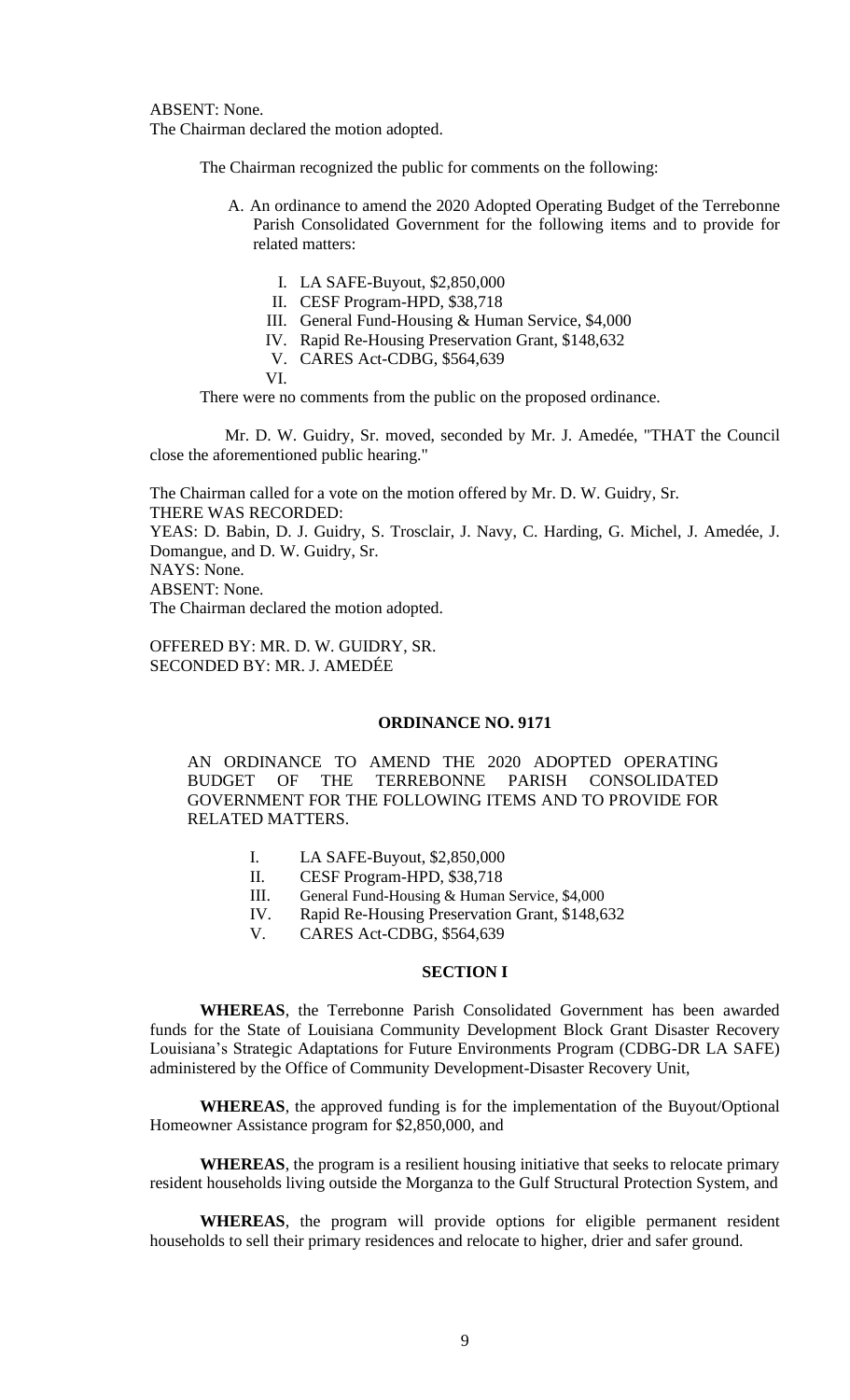**NOW, THEREFORE BE IT ORDAINED**, by the Terrebonne Parish Council, on behalf of the Terrebonne Parish Consolidated Government, that the 2020 Adopted Operating Budget be amended for the LA SAFE-Buyout. (Attachment A)

# **SECTION II**

**WHEREAS**, the Terrebonne Parish Consolidated Government, Houma Police Department has been approved a grant from the U.S. Department of Justice, Office of Justice Programs, Bureau of Justice Assistance for the Coronavirus Emergency Supplemental Funding Program Solicitation FY 2020 Formula Grant for \$38,718, and

**WHEREAS**, the Coronavirus Emergency Supplemental Funding Program Solicitation FY 2020 Formula Grant (CESF) will provide funding to assist local units of government to purchase PPE gear and Thermal Body Temperature Reader Systems in preventing, preparing and responding to the coronavirus.

**NOW, THEREFORE BE IT FURTHER ORDAINED**, by the Terrebonne Parish Council, on behalf of the Terrebonne Parish Consolidated Government, that the 2020 Adopted Operating Budget be amended for the CESF Grant. (Attachment B)

### **SECTION III**

**WHEREAS**, South Louisiana Bank desires to provide a grant to the Terrebonne Parish Consolidated Government, Department of Housing and Human Service, Community Development Division for \$4,000, and

**WHEREAS**, the funds will be used to install handicap accessibility features in the homes of eligible low-income persons.

**NOW, THEREFORE BE IT FURTHER ORDAINED**, by the Terrebonne Parish Council, on behalf of the Terrebonne Parish Consolidated Government, that the 2020 Adopted Operating Budget of the Terrebonne Parish Consolidated Government be amended for the Housing and Human Service Department. (Attachment C)

## **SECTION IV**

**WHEREAS**, the U.S. Department of Housing and Urban Development has approved the 2019 Terrebonne Parish Rapid Re-Housing Project renewal for \$148,632, and

**WHEREAS**, the funds will be used for homeless families in need of permanent housing solutions.

**NOW, THEREFORE BE IT FURTHER ORDAINED**, by the Terrebonne Parish Council, on behalf of the Terrebonne Parish Consolidated Government, that the 2020 Adopted Budget of the Terrebonne Parish Consolidated Government, be amended for the Rapid Re-Housing Preservation Grant Program. (Attachment D)

# **SECTION V**

**WHEREAS**, the U.S. Department of Housing and Urban Development has approved the Community Development Block Grant Program (CDBG-CV) CARES Act for \$564,639, and

**WHEREAS**, the grant will provide additional funding to prevent, prepare, and respond to coronavirus, including public housing agencies maintaining normal operations and other necessary actions needed during the coronavirus crisis, and

**NOW, THEREFORE BE IT FURTHER ORDAINED**, by the Terrebonne Parish Council, on behalf of the Terrebonne Parish Consolidated Government, that the 2020 Adopted Operating Budget of the Terrebonne Parish Consolidated Government be amended for the CDBG CARES Act. (Attachment E)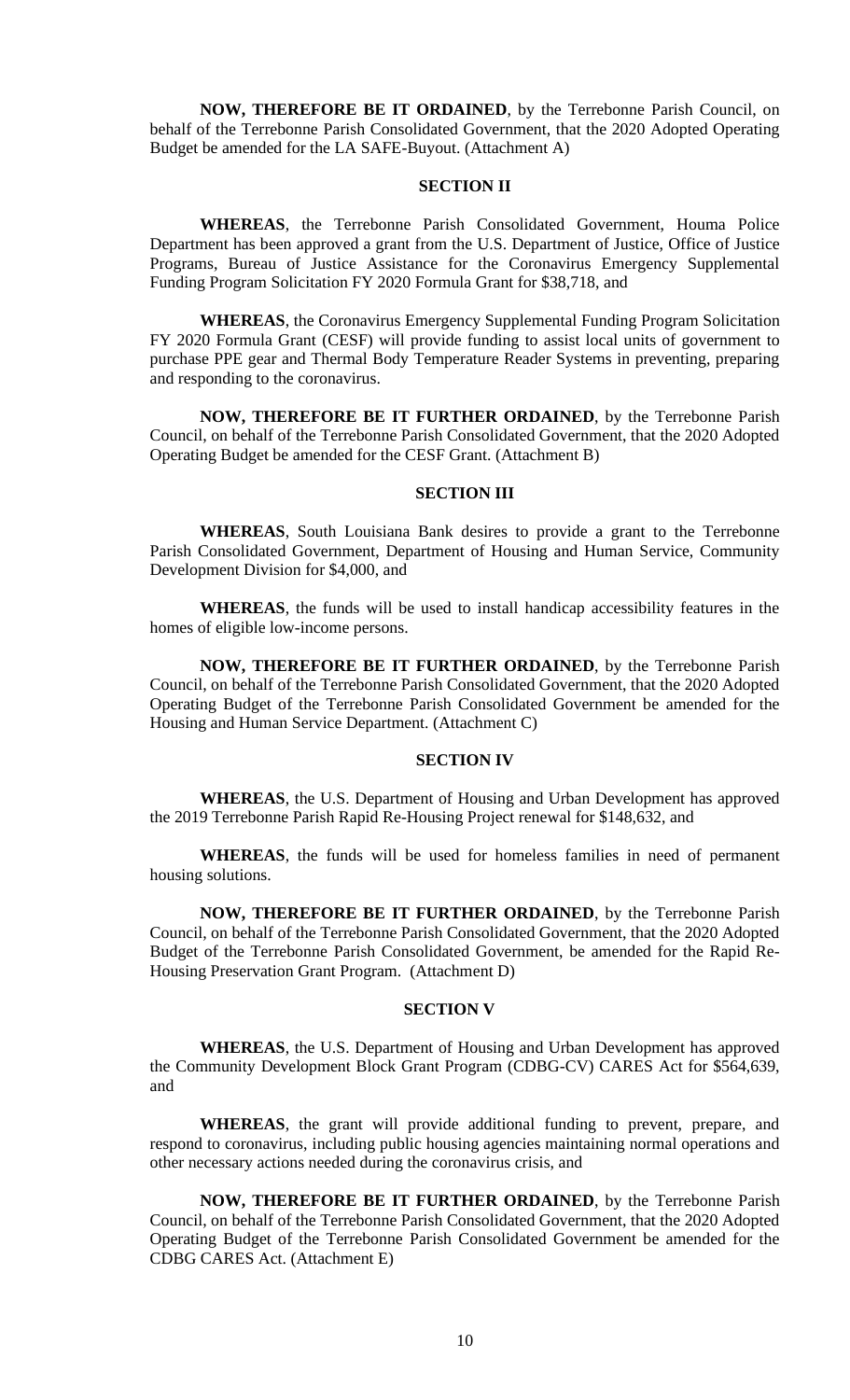# **SECTION VI**

If any word, clause, phrase, section or other portion of this ordinance shall be declared null, void, invalid, illegal, or unconstitutional, the remaining words, clauses, phrases, sections and other portions of this ordinance shall remain in full force and effect, the provisions of this ordinance hereby being declared to be severable.

## **SECTION VII**

This ordinance shall become effective upon approval by the Parish President or as otherwise provided in Section 2-13(b) of the Home Rule Charter for a Consolidated Government for Terrebonne Parish, whichever occurs sooner.

This ordinance, having been introduced and laid on the table for at least two weeks, was voted upon as follows:

#### **THERE WAS RECORDED:**

YEAS: D. Babin, D. J. Guidry, S. Trosclair, J. Navy, C. Harding, G. Michel, J. Amedée, J. Domangue, and D. W. Guidry, Sr. NAYS: None. ABSTAINING: None. ABSENT: None. The Chairman declared the ordinance adopted on this the  $12<sup>th</sup>$  day of August 2020.

The Chairman recognized the public for comments on the following:

B. [Consider the introduction of an ordinance to amend certain portions of Section](https://terrebonneparish.novusagenda.com/AgendaWeb/CoverSheet.aspx?ItemID=26489&MeetingID=1969)  [18-289 of the Terrebonne Parish Code](https://terrebonneparish.novusagenda.com/AgendaWeb/CoverSheet.aspx?ItemID=26489&MeetingID=1969) of Ordinances to remove parking [meters along Barrow Street from Bayou Terrebonne to Wood Street.](https://terrebonneparish.novusagenda.com/AgendaWeb/CoverSheet.aspx?ItemID=26489&MeetingID=1969)

There were no comments from the public on the proposed ordinance.

Mr. D. W. Guidry, Sr. moved, seconded by Mr. J. Amedée, "THAT the Council close the aforementioned public hearing."

The Chairman called for a vote on the motion offered by Mr. D. W. Guidry, Sr. THERE WAS RECORDED: YEAS: D. Babin, D. J. Guidry, S. Trosclair, J. Navy, C. Harding, G. Michel, J. Amedée, J. Domangue, and D. W. Guidry, Sr. NAYS: None. ABSENT: None. The Chairman declared the motion adopted.

OFFERED BY: MR. D. W. GUIDRY, SR. SECONDED BY: MR. C. HARDING

# **ORDINANCE NO. 9170**

AN ORDINANCE TO AMEND CERTAIN PORTIONS OF SECTION 18- 289 OF THE TERREBONNE PARISH CODES OF ORDINANCES TO REMOVE PARKING METERS ALONG BARROW STREET TO WOOD STREET, AND TO ADDRESS OTHER MATTERS RELATIVE THERETO.

#### **SECTION I**

**BE IT ORDAINED** by the Terrebonne Parish Council, in regular session convened, acting pursuant to the authority invested in it by the Constitution and laws of the State of Louisiana, the Home Rule Charter for a Consolidated Government for Terrebonne Parish, and including, but not limited to, LSA R.S. 33:1368 and other statutes of the State of Louisiana, to amend the Parish Code of Terrebonne Parish, Chapter 18, Article V, Division 3, Section 18- 289 (2) to remove the listing: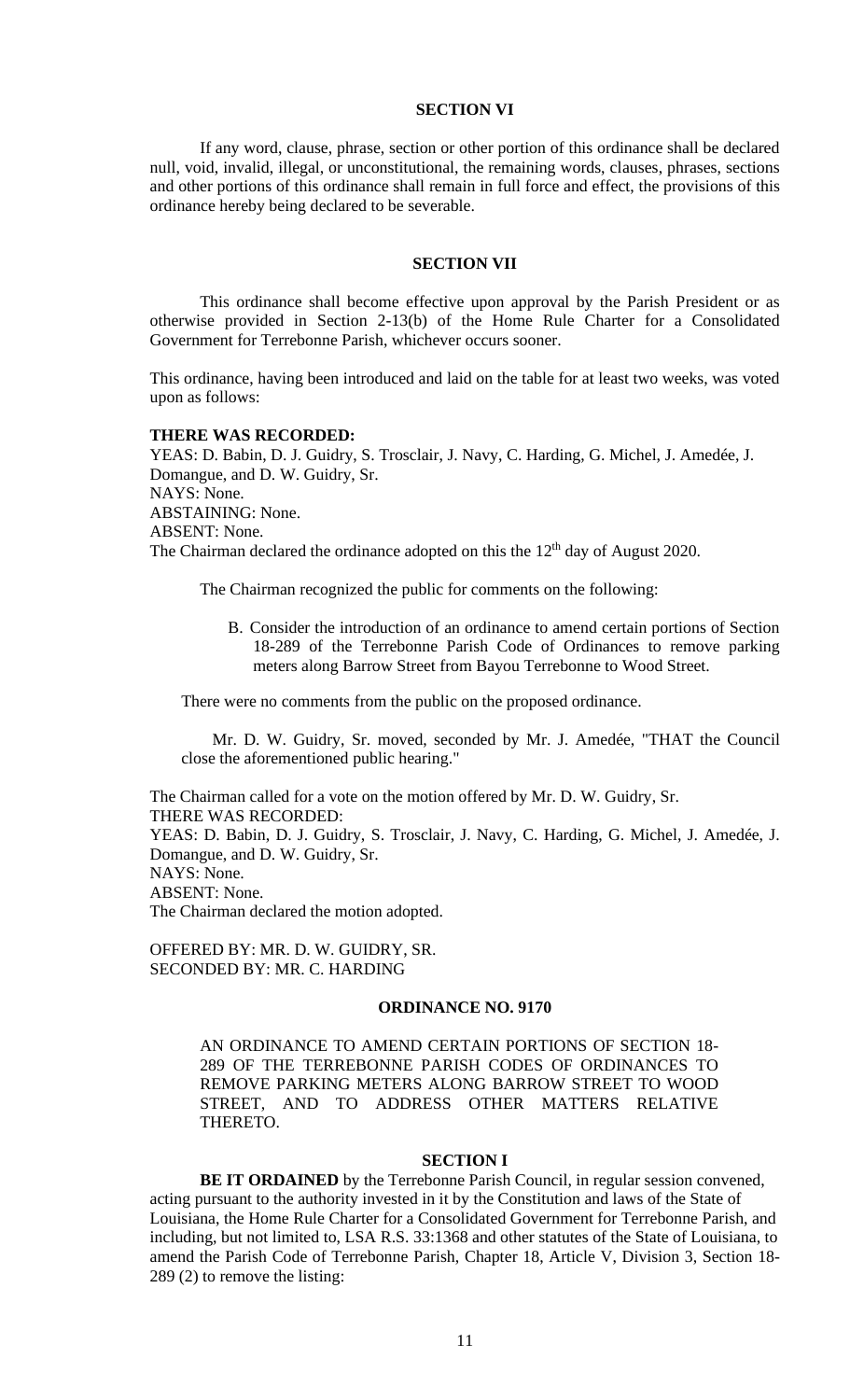Barrow Street from Bayou Terrebonne to Verret Street

and Chapter 18, Article V, Division 3, Section 18-289 (3) to remove the listing:

Barrow Street from Verret Street to Wood Street

# **SECTION II**

If any word, clause, phrase, section or other portion of this ordinance shall be declared null, void, invalid, illegal, or unconstitutional, the remaining words, clauses, phrases, sections or

other portions of this ordinance shall remain in full force and effect, the provisions of this section

hereby being declared to be severable.

#### **SECTION III**

Any ordinance or part thereof in conflict herewith is hereby repealed.

#### **SECTION IV**

This ordinance shall become effective upon approval by the Parish President or as otherwise provided in Section 2-13 (b) of the Home Rule Charter for Consolidated Government

for Terrebonne Parish, whichever occurs sooner.

This ordinance, having been introduced and laid on the table for at least two weeks, was voted upon as follows:

# **THERE WAS RECORDED:**

YEAS: D. Babin, D. J. Guidry, S. Trosclair, J. Navy, C. Harding, G. Michel, J. Amedée, J. Domangue, and D. W. Guidry, Sr. NAYS: None. ABSTAINING: None. ABSENT: None. The Chairman declared the ordinance adopted on this the  $12<sup>th</sup>$  day of August 2020.

Mr. D. W. Guidry, Sr. moved, seconded by Mr. C. Harding, "THAT the Council return to the regular order of business."

The Chairman called for a vote on the motion offered by Mr. D. W. Guidry, Sr. THERE WAS RECORDED: YEAS: J. Domangue, D. W. Guidry, Sr., D. Babin, D. J. Guidry, S. Trosclair, J. Navy, C. Harding, G. Michel, and J. Amedée. NAYS: None. ABSENT: None. The Chairman declared the motion adopted.

Parish President G. Dove gave a brief PowerPoint presentation regarding the future construction of the Elliot Jones Pump Station.

Councilman J. Amedée stated that the project will help to correct drainage issues in the Chacahoula Basin area. He thanked Administration, the engineering firm, and Terrebonne Parish's delegation and lobbyists for working diligently and getting this project completed.

OFFERED BY: MR. C. HARDING SECONDED BY: MR. J. NAVY

#### **RESOLUTION NO. 20-218**

A RESOLUTION AUTHORIZING THE PARISH PRESIDENT TO ENTER INTO AN INTERGOVERNMENTAL AGREEMENT WITH THE STATE OF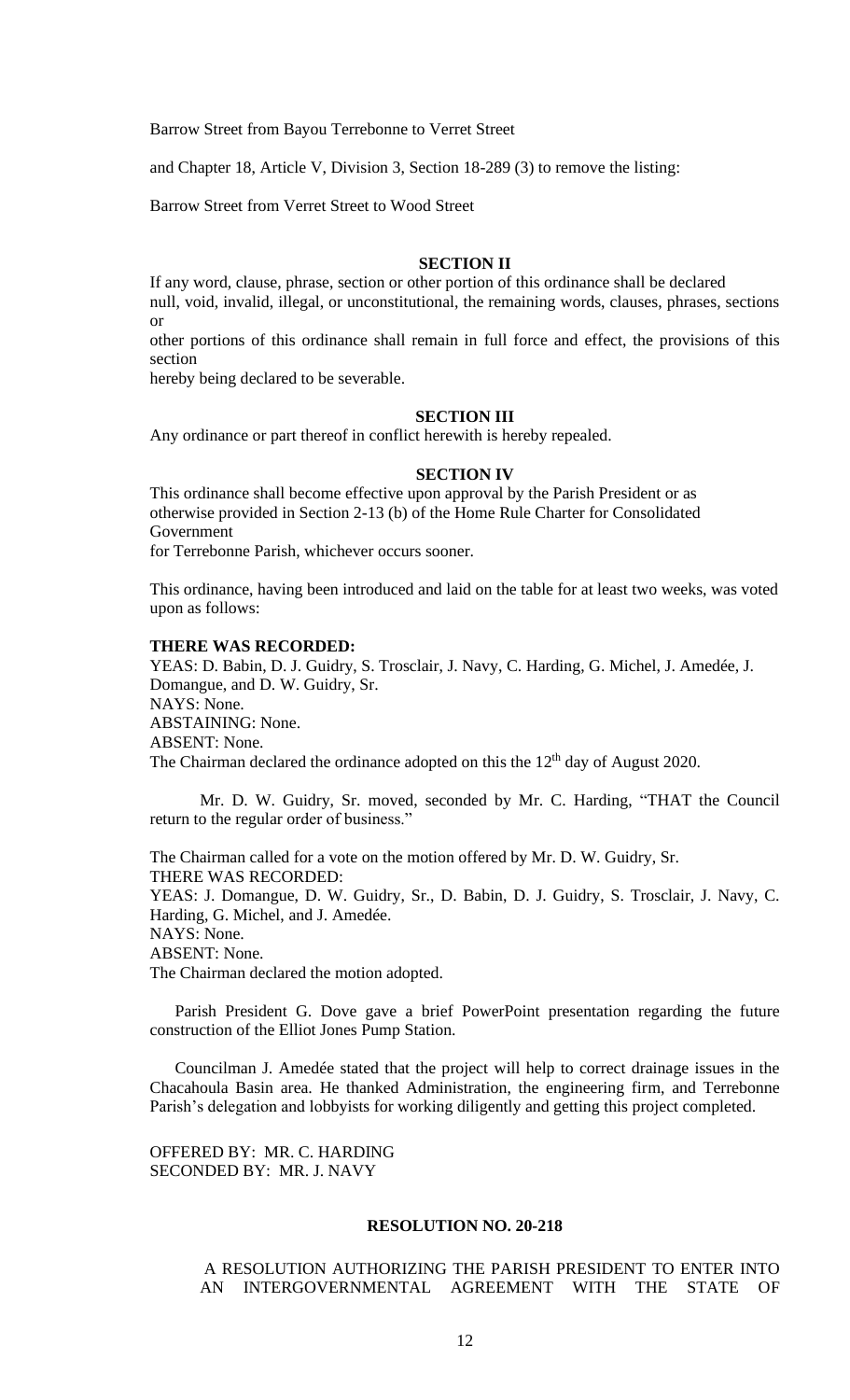# LOUISIANA THROUGH THE COASTAL PROTECTION AND RESTORATION BOARD REGARDING THE CONSTRUCTION OF ELLIOT JONES PUMP **STATION**

**WHEREAS,** Article VII, Section 14 of the Louisiana Constitution provides, in part, that "(f)or a public purpose, the state and its political subdivisions . . . may engage in cooperative endeavors with each other . . ."; and

**WHEREAS**, pursuant to La. R.S. 49:214.5.2(A)(1), the Coastal Protection and Restoration Authority Board (the "BOARD") represents the State of Louisiana's position relative to the protection, conservation, enhancement, and restoration of the coastal area of the state through oversight of integrated coastal protection projects and programs and at La. R.S.  $49:214.5.2(A)(7)$ , the BOARD has the power and authority to enter into any contract with any political subdivision of the state for the study, planning, engineering, design, construction, operation, maintenance, repair, rehabilitation, or replacement of any integrated coastal protection project and to this end, may contract for the acceptance of any grant of money upon the terms and conditions, including any requirement of matching the grants in whole or part, which may be necessary; and

**WHEREAS**, the TPCG has the authority of a local political subdivision to enter into agreements with governmental bodies, such as the STATE, for the public welfare, health, safety and good order of its jurisdiction by virtue of the specific authority granted in La. R.S.33:1236 and in accordance with their home rule charter and Article VI, Section V of the Louisiana Constitution; and

**WHEREAS,** the Parties desire to enter into this Agreement for the purpose of lessening the threat of harm to citizens and damage to property in Terrebonne and surrounding Parishes through the reduction of flooding, by constructing the Elliot Jones Pump Station ("Project" or "Elliot Jones Pump Station"); and

**WHEREAS**, the State through CPRA shall provide to TPCG a maximum of \$10,000,000 for the Construction Phase of the Project from qualified revenues generated from Outer Continental Shelf oil and gas activity provided to the STATE under GOMESA (the "GOMESA Funds").

**NOW, THEREFORE BE IT RESOLVED,** by the Terrebonne Parish Council (Budget and Finance Committee), on behalf of the Terrebonne Parish Consolidated Government, hereby authorizes the Parish President to enter into an Intergovernmental Agreement with Coastal Protection and Restoration Authority Board for the construction of the Elliot Jones Pump Station.

#### **THERE WAS RECORDED:**

YEAS: D. Babin, D. J. Guidry, S. Trosclair, J. Navy, C. Harding, G. Michel, J. Amedée, J. Domangue and D. W. Guidry, Sr. NAYS: None. ABSTAINING: None. ABSENT: None. The Chairman declared the resolution adopted on this the  $12<sup>th</sup>$  day of August 2020.

\*\*\*\*\*\*\*\*\*\*\*\*\*\*

OFFERED BY: MR. D. BABIN SECONDED BY: MR. J. AMEDĖE

#### **RESOLUTION NO. 20-219**

A RESOLUTION GIVING NOTICE OF INTENT TO ADOPT AN ORDINANCE TO AMEND CERTAIN PORTIONS OF CHAPTER 6, ARTICLE VI, OF THE TERREBONNE PARISH CODE OF ORDINANCES AS PER THE ATTACHED EXHIBIT A AND CALL FOR A PUBLIC HEARING SO AS TO ADDRESS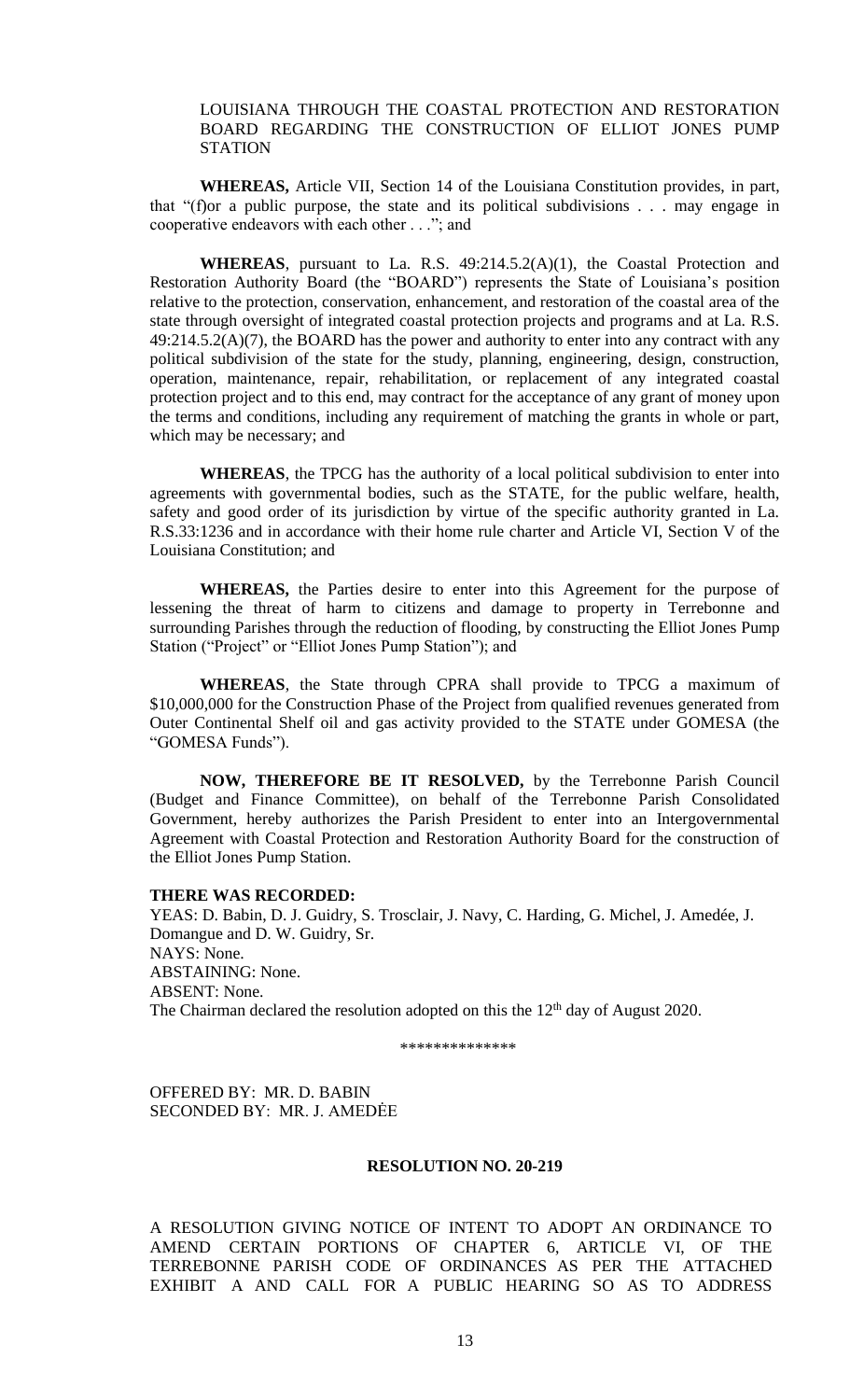# COMMENTS, QUESTIONS, AND CONCERNS REGARDING THE DEPLOYMENT OF SMALL CELL WIRELESS FACILITIES IN TERREBONNE PARISH

**WHEREAS,** the Terrebonne Parish Consolidated Government desires to enact ordinances to governing the development, implementation and enforcement of regulations and permitting requirements for the placement, renovation, improvement, modification, demolition, or removal of small cell facilities, and other telecommunications towers within the parish of Terrebonne.; and

**WHEREAS,** on March 27, 2019, the Parish Council voted to adopt Ordinance No. 9037 to establish certain regulations, procedures, and design guidelines for the placement of small cell wireless facilities within the parish, and

**WHEREAS,** citizens residing in the areas in which providers have implemented and installed small cell wireless facilities have raised certain concerns regarding public notice, detrimental health effects, aesthetics, and decreased property values resulting from small cell wireless facilities, and

**WHEREAS**, at the regular meeting on September 11, 2019, Parish President Gordon E. Dove, with support of the Parish Council, called for revisions to certain portions of Chapter 6, Article VI of the Parish Code of Ordinances that would address the stated concerns related thereto, and requested the immediate suspension of the current application process for small cell wireless facilities until such concerns are properly addressed; and

**WHEREAS**, since the outbreak of COVID-19, the Parish President has issued Executive Orders to further suspend all new applications as well as public hearings regarding possible revisions to certain portions of Chapter 6, Article VI of the Terrebonne Parish Code of Ordinances affecting small cell wireless installations and modifications to ensure the safety, health and welfare of the citizens of Terrebonne Parish and to protect their property as per law, and to address related matters until such time as public meetings are being held in person; and

**WHEREAS,** pursuant to these requests, and in cooperation with AT&T, Parish Administration and Staff have retained the services of a consultant to assist with the preparation of the revised ordinances to address these concerns and have prepared the proposed revisions identified in Exhibit A attached hereto; and

**NOW, THEREFORE, BE IT RESOLVED** by the Terrebonne Parish Council Public Services Committee, on behalf of the Terrebonne Parish Consolidated Government, that notice of intent is given for adopting an ordinance to amend certain portions of Chapter 6, Article VI, of the Terrebonne Parish Code of Ordinances as per the attached Exhibit A; and

**BE IT FURTHER RESOLVED** that a public hearing on said matter be called for Wednesday, August 26, 2020 at 6:30p.m.

#### **THERE WAS RECORDED:**

YEAS: D. Babin, D. J. Guidry, S. Trosclair, J. Navy, C. Harding, G. Michel, J. Amedée, J. Domangue and D. W. Guidry, Sr. NAYS: None. ABSTAINING: None. ABSENT: None. The Chairman declared the resolution adopted on this the  $12<sup>th</sup>$  day of August 2020.

\*\*\*\*\*\*\*\*\*\*\*\*\*\*

Parish Manager Mr. Mike Toups presented an update on drainage pump station projects across Terrebonne Parish, including the installation of poles and transformers at the Cavaness Dr. at St. Louis Canal Rd. and Westview Dr. at St. Louis Canal Rd. to the two (2) 12" Diesel/Ele. over Hydraulic Pump station pumps. The 12" Diesel/Electric over Hydraulic Pump at Plantation Gardens is now back in place and operational on diesel. The D-19, Lower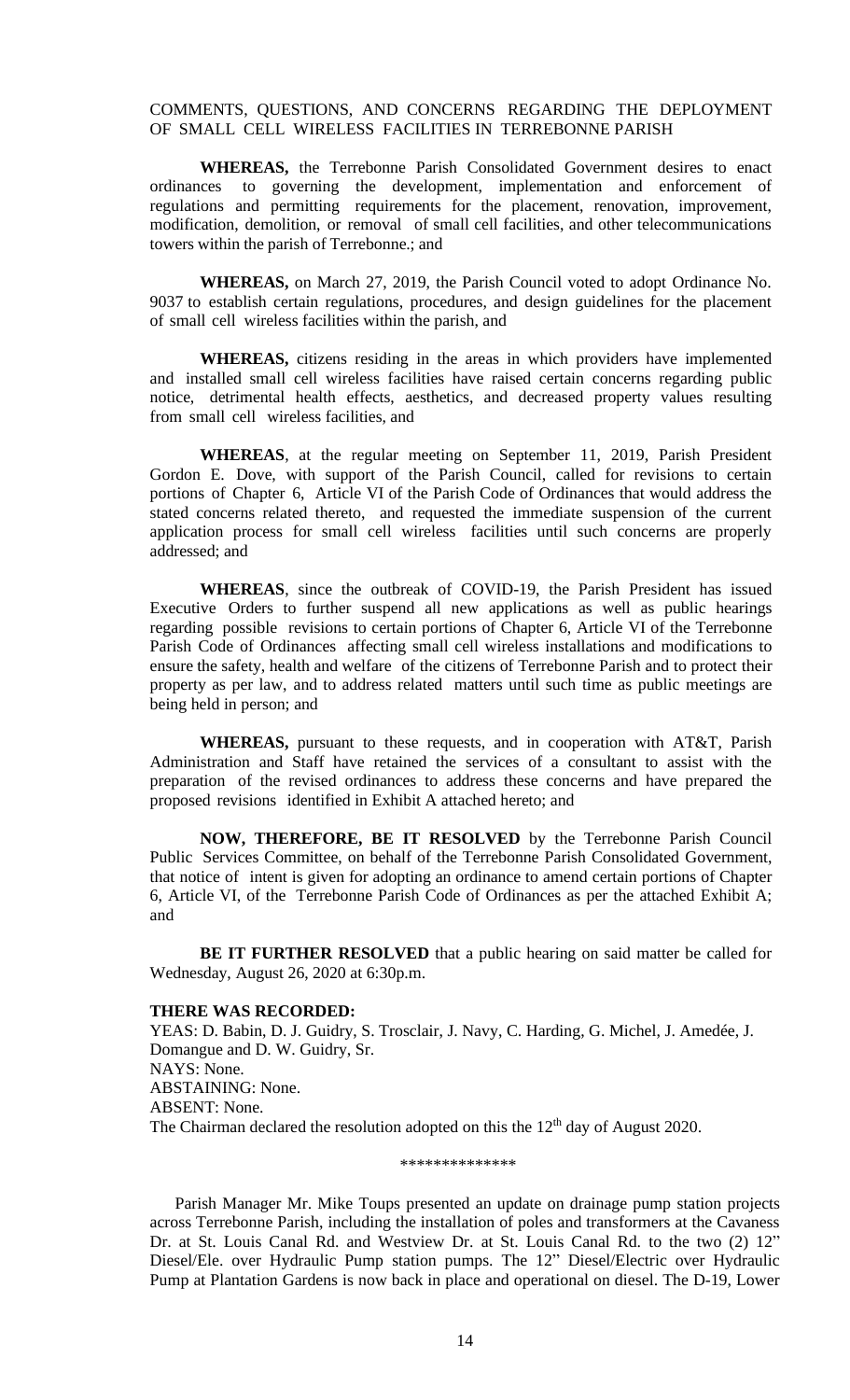Bayou Dularge, pump station has been temporarily locked out during work on relocation of the discharge pipe and levee work being done by TLCD contractor.

Parish President Gordon Dove added that coverings and fences, along with guard rails, will be installed around the smaller pump stations and a 42" pump at the Industrial Road Pump Station will be installed within the next two or three weeks, weather permitting.

Clifton Pierce, resident of 201 Liberty St., inquired about the Parish sign provisions so that he may comply with the placement of a 4x3 Fishing Rodeo signs advertising the event.

Planning and Zoning Director Chris Pulaski informed Mr. Pierce that he will investigate the matter and consult the Nuisance Abatement office.

The Chairman called for comments by the following individuals who were not present at the time: Jerome Fabre of 105 Gaudet Dr. and Christie Neil of 156 Manchester Dr.

The Chairman called for a report on the Budget  $\&$  Finance Committee meeting held on 08/10/2020, whereupon the Committee Chairman, noting that ratification of minutes calls four public hearings on August 26, 2020 at 6:30 p.m., rendered the following:

### **BUDGET & FINANCE COMMITTEE**

## **AUGUST 10, 2020**

The Chairman, John Navy, called the Budget & Finance Committee meeting to order at 5:30 p. m. in the Terrebonne Parish Council Meeting Room with an Invocation offered by Committee Member C. Harding and the Pledge of Allegiance led by Committee Member S. Trosclair. Upon roll call, Committee Members recorded as present were D. Babin, D. J. Guidry, S. Trosclair, J. Navy, C. Harding, G. Michel, J. Amedée, J. Domangue, and D. W. Guidry, Sr. A quorum was declared present.

The Chairman recognized Mr. Dan Toepfer, Bourgeois Bennett CPAs, who gave a brief presentation regarding the 2019 Audited Comprehensive Annual Financial Report for Terrebonne Parish Consolidated Government. He reported that the audit had no major findings and then reported that the parish funds were in good shape with no funds having deficit balances. Mr. Toepfer then commended the Parish Administration for their initiative and cooperation in completing the auditing procedures well before the amended 2020 due dates.

OFFERED BY: MR. D. J. GUIDRY SECONDED BY: MR. C. HARDING

#### **RESOLUTION NO. 20-220**

**WHEREAS,** on September 26, 2012 the Terrebonne Parish Council adopted Ordinance No. 8188 declaring the following described property adjudicated to the Terrebonne Parish Consolidated Government, with an owner of record as Allen Joseph Nelton, as surplus:

LOT 7 BLOCK 11 ADDEN. 3 ELYSIAN PARK SUBD. (Parcel# 23549) (513 Paris Ln.), and

**WHEREAS,** on June 17, 2020 bids were received electronically via Central Auction House by the Terrebonne Parish Consolidated Government for Bid No. 16-S/P-06(G) Re-Bid Surplus Sale of Adjudicated Property Located at 513 Paris Ln. (100%) (Parcel# 23549), and

**WHEREAS,** after careful review by Parish Administration it has been determined that the highest bid received is that of Megan Gautreaux in the amount of Seven Thousand Six Hundred Sixty-Seven Dollars (\$7,667.00) plus the 5% website transaction fee of Three Hundred Eighty-Three and 35/100 Dollars (\$383.35) for a total of Eight Thousand Fifty and 35/100 Dollars (\$8,050.35) and that the bid should be accepted as per attached bid forms and pursuant to all the terms and conditions as stated in Ordinance No. 8188, and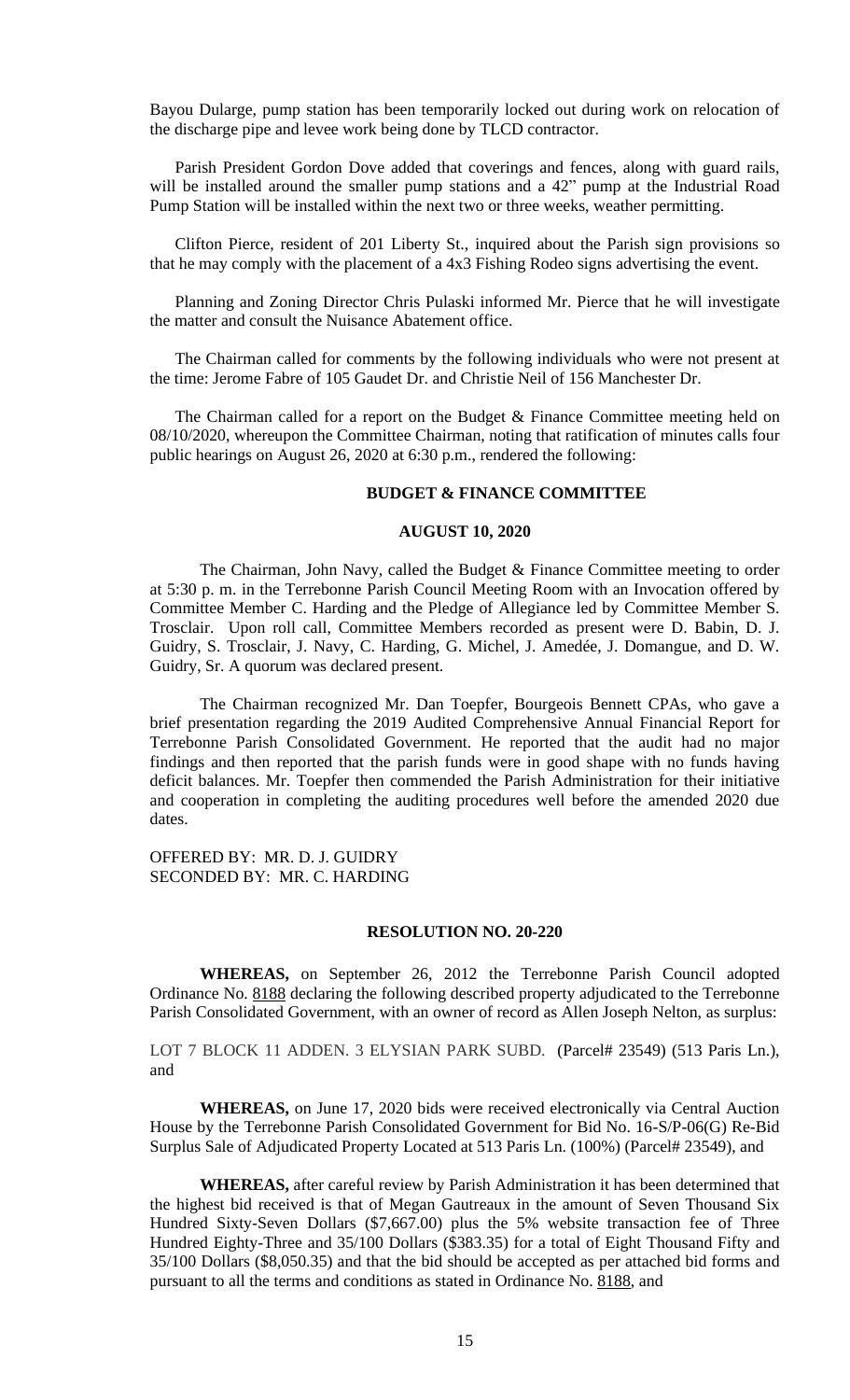**WHEREAS,** the Parish Administration has recommended the acceptance of the aforementioned bid for Bid No. 16-S/P-06(G) Re-Bid Surplus Sale of Adjudicated Property Located at 513 Paris Ln, (100%) (Parcel# 23549) as described in attached hereto and made a part hereof.

**NOW, THEREFORE BE IT RESOLVED**, by Terrebonne Parish Council (Budget and Finance Committee), on behalf of the Terrebonne Parish Consolidated Government, that the recommendation of the Parish Administration is approved and the bid of Megan Gautreaux is accepted as per attached bid forms and pursuant to all the terms and conditions as stated in Ordinance No. 8188.

## **THERE WAS RECORDED:**

YEAS: D. Babin, D. J. Guidry, S. Trosclair, J. Navy, C. Harding, G. Michel, J. Amedée, J. Domangue and D.W. Guidry, Sr. NAYS: None. ABSTAINING: None. ABSENT: None. The Chairman declared the resolution adopted on this the 10<sup>th</sup> day of August 2020.

\*\*\*\*\*\*\*\*\*\*\*\*

OFFERED BY: MS. J. DOMANGUE SECONDED BY: MR. D. W. GUIDRY, SR.

#### **RESOLUTION NO. 20-221**

**WHEREAS,** on January 10, 2018 the Terrebonne Parish Council adopted Ordinance No. 8921 declaring the following described property adjudicated to the Terrebonne Parish Consolidated Government, with an owner of record as Norman Johnson (1/6), Mary E. Butler (1/6), Lonni Ellis (1/6), Sharlene Ellis (1/6), and Tim Ellis (1/6), as surplus:

ON THE RIGHT DESCENDING BANK OF BAYOU TERREBONNE. LOT 144' X 48' ESIGNATED AS LOT 2 ON SKETCH RECORDED CB 901/629. (Parcel# 6496) (149-B Calumet St.), and

**WHEREAS,** on June 17, 2020 bids were received electronically via Central Auction House by the Terrebonne Parish Consolidated Government for Bid No. 18-S/P-13 Re-Bid Surplus Sale of Adjudicated Property Located at 149-B Calumet St. (83.3333%) (Parcel# 6496), and

**WHEREAS,** after careful review by Parish Administration it has been determined that the highest bid received is that of Natasha Lewis in the amount of Two Thousand Four Hundred Eighty-Seven Dollars (\$2,487.00) plus the 5% website transaction fee of One Hundred Twenty-Four and 35/100 Dollars (\$124.35) for a total of Two Thousand Six Hundred Eleven and 35/100 Dollars (\$2,611.35) and that the bid should be accepted as per attached bid forms and pursuant to all the terms and conditions as stated in Ordinance No. 8921, and

**WHEREAS,** the Parish Administration has recommended the acceptance of the aforementioned bid for Bid No. 18-S/P-31 Re-Bid Surplus Sale of Adjudicated Property Located at 149-B Calumet St. (83.3333%) (Parcel# 6496) as described in attached hereto and made a part hereof.

**NOW, THEREFORE BE IT RESOLVED,** by Terrebonne Parish Council (Budget and Finance Committee), on behalf of the Terrebonne Parish Consolidated Government, that the recommendation of the Parish Administration is approved and the bid of Natasha Lewis is accepted as per attached bid forms and pursuant to all the terms and conditions as stated in Ordinance No. 8921.

## **THERE WAS RECORDED:**

YEAS: D. Babin, D. J. Guidry, S. Trosclair, J. Navy, C. Harding, G. Michel, J. Amedée, J.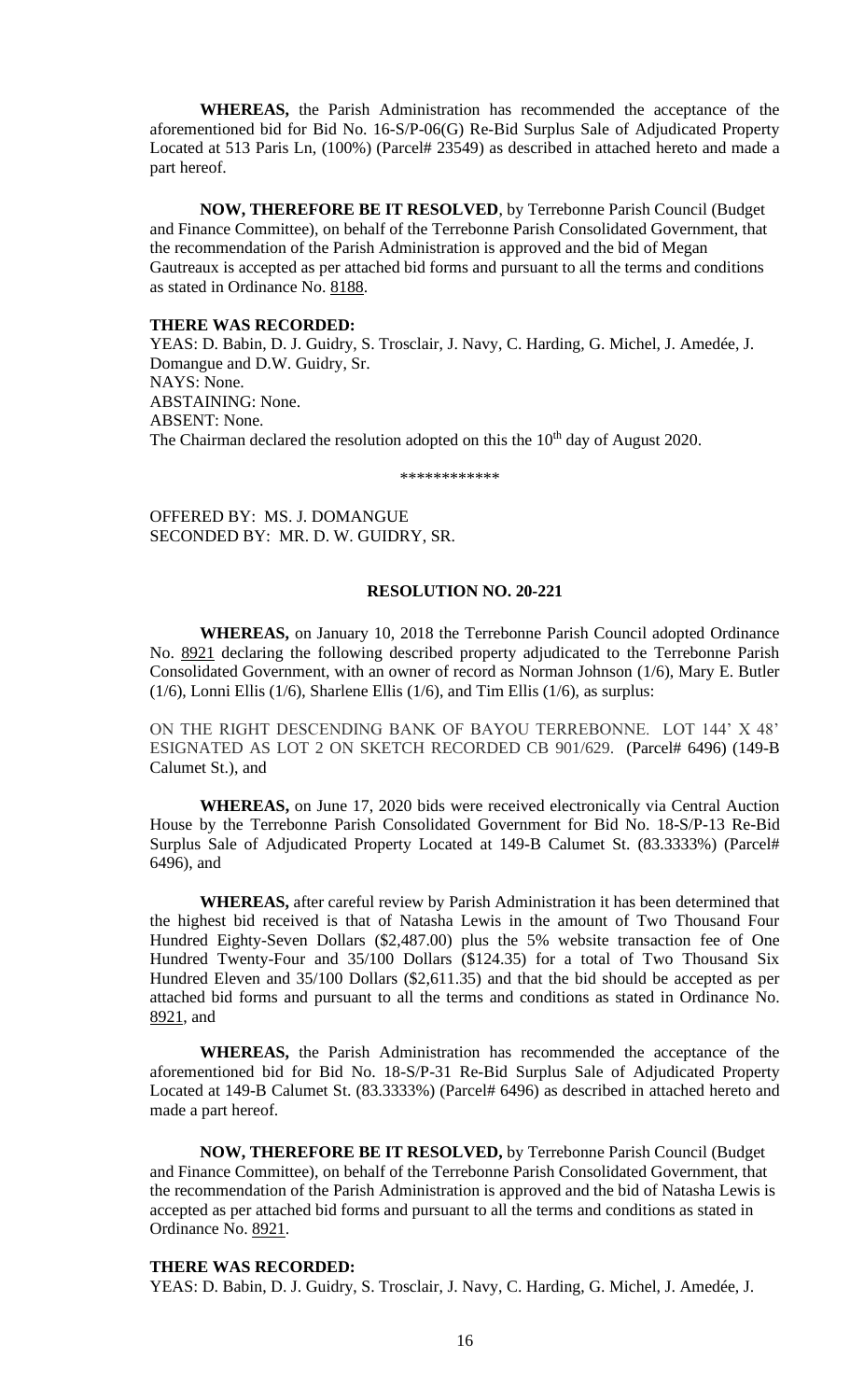Domangue and D.W. Guidry, Sr. NAYS: None. ABSTAINING: None. ABSENT: None. The Chairman declared the resolution adopted on this the 10<sup>th</sup> day of August 2020.

\*\*\*\*\*\*\*\*\*\*\*\*

OFFERED BY: MS. J. DOMANGUE SECONDED BY: MR. D. W. GUIDRY, SR.

# **RESOLUTION NO. 20-222**

**WHEREAS,** on August 29, 2018 the Terrebonne Parish Council adopted Ordinance No. 8996 declaring the following described property adjudicated to the Terrebonne Parish Consolidated Government, with an owner of record as Gloria Theriot Harris 1/10, Willie Scott, Jr. 1/10, Brenda Joyce Scott 1/10, Beverly Ann Scott Young 1/10, Janie Marie Scott Solomon 1/10, Albertine Amos Stafford 1/2, as surplus:

ON THE LEFT DESCENDING BANK OF BAYOU TERREBONNE. LOT 104 FT. MORE OR LESS ON NORTHEAST SIDE OF PUBLIC ROAD PARALLELING BAYOU TERREBONNE X BETWEEN STRAIGHT LINES SLIGHTLY CONVERGING IN A NORTHEASTERLY DIRECTION ALONG NORTHWEST BOUNDARY OF RIGHT OF WAY ESTABLISHED AS ST. JOSEPH STREET TO A POINT 147 FT. DISTANCE FROM CENTER LINE OF PAVED PORTION OF THE PUBLIC ROAD. BOUNDED SOUTHWEST BY PUBLIC ROAD (WEST PARK AVE.) BOUNDED NORTHEAST BY LULA MAE AMOS SCOTT. (Parcel# 16614) (7139 Park Ave.), and

**WHEREAS,** on June 17, 2020 bids were received electronically via Central Auction House by the Terrebonne Parish Consolidated Government for Bid No. 18-S/P-88 Re-Bid Surplus Sale of Adjudicated Property Located at 7139 Park Ave. (100%) (Parcel# 16614), and

**WHEREAS,** after careful review by Parish Administration it has been determined that the highest bid received is that of LaShawn Davis in the amount of Fifteen Thousand Dollars (\$15,000.00) plus the 5% website transaction fee of Seven Hundred Fifty Dollars (\$750.00) for a total of Fifteen Thousand Seven Hundred Fifty Dollars (\$15,750.00) and that the bid should be accepted as per attached bid forms and pursuant to all the terms and conditions as stated in Ordinance No. 8996, and

**WHEREAS,** the Parish Administration has recommended the acceptance of the aforementioned bid for Bid No. 18-S/P-88 Re-Bid Surplus Sale of Adjudicated Property Located at 7139 Park Ave. (100%) (Parcel# 16614) as described in attached hereto and made a part hereof.

**NOW, THEREFORE BE IT RESOLVED,** by Terrebonne Parish Council (Budget and Finance Committee), on behalf of the Terrebonne Parish Consolidated Government, that the recommendation of the Parish Administration is approved and the bid of LaShawn Davis is accepted as per attached bid forms and pursuant to all the terms and conditions as stated in Ordinance No. 8996.

# **THERE WAS RECORDED:**

YEAS: D. Babin, D. J. Guidry, S. Trosclair, J. Navy, C. Harding, G. Michel, J. Amedée, J. Domangue and D.W. Guidry, Sr. NAYS: None. ABSTAINING: None. ABSENT: None. The Chairman declared the resolution adopted on this the 10<sup>th</sup> day of August 2020.

\*\*\*\*\*\*\*\*\*\*\*\*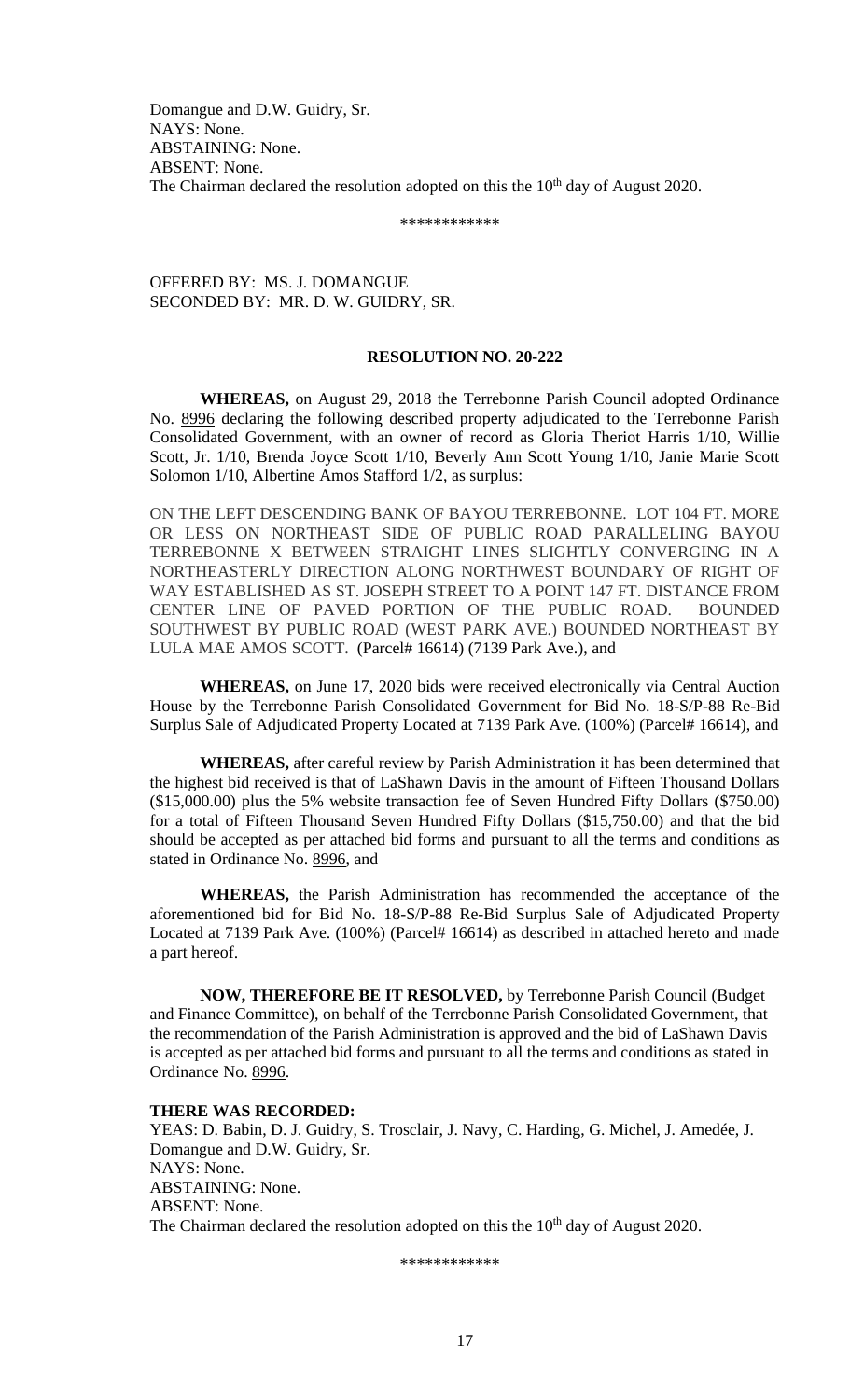## **RESOLUTION NO. 20-223**

**WHEREAS,** on August 14, 2019 the Terrebonne Parish Council adopted Ordinance No. 9079 declaring the following described property adjudicated to the Terrebonne Parish Consolidated Government, with an owner of record as Luke Albert Marange, Etal, as surplus:

LOT 2-A BLOCK 3 ADDEN. 2 MAGENTA ESTATES WEST SUBD. (REDIVISION) (Parcel# 48367) (488 Crochetville Rd.), and

**WHEREAS,** on June 17, 2020 bids were received electronically via Central Auction House by the Terrebonne Parish Consolidated Government for Bid No. 18-S/P-61 Re-Bid Surplus Sale of Adjudicated Property Located at 488 Crochetville Rd. (100%) (Parcel# 48367), and

**WHEREAS,** after careful review by Parish Administration it has been determined that the highest bid received is that of Maria Perez in the amount of Seven Thousand Dollars (\$7,000.00) plus the 5% website transaction fee of Three Hundred Fifty Dollars (\$350.00) for a total of Seven Thousand Three Hundred Fifty Dollars (\$7,350.00) and that the bid should be accepted as per attached bid forms and pursuant to all the terms and conditions as stated in Ordinance No. 9079, and

**WHEREAS,** the Parish Administration has recommended the acceptance of the aforementioned bid for Bid No. 18-S/P-61 Re-Bid Surplus Sale of Adjudicated Property Located at 488 Crochetville Rd. (100%) (Parcel# 48367) as described in attached hereto and made a part hereof.

**NOW, THEREFORE BE IT RESOLVED** by Terrebonne Parish Council (Budget and Finance Committee), on behalf of the Terrebonne Parish Consolidated Government, that the recommendation of the Parish Administration is approved and the bid of Maria Perez is accepted as per attached bid forms and pursuant to all the terms and conditions as stated in Ordinance No. 9079.

## **THERE WAS RECORDED:**

YEAS: D. Babin, D. J. Guidry, S. Trosclair, J. Navy, C. Harding, G. Michel, J. Amedée, J. Domangue and D.W. Guidry, Sr. NAYS: None. ABSTAINING: None. ABSENT: None. The Chairman declared the resolution adopted on this the 10<sup>th</sup> day of August 2020.

\*\*\*\*\*\*\*\*\*\*\*\*

OFFERED BY: MR. G. MICHEL SECONDED BY: MR. S. TROSCLAIR

## **RESOLUTION NO. 20-224**

**WHEREAS,** on January 30, 2020 the Terrebonne Parish Council adopted Ordinance No. 9125 declaring the following described property adjudicated to the Terrebonne Parish Consolidated Government, with an owner of record as Justin Bourgeois (85%), as surplus:

LOT 8 BLOCK 1 PARAGON PARK. (Parcel# 41320) (125 Riley Dr.), and

**WHEREAS,** on June 17, 2020 bids were received electronically via Central Auction House by the Terrebonne Parish Consolidated Government for Bid No. 20-S/P-09 Surplus Sale of Adjudicated Property Located at 125 Riley Dr. (85%) (Parcel# 41320), and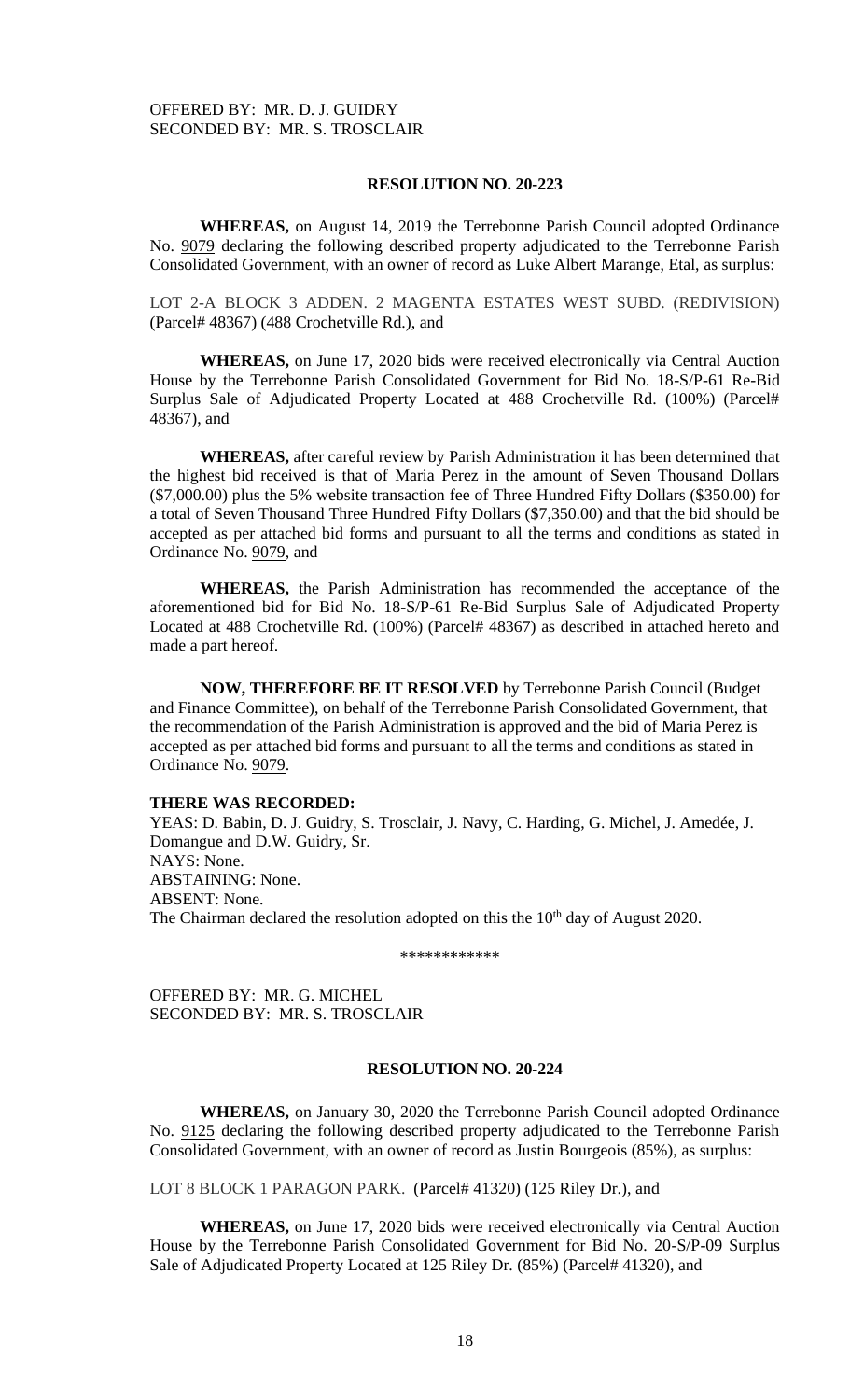**WHEREAS,** after careful review by Parish Administration it has been determined that the highest bid received is that of JoAnn Taylor in the amount of Three Thousand Six Hundred Eighty-Four Dollars (\$3,684.00) plus the 5% website transaction fee of One Hundred Eighty-Four and 20/100 Dollars (\$184.20) for a total of Three Thousand Eight Hundred Sixty-Eight and 20/100 Dollars (\$3,868.20) and that the bid should be accepted as per attached bid forms and pursuant to all the terms and conditions as stated in Ordinance No. 9125, and

**WHEREAS,** the Parish Administration has recommended the acceptance of the aforementioned bid for Bid No. 20-S/P-09 Surplus Sale of Adjudicated Property Located at 125 Riley Dr. (85%) (Parcel# 41320) as described in attached hereto and made a part hereof.

**NOW, THEREFORE BE IT RESOLVED,** by Terrebonne Parish Council (Budget and Finance Committee), on behalf of the Terrebonne Parish Consolidated Government, that the recommendation of the Parish Administration is approved and the bid of JoAnn Taylor is accepted as per attached bid forms and pursuant to all the terms and conditions as stated in Ordinance No. 9125.

## **THERE WAS RECORDED:**

YEAS: D. Babin, D. J. Guidry, S. Trosclair, J. Navy, C. Harding, G. Michel, J. Amedée, J. Domangue and D.W. Guidry, Sr. NAYS: None. ABSTAINING: None. ABSENT: None. The Chairman declared the resolution adopted on this the 10<sup>th</sup> day of August 2020.

\*\*\*\*\*\*\*\*\*\*\*\*

OFFERED BY: MR. S. TROSCLAIR SECONDED BY: MR. D. W. GUIDRY, SR.

#### **RESOLUTION NO. 20-225**

**WHEREAS,** on June 6, 2020 bids were received electronically via Central Auction House by the Terrebonne Parish Consolidated Government for Bid 20-WHSE-24 Purchase of New/ Unused Recreation Equipment for Warehouse Inventory (12-Month Requirements Contract), and

**WHEREAS,** after careful review by the Angela Guidry, Purchasing Manager it has been determined that the lowest qualified bids for various items on the attached listing is that of Pyramid School Products, Riddell, BSN Sports, and Bliss Products & Services (items 1-32 only) and reject the bid of Baden Sports for failure to comply with the "Instructions for Bidders", and

**WHEREAS,** should the awarded vendor be unable to supply the Warehouse Division with the required recreation inventory, the Purchasing Division shall be authorized to award the item(s) to the next lowest qualified bidder, and

**WHEREAS,** Parish Administration concurs with the recommendation to award the bids of Pyramid School Products, Riddell, BSN Sports and Bliss Products & Service for Bid 20-WHSE-24 Purchase of New/ Unused Recreation Equipment for Warehouse Inventory (12-Month Requirements Contract) as per attached documents, and

**NOW, THEREFORE BE IT RESOLVED** by the Terrebonne Parish Council (Budget and Finance Committee), on behalf of the Terrebonne Parish Consolidated Government, that the recommendation of Parish Administration be approved for the purchase of recreation equipment for Warehouse inventory as per the attached documents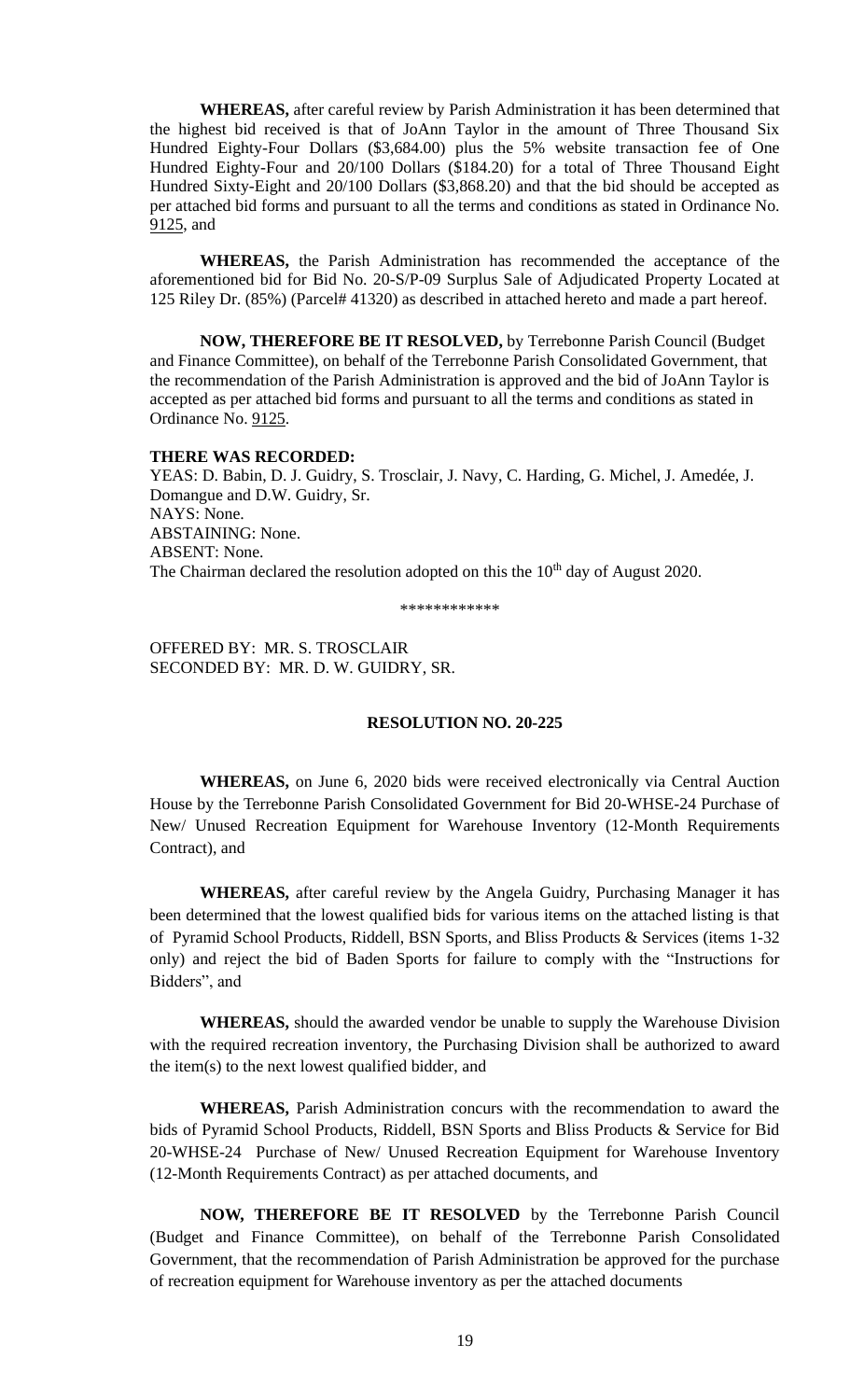#### **THERE WAS RECORDED:**

YEAS: D. Babin, D. J. Guidry, S. Trosclair, J. Navy, C. Harding, G. Michel, J. Amedée, J. Domangue and D.W. Guidry, Sr. NAYS: None. ABSTAINING: None. ABSENT: None. The Chairman declared the resolution adopted on this the  $10<sup>th</sup>$  day of August 2020.

\*\*\*\*\*\*\*\*\*\*\*\*

OFFERED BY: MR. G. MICHEL SECONDED BY: MR. J. AMEDĖE

### **RESOLUTION NO. 20-226**

**WHEREAS,** prices were obtained through the Louisiana State Commodity Catalog by the Terrebonne Parish Consolidated Government for the purpose of purchasing one (1) 2020 Ford F-150 (4WD Crew Cab) Truck for the Roads & Bridges Division of the Public Works Department under State Contract #4400010201, and

**WHEREAS,** after careful review by David Luke, Roads & Bridges Superintendent and David Rome, Public Works Director it has been determined that the price of Thirty-two Thousand, Four Hundred Fifty-one Dollars and Thirty-seven Cents (\$32,451.37) from Terrebonne Motor Company, Inc. for the purchase of one (1) 2020 Ford F-150 (4WD Crew Cab) Truck should be accepted as per the State Contract Vehicle Catalog and under the provisions set forth in the Louisiana Revised Statutes Title 39:1710, and

**WHEREAS,** the Parish Administration has recommended the acceptance of the price for the aforementioned vehicle purchase at a cost of Thirty-two Thousand, Four Hundred Fifty-one Dollars and Thirty-seven Cents (\$32,451.37) as per the attached State Purchasing Contract Catalog, and

**NOW, THEREFORE BE IT RESOLVED,** by the Terrebonne Parish Council (Budget and Finance Committee), on behalf of the Terrebonne Parish Consolidated Government, that the recommendation of the Parish Administration be approved and that the purchase of the vehicle be accepted as per the attached forms.

### **THERE WAS RECORDED:**

YEAS: D. Babin, D. J. Guidry, S. Trosclair, J. Navy, C. Harding, G. Michel, J. Amedée, J. Domangue and D.W. Guidry, Sr. NAYS: None. ABSTAINING: None. ABSENT: None. The Chairman declared the resolution adopted on this the 10<sup>th</sup> day of August 2020.

\*\*\*\*\*\*\*\*\*\*\*\*

OFFERED BY: MR. G. MICHEL SECONDED BY: MR. S. TROSCLAIR

# **RESOLUTION NO. 20-227**

**WHEREAS,** Louisiana Statutory Law provides for the disposal of surplus movable property having a value of \$5,000.00 or less, in addition to other legally permissible means, at private sale which is, in the opinion of the governing authority, not needed for public purposes; and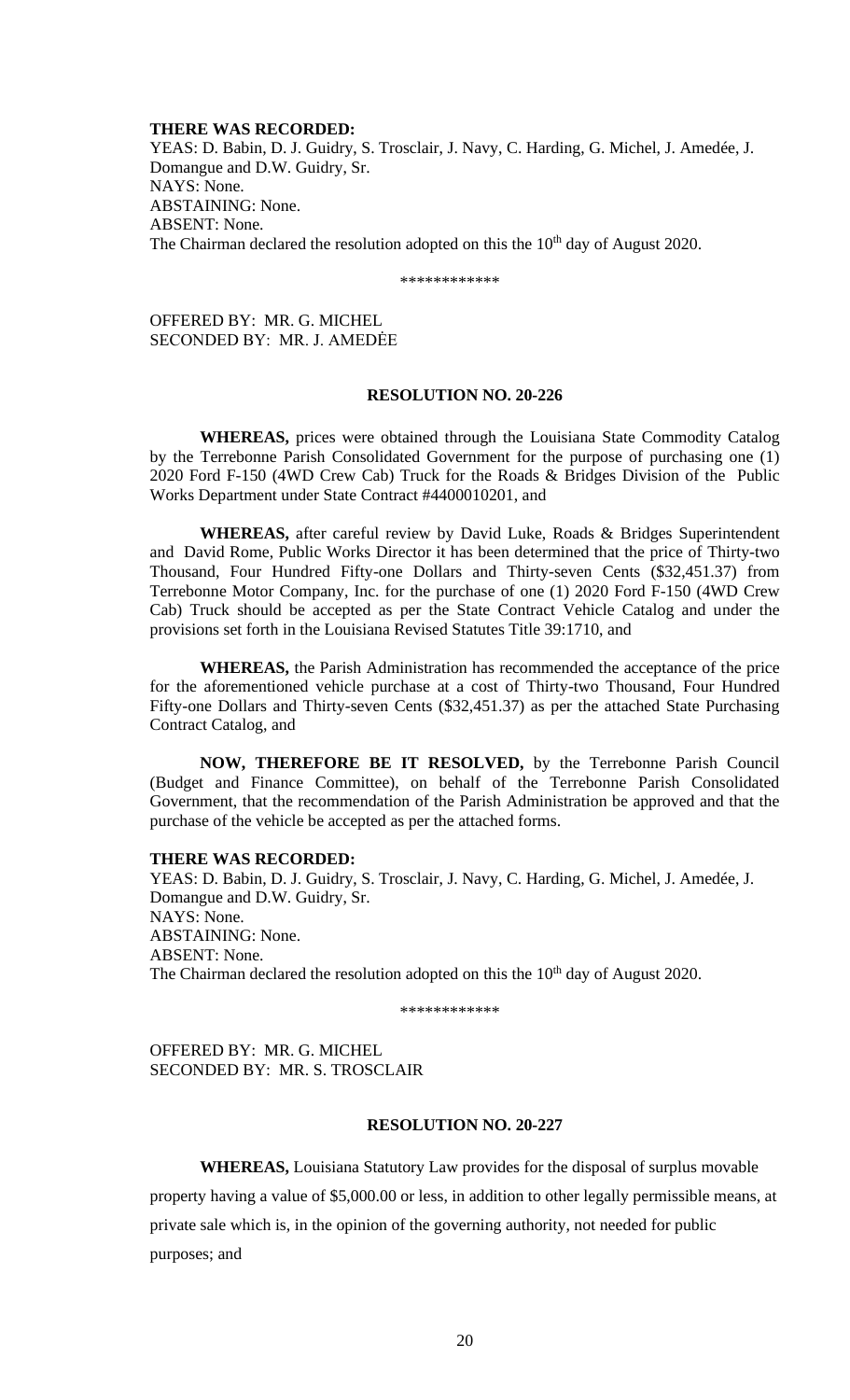**WHEREAS**, the movable property listed in the attached Exhibit A each have a valued of \$5,000.00 or less, as indicated by the values set out next to each item on the attached Exhibit A; and

**WHEREAS**, the parish administration has recommended that the movable property listed in the attached Exhibit A be declared surplus as the items are no longer useful, nor do they serve a public purpose and authorizes immediate award to the highest bidder for all items, including those where the highest bid exceeds \$5,000.00; and

**NOW, THEREFORE BE IT RESOLOVED,** by the Terrebonne Parish Council that the movable property listed in the attached Exhibit A be declared surplus and grants authorization to dispose of said items by private sale or by any other legally approved method to the highest bidder pursuant to statutory law, including those where the highest bid exceeds \$5,000.00.

#### **THERE WAS RECORDED:**

YEAS: D. Babin, D. J. Guidry, S. Trosclair, J. Navy, C. Harding, G. Michel, J. Amedée, J. Domangue and D.W. Guidry, Sr. NAYS: None. ABSTAINING: None. ABSENT: None. The Chairman declared the resolution adopted on this the 10<sup>th</sup> day of August 2020.

#### \*\*\*\*\*\*\*\*\*\*\*\*

Mr. D. W. Guidry, Sr. moved, seconded by Mr. J. Amedée, "THAT the Budget & Finance Committee introduce of an ordinance to declare as surplus three (3) tax properties adjudicated to the Terrebonne Parish Consolidated Government in which the parish has various percent interest, to acquire authorization to dispose of said properties in accordance with LA R.S. 47:2196,

- I. 162/164 Klondyke Rd. with 10% interest
- II. 2007 Mary Hughes Dr. with 25% interest
- III. Deadwood Rd. with 50% interest

and call a public hearing on said matters on Wednesday, August 26, 2020 at 6:30 p.m."

The Chairman called for the vote on the motion offered by Mr. D. W. Guidry, Sr. THERE WAS RECORDED: YEAS: D. Babin, D. J. Guidry, S. Trosclair, J. Navy, C. Harding, G. Michel, J. Amedée, J. Domangue, and D. W. Guidry, Sr. NAYS: None. ABSENT: None. The Chairman declared the motion adopted.

Mr. S. Trosclair moved, seconded by Mr. J. Amedée, "THAT the Budget & Finance Committee introduce of an ordinance to declare as surplus a tax property located at 100-A Beth Ann Ave. adjudicated to the Terrebonne Parish Consolidated Government, to acquire authorization to dispose of said property in accordance with LA R.S. 47:2196, and call a public hearing on said matters on Wednesday, August 26, 2020 at 6:30 p.m."

The Chairman called for the vote on the motion offered by Mr. S. Trosclair. THERE WAS RECORDED: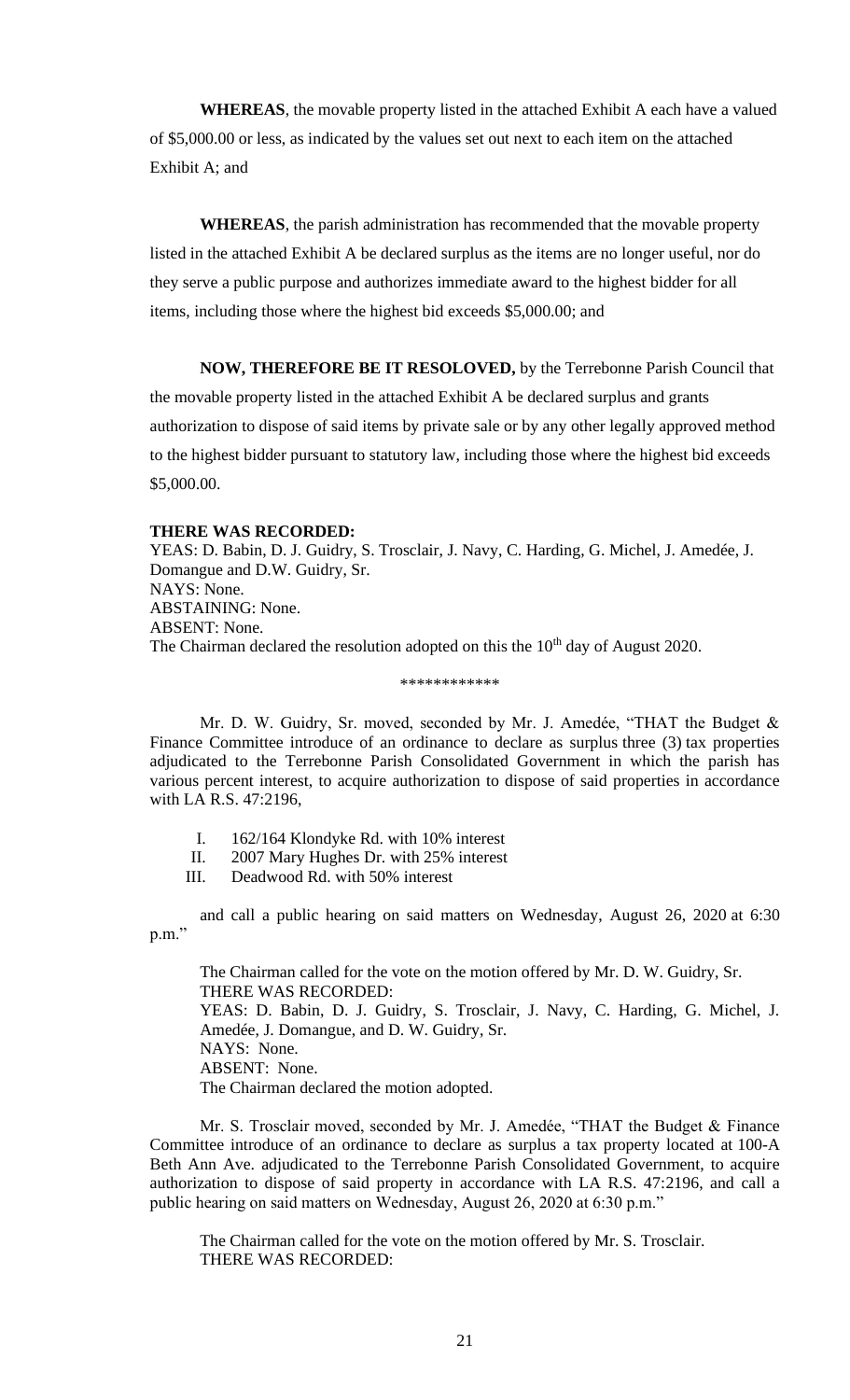YEAS: D. Babin, D. J. Guidry, S. Trosclair, J. Navy, C. Harding, G. Michel, J. Amedée, J. Domangue, and D. W. Guidry, Sr. NAYS: None. ABSENT: None. The Chairman declared the motion adopted.

Mr. J. Amedée moved, seconded by Mr. S. Trosclair, "THAT the Budget & Finance Committee introduce of an ordinance to amend the 2020 Budget of the Terrebonne Parish Consolidated Government so as to adjust the 2020 Adopted Beginning Fund Balances and the Net Positions to Actual as per the 2019 Audited Financial Statements and call a public hearing on August 26, 2020 at 6:30 p.m."

The Chairman called for the vote on the motion offered by Mr. J. Amedée. THERE WAS RECORDED: YEAS: D. Babin, D. J. Guidry, S. Trosclair, J. Navy, C. Harding, G. Michel, J. Amedée, J. Domangue, and D. W. Guidry, Sr. NAYS: None. ABSENT: None. The Chairman declared the motion adopted.

Mr. J. Amedée moved, seconded by Ms. J. Domangue, "THAT the Budget & Finance Committee introduce of an ordinance to amend the 2020 Adopted Operating Budget of the Terrebonne Parish Consolidated Government for the following items and to provide for related matters.

- I. CARES Act, \$1,690,560
- II. FEMA Reimbursement, \$483,279
- III. Houma Downtown Development, \$29,040
- IV. Houma Downtown Development-donation, \$1,250

and calling a public hearing on said matter on August 26, 2020 at 6:30 p.m." **(\*MOTION VOTED ON AFTER DISCUSSION)**

Upon Committee Member D. Babin's request, the Chairman recognized Ms. Kandace Mauldin, CFO, who confirmed that the Parish has received CARES Act and FEMA funds which have been used to reimburse expenses already paid toward COVID-19 responses and that the Downtown Development reimbursement funds have not been expended at this time.

Upon Committee Member C. Harding's request, Ms. Mauldin clarified that the funds received by Houma Downtown Development Corporation were allocated from a state hotel/motel tax.

A discussion ensued relative to the procedures being followed for the reimbursement of emergency funds for COVID-19 responses through CARES Act funding and through FEMA.

\*The Chairman called for the vote on the motion offered by Mr. J. Amedée. THERE WAS RECORDED: YEAS: D. Babin, D. J. Guidry, S. Trosclair, J. Navy, C. Harding, G. Michel, J. Amedée, J. Domangue, and D. W. Guidry, Sr. NAYS: None. ABSENT: None. The Chairman declared the motion adopted.

Mr. S. Trosclair moved, seconded by Mr. J. Amedée and Mr. D. W. Guidry, Sr., "THAT, there being no further business to come before the Budget  $&$  Finance Committee, the meeting be adjourned."

The Chairman called for the vote on the motion offered by Mr. S. Trosclair. THERE WAS RECORDED: YEAS: D. Babin, D. J. Guidry, S. Trosclair, J. Navy, C. Harding, G. Michel, J. Amedée, J. Domangue, and D. W. Guidry, Sr. NAYS: None. ABSENT: None.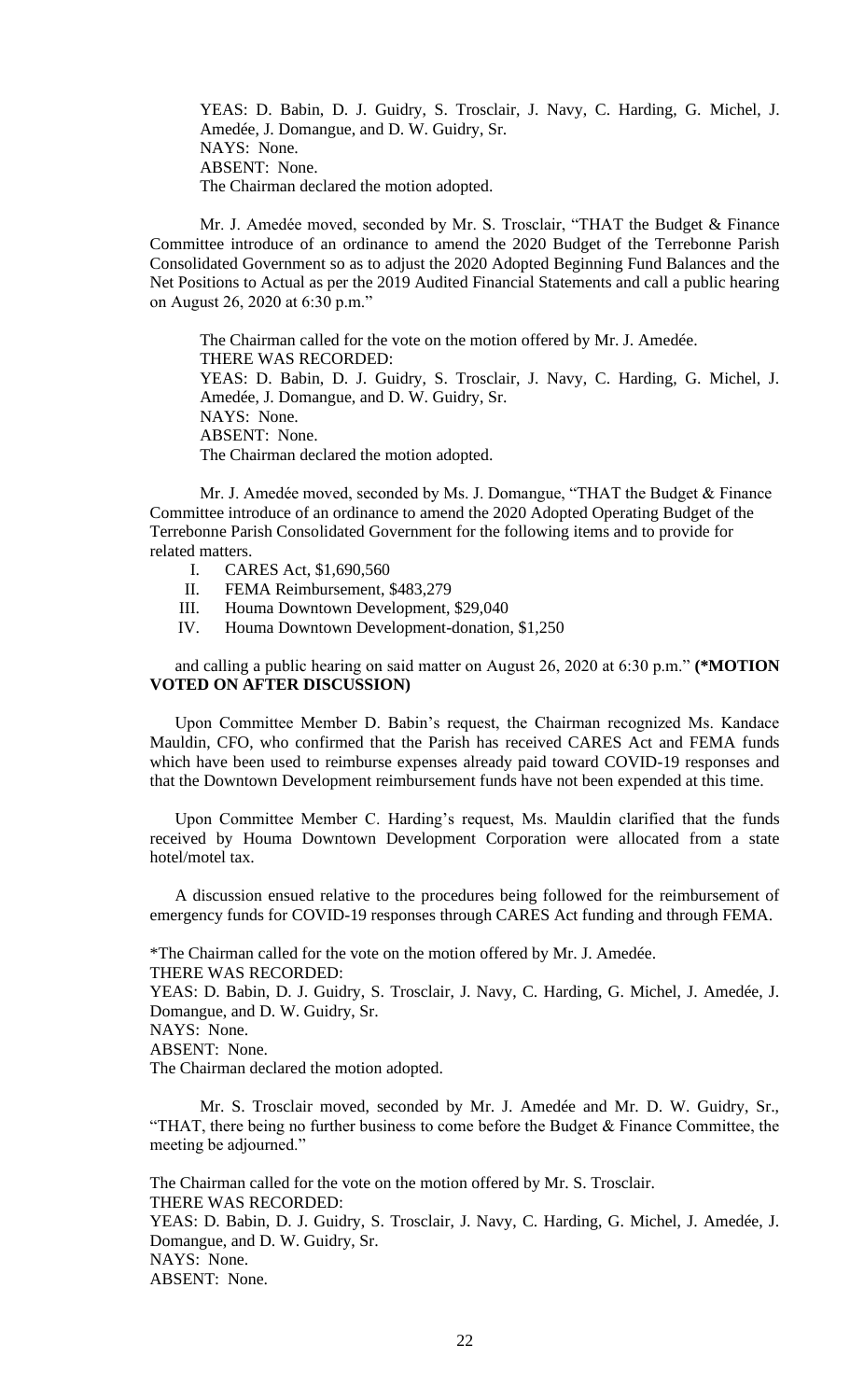The Chairman declared the motion adopted and the meeting was adjourned at 5:55 p.m.

John A. Navy, Chairman

Keith Hampton, Minute Clerk

Mr. J. Navy moved, seconded by Mr. J. Amedée, "THAT, the Council accept and ratify the minutes of the Budget & Finance Committee meeting held on 08/10/2020."

The Chairman called for a vote on the motion offered by Mr. J. Navy. THERE WAS RECORDED**:** YEAS: D. Babin, D. J. Guidry, S. Trosclair, J. Navy, C. Harding, G. Michel, J. Amedée, J. Domangue, and D. W. Guidry, Sr. NAYS: None. ABSENT: None. The Chairman declared the motion adopted.

The Chairman called for a report on the Policy, Procedure, & Legal Committee meeting held on 08/10/2020, whereupon the Committee Chairman, noting that ratification of minutes calls one public hearing on August 26, 2020 at 6:30 p.m., rendered the following:

### **POLICY, PROCEDURE, AND LEGAL COMMITTEE**

## **AUGUST 10, 2020**

The Chairman, John Amedée, called the Policy, Procedure, and Legal Committee meeting to order at 5:57 p.m. in the Houma-Terrebonne Civic Center by offering an Invocation and the Pledge of Allegiance was led by Committee Member G. Michel. Upon roll call, Committee Members recorded as present were: D. Babin, D. J. Guidry, S. Trosclair, J. Navy, C. Harding, G. Michel, J. Amedée, J. Domangue, and D. W. Guidry, Sr. A quorum was declared present.

Upon Committee Member S. Trosclair's request, the Chairman recognized Mr. Dana Ortego, TPCG Risk Management Director, who clarified that the policy renewal for the Dulac Pontoon Bridge extends coverage for an additional year and that it did not go out for public bid. **(\*RESOLUTION ADOPTED AFTER DISCUSSION)**

OFFERED BY: MR. D. J. GUIDRY SECONDED BY: MR. C. HARDING

#### **RESOLUTION NO. 20-228**

**WHEREAS,** Terrebonne Parish Consolidated Government (TPCG) is authorized to provide Property Insurance Coverage through its Department of Risk Management; and

**WHEREAS,** Administration and the Risk Management Department reviewed and analyzed Property Insurance Quotations for Hull and Machinery/ Protection & Indemnity Insurance premium to insure the Dulac Falgout Canal Pontoon Bridge and submits a recommendation for Hull and Machinery/ Protection & Indemnity coverage excluding Terrorism coverage; and

**WHEREAS,** it is the recommendation of Administration and the Risk Management Department that the attached Quote for Hull and Machinery/ Protection & Indemnity coverage in the amount of \$39,790.58 excluding Terrorism coverage become accepted effective for September 7, 2020 to September 7, 2021.

**NOW, THEREFORE BE IT RESOLVED,** by the Terrebonne Parish Council (Policy, Procedure and Legal Committee) on behalf of the Terrebonne Parish Consolidated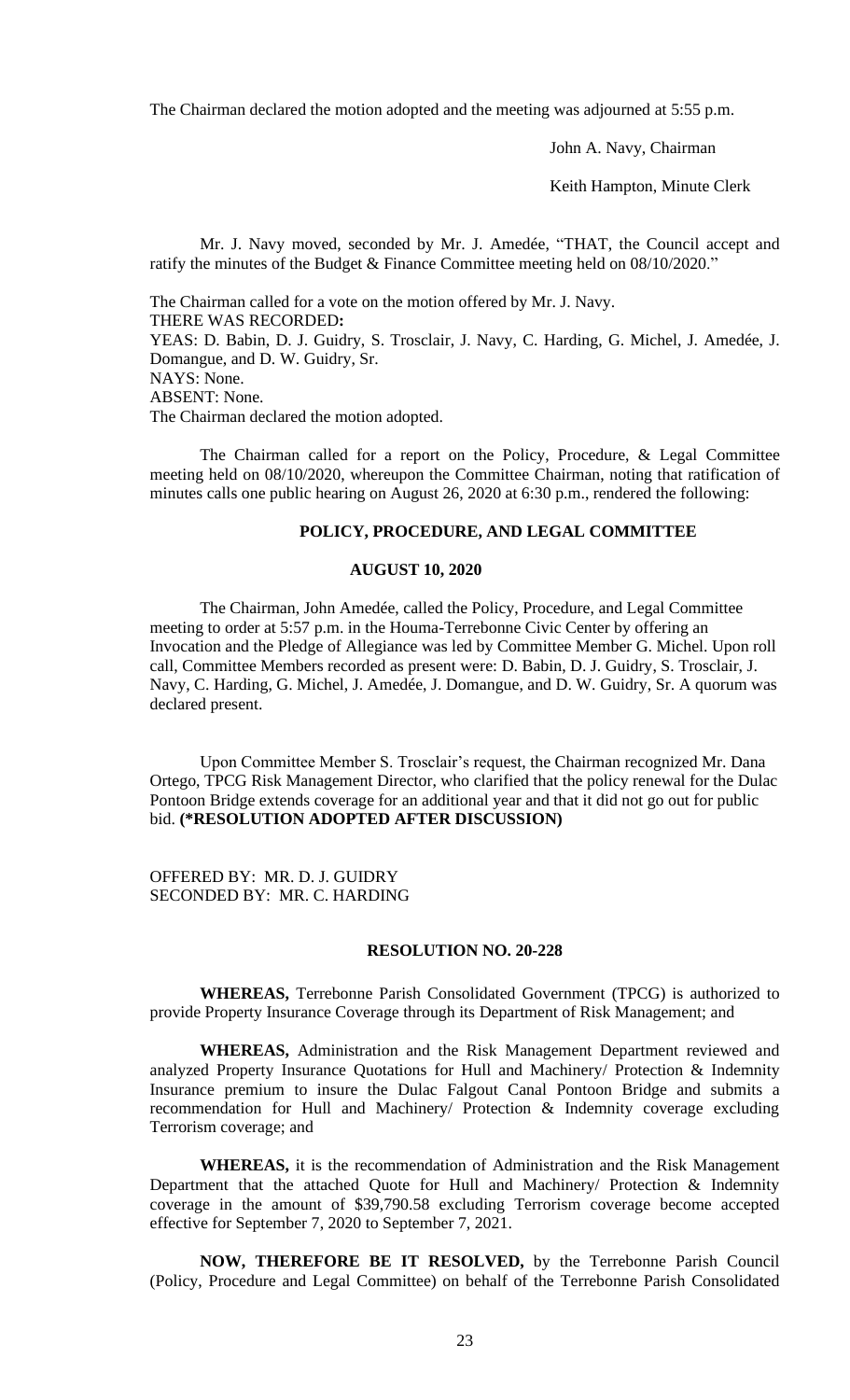Government that the recommendation of Administration and the Risk Management Department is to accept the attached Proposal for Property Insurance coverage for Hull and Machinery/ Protection & Indemnity coverage premium effective for September 7, 2020.

#### **THERE WAS RECORDED:**

YEAS: D. Babin, D. J. Guidry, S. Trosclair, J. Navy, C. Harding, G. Michel, J. Amedée, J. Domangue and D.W. Guidry, Sr. NAYS: None. ABSTAINING: None. ABSENT: None. The Chairman declared the resolution adopted on this the 10<sup>th</sup> day of August 2020.

\*\*\*\*\*\*\*\*\*\*\*\*

Mr. D. J. Guidry moved, seconded by Ms. J. Domangue, "THAT the Policy, Procedure, and Legal Committee introduce an ordinance to declare as surplus twenty-two (22) tax properties adjudicated to the Terrebonne Parish Consolidated Government and to acquire authorization to dispose of said properties in accordance with LA R.S. 47:2196; and call a public hearing on said matters on Wednesday August 26, 2020 at 6:30 p.m.

- I. 3310 Grand Caillou Rd.
- II. 7288 Shrimpers Row
- III. 8965 Grand Caillou Rd.
- IV. 182 Marjorie St.
- V. Avet St.
- VI. 107, 117, 119, 121 Avet St.<br>VII. 180 Rose St.
- 180 Rose St.
- VIII. 301 Woodway Dr.
	- IX. 115 Ja Don Dr.
- X. 4291/4291A Nicholas St.
- XI. 957 Hwy 55
- XII. 2606/2608 Larry St.
- XIII. 454 Richmond Ave.
- XIV. 327/331 Ruth St.
- XV. 211 Stovall St.
- XVI. 123 Morrison Ave.
- XVII. 3111 Betty Ann St.
- XVIII. 545 Polk St.
	- XIX. 500 Mobile Estates Dr.
	- XX. 107 Benoit Crossing St.
	- XXI. 4784 N. Bayou Black Dr.
- XXII. Jeffrey Duplantis Ct."

Upon Committee Member D. Babin's request, the Chairman recognized Council Clerk S. Thomas who clarified that Item Nos. 5 and 6 were regarding different properties with one being a tract of land with no physical address on Avet Street and the other being the 4 physical addresses listed on Avet Street. **(\*MOTION ADOPTED AFTER DISCUSSION)**

\*The Chairman called for the vote on the motion offered by Mr. D. J. Guidry. THERE WAS RECORDED: YEAS: D. Babin, D. J. Guidry, S. Trosclair, J. Navy, and C. Harding, G. Michel, J. Amedée, J. Domangue, and D. W. Guidry, Sr. NAYS: None. ABSENT: None. The Chairman declared the motion adopted.

The Chairman read aloud two e-mails from F. C. Dawson and Ms. Bernadine Carter in opposition to the sale and use of fireworks in Terrebonne Parish.

The Chairman recognized Ms. Linda Martin, Houma resident, who shared her support for the sale and use of fireworks and the potential economic benefits for Terrebonne Parish.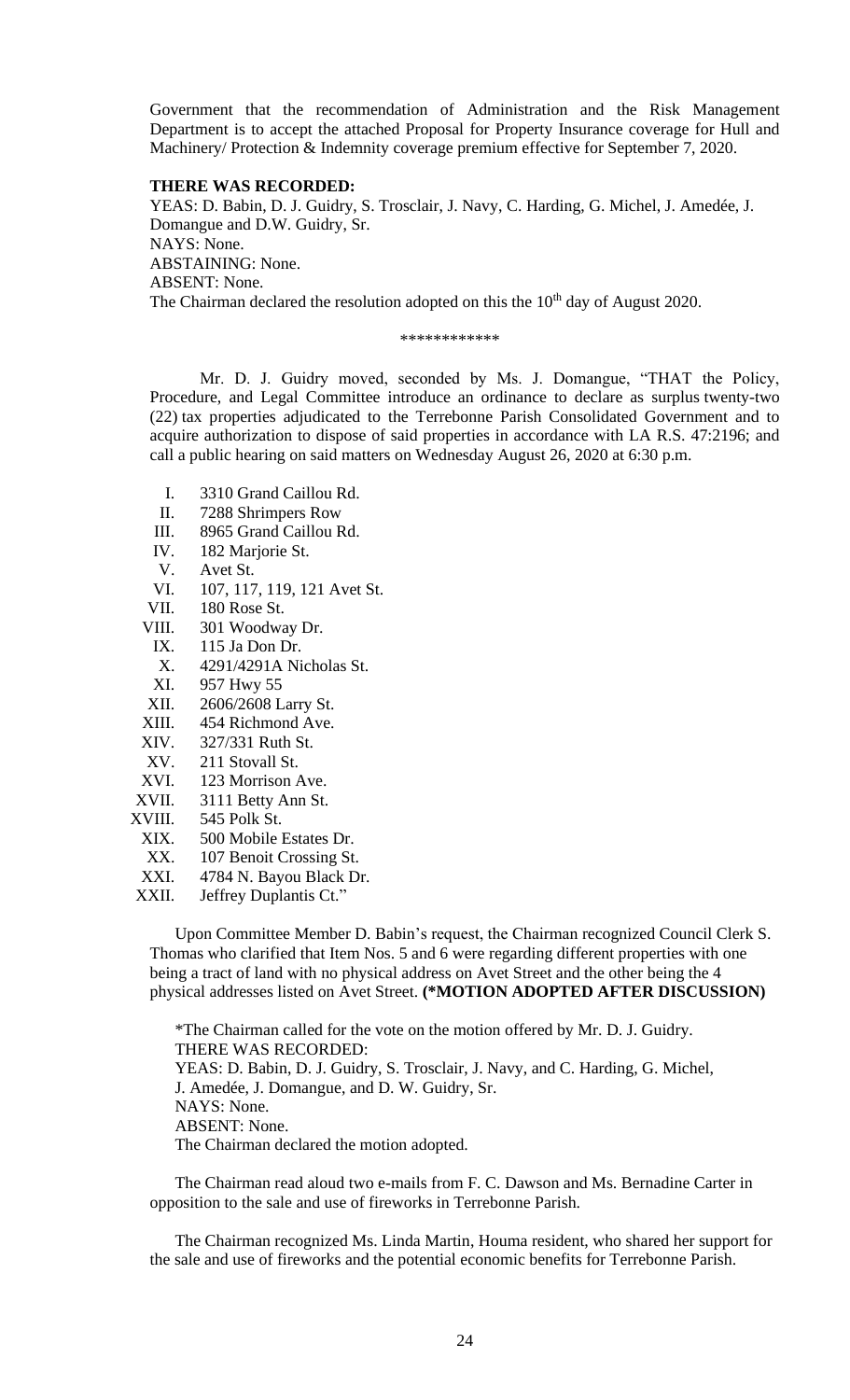The Chairman recognized Sheriff Tim Soignet who presented a draft ordinance with regards to legalizing the purchase and use of fireworks in specific areas in Terrebonne Parish on the Independence Day and the New Year's Day holidays. He asked that the Committee review the draft to determine if any additional provisions are necessary. Sheriff Soignet shared his reasoning for establishing the allowable times for fireworks usage and an age requirement in order to purchase fireworks. He continued by detailing the potential benefits to law enforcement if fireworks are used in restricted areas which will allow law enforcement officers to be more readily available to respond to those areas compared to responding to the entire parish. Sheriff Soignet then presented statistics of the number of incidents related to fireworks use in other areas in the state where it is legal. He then clarified that, per the draft ordinance, sales would be allowed starting ten days prior to a holiday with no sales taking place after the holiday.

Committee Member D. W. Guidry, Sr. suggested including provisions for certain types of fireworks being allowed within specific distances from certain structures such as residences in order to provide for greater safety and public consideration. He also suggested reviewing those other parishes with consolidated governments for additional insights.

Mr. D. Babin moved, seconded by Mr. D. J. Guidry , "THAT the Policy, Procedure, and Legal Committee request the Legal Department to draft an ordinance with input from the Terrebonne Parish Sheriff's Office, Houma Fire Department, Houma Police Department, and Parish Council that would legalize the sale and use of fireworks for specific areas in Terrebonne Parish and present said draft for discussion at the Policy, Procedure, and Legal Committee Meeting scheduled for September 8, 2020."

The Chairman called for the vote on the motion offered by Mr. D. Babin. THERE WAS RECORDED: YEAS: D. Babin, D. J. Guidry, S. Trosclair, J. Navy, and C. Harding, G. Michel, J. Amedée, J. Domangue, and D. W. Guidry, Sr. NAYS: None. ABSENT: None. The Chairman declared the motion adopted.

Committee Member J. Navy shared his concerns regarding the composition of the Hospital Service District No. 1 Board and the current appointment procedures. He then suggested that the procedures be reviewed in order to provide for greater diversity and representation of the community that the board serves.

The Chairman recognized Parish Attorney Julius Hebert who gave an overview of the Hospital Service District No. 1 Board and its composition as required by state law. He then stated that he would review ordinances regarding the appointed positions on the Hospital Service District No. 1 Board and similar boards and would report his findings to the Committee at its next meeting.

Discussion ensued relative to nominating procedures for boards appointed by the Council.

Mr. S. Trosclair moved, seconded by Mr. D. W. Guidry, Sr., "THAT, there being no further business to come before the Policy, Procedure, and Legal Committee, the meeting be adjourned."

The Chairman called for the vote on the motion offered by Mr. S. Trosclair. THERE WAS RECORDED:

YEAS: D. Babin, D. J. Guidry, S. Trosclair, J. Navy, and C. Harding, G. Michel, J. Amedée, J. Domangue, and D. W. Guidry, Sr. NAYS: None.

ABSENT: None.

The Chairman declared the motion adopted and the meeting was adjourned at 6:37 p.m.

John Amedée, Chairman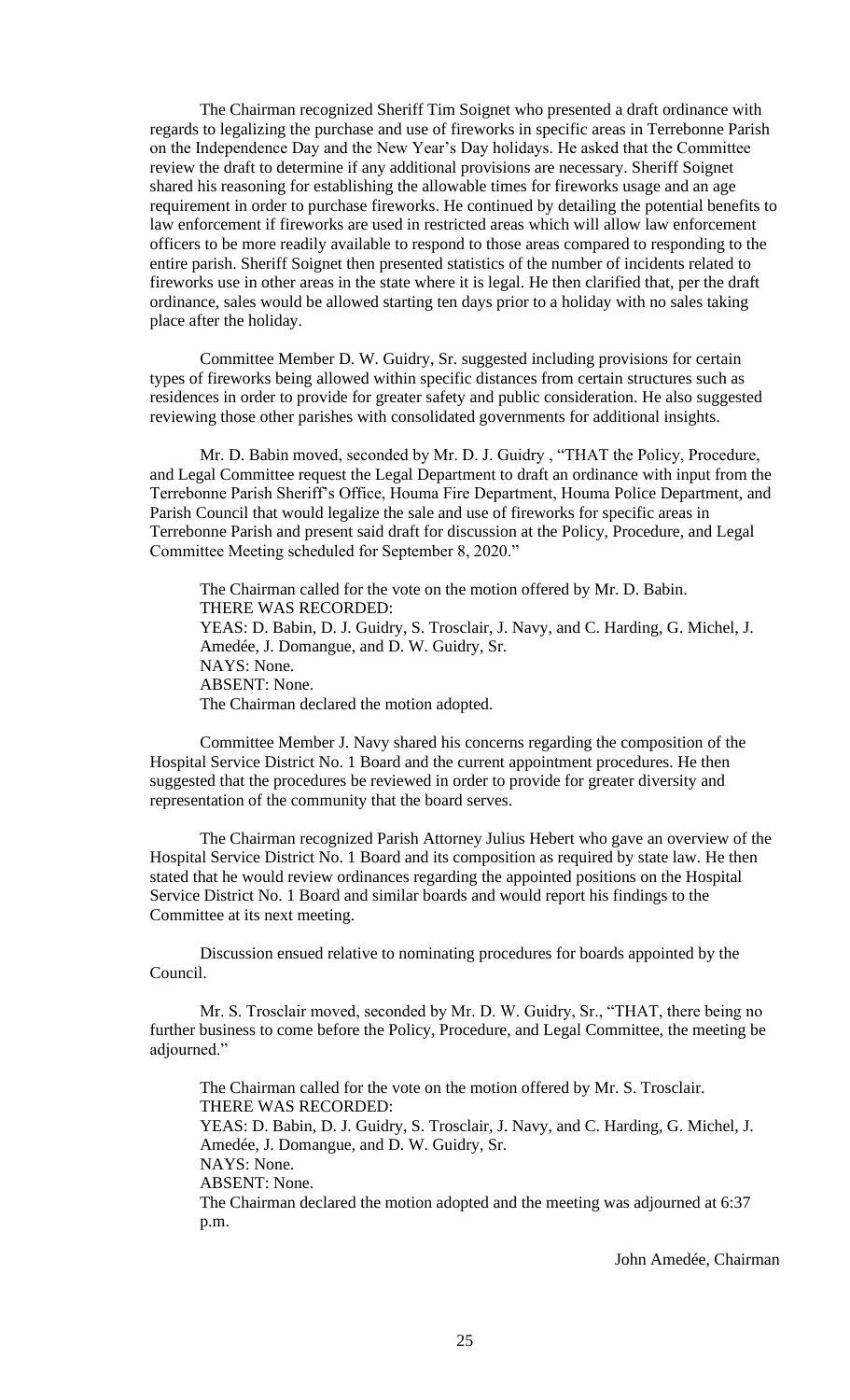Mr. J. Amedée moved, seconded by Mr. C. Harding, "THAT, the Council accept and ratify the minutes of the Policy, Procedure, & Legal Committee meeting held on 08/10/2020."

The Chairman called for a vote on the motion offered by Mr. J. Amedée. THERE WAS RECORDED: YEAS: D. Babin, D. J. Guidry, S. Trosclair, J. Navy, C. Harding, G. Michel, J. Amedée, J. Domangue, and D. W. Guidry, Sr. NAYS: None. ABSENT: None. The Chairman declared the motion adopted.

The Chairman called for a report on the Public Services Committee meeting held on 08/10/2020, whereupon the Committee Chairman, noting that ratification of minutes calls no public hearings, rendered the following:

# **PUBLIC SERVICES COMMITTEE**

#### **AUGUST 10, 2020**

The Chairman, Carl Harding, called the Public Services Committee meeting to order at 6:39 p.m. at the Houma-Terrebonne Civic Center with an Invocation offered by Committee Member J. Domangue and the Pledge of Allegiance led by Committee Member D. J. Guidry. Upon roll call, Committee Members recorded as present were: D. Babin, D. J. Guidry, S. Trosclair, J. Navy, C. Harding, G. Michel, J. Amedée, J. Domangue, and D. W. Guidry, Sr. A quorum was declared present.

OFFERED BY: MR. D. J. GUIDRY. SECONDED BY: MR. S. TROSCLAIR

# **RESOLUTION NO. 20-229**

**WHEREAS**, a repair estimate was obtained by the Terrebonne Parish Consolidated Government for the purpose of the repair, rehabilitation, inspection, installation and testing of one (1) 7,500 kVA Substation Power Transformer (Cummins Road Substation) for the Electric Distribution Division, Utilities Department, and

**WHEREAS**, after careful review by Greg Lewis, Electric Distribution Superintendent, and Ernest Brown, Utilities Director, it has been determined that the estimated price of One Hundred Two Thousand, Eight Hundred Eighty-five Dollars and Zero Cents (\$102,885.00) from Utility Maintenance Specialists for the repair, rehabilitation, inspection, installation and testing of one (1) 7,500 kVA Substation Power Transformer (Cummins Road Substation) should be accepted, and

**WHEREAS**, the Parish Administration has recommended the acceptance of the estimated price for the aforementioned substation transformer repair, rehabilitation, installation, inspection and testing in the amount of One Hundred Two Thousand, Eight Hundred Eighty-five Dollars and Zero Cents (\$102,885.00).

**NOW, THEREFORE BE IT RESOLVED,** by the Terrebonne Parish Council (Public Services Committee), on behalf of the Terrebonne Parish Consolidated Government, that the recommendation of the Parish Administration be approved and that the estimated repair, rehabilitation, installation, inspection and testing of the aforementioned substation transformer be accepted as per the attached forms.

# **THERE WAS RECORDED:**

YEAS: D. Babin, D. J. Guidry, S. Trosclair, J. Navy, C. Harding, G. Michel, J. Amedée, J. Domangue and D.W. Guidry, Sr.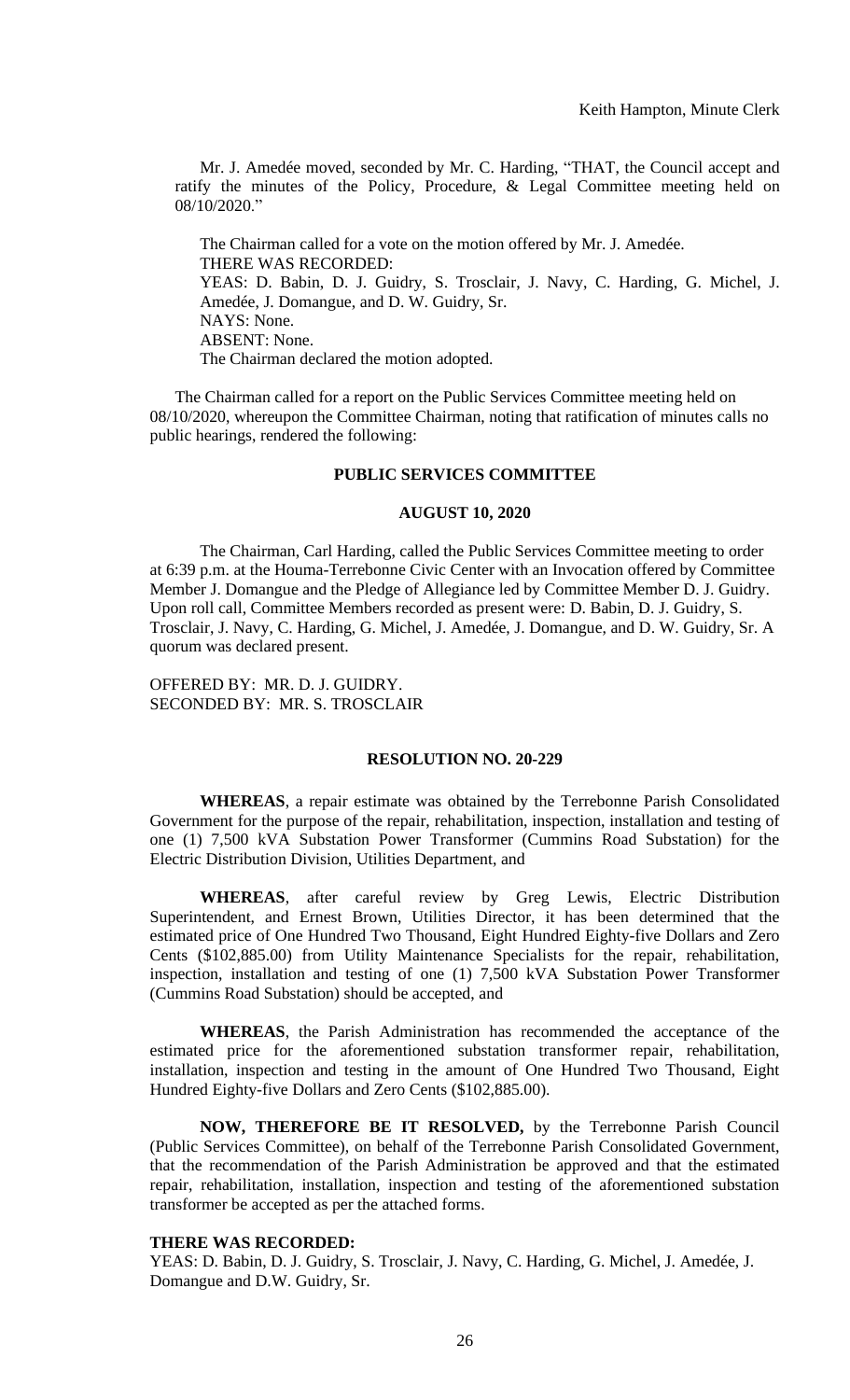NAYS: None. ABSTAINING: None. ABSENT: None. The Chairman declared the resolution adopted on this the 10<sup>th</sup> day of August 2020.

#### \*\*\*\*\*\*\*\*\*\*\*\*

The Chairman requested clarification of the contract extensions for the aforementioned services due to the company having only served the Parish a little over one year.

The Chairman recognized Parish Manager Mike Toups who clarified that the company has requested three one-year extensions as per their existing contract.

Committee Member D. J. Guidry shared that the company requested an extension because it was looking to purchase several new trucks and other equipment from other local vendors in order to reinvest in Terrebonne Parish.

Several Committee Members shared their support of the contract extensions with Pelican Waste and their optimism for future potential benefits.

Upon Committee Member J. Navy's request, the Chairman recognized Parish Attorney Julius Hebert who clarified that the contract extensions were legal and they were included in the original agreed-upon contract that was approved by the Council. **(\*RESOLUTION ADOPTED AFTER DISCUSSION)**

OFFERED BY: MR. S. TROSCLAIR SECONDED BY: MR. D. W. GUIDRY, SR.

### **RESOLUTION NO. 20-230**

A RESOLUTION AUTHORIZING A THREE YEAR EXTENSION OF THE CONTRACT WITH PELICAN WASTE & DEBRIS, LLC FOR RESIDENTIAL & SMALL COMMERCIAL SOLID WASTE COLLECTION SERVICES.

**WHEREAS,** The Terrebonne Parish Consolidated Government (TPCG) and Pelican Waste & Debris, LLC (Pelican Waste) entered into a contract dated August 1, 2019 for Residential & Small Commercial Solid Waste Collection Services, and

**WHEREAS,** the current term of the agreement, as contracted, expires on July 31, 2022, unless further amended by mutual agreement, and

**WHEREAS,** Pelican Waste current agreement allows for a three (3) year extension, and

**WHEREAS,** Pelican Waste has expressed its desire to extend the agreement under the same terms, and

**WHEREAS,** TPCG Solid Waste Division and Administration recommend the contract term be extended three years as proposed;

**NOW, THEREFORE BE IT RESOLVED,** by the Terrebonne Parish Council (Public Services Committee ), that the Parish President is authorized to execute on behalf of the Terrebonne Parish Consolidated Government any and all documents necessary to amend the Agreement for Residential & Small Commercial Solid Waste Collection Services between TPCG and Pelican Waste and Debris, LLC, extending the term for an additional three years.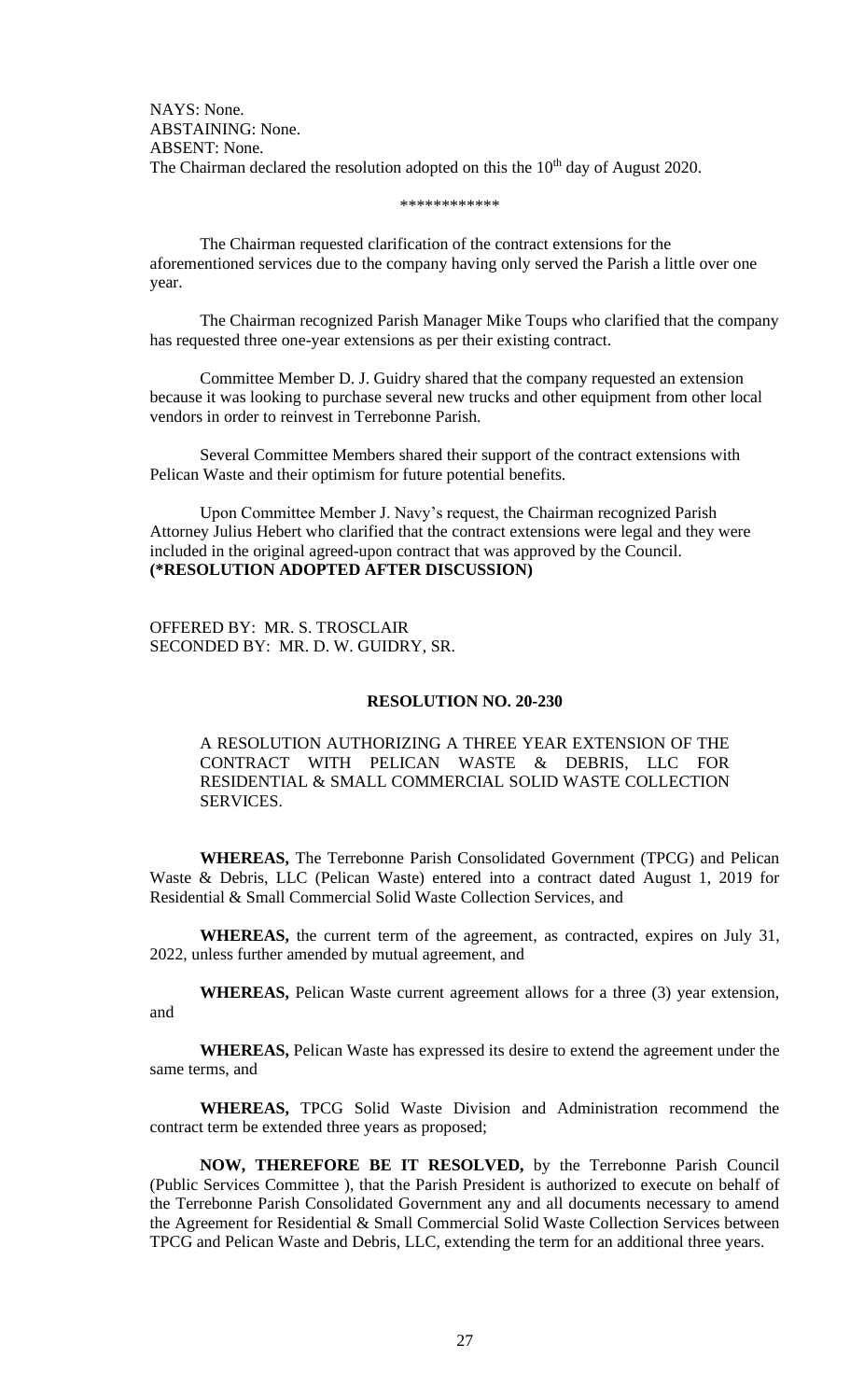## **THERE WAS RECORDED:**

YEAS: D. Babin, D. J. Guidry, S. Trosclair, J. Navy, C. Harding, G. Michel, J. Amedée, J. Domangue and D.W. Guidry, Sr. NAYS: None. ABSTAINING: None. ABSENT: None. The Chairman declared the resolution adopted on this the  $10<sup>th</sup>$  day of August 2020.

\*\*\*\*\*\*\*\*\*\*\*\*

# OFFERED BY: MR. D. W. GUIDRY, SR. SECONDED BY: MR. D. BABIN

### **RESOLUTION NO. 20-231**

 A resolution providing approval of Amendment No. 6 to the Engineering Agreement for Parish Project No. **16-DRA-26**, **Chacahoula/Gibson Drainage Project**, Terrebonne Parish, Louisiana.

**WHEREAS**, the Terrebonne Parish Consolidated Government did enter into an original engineering agreement with GIS Engineering, LLC dated May 31, 2016, recordation number 1508194, for the Chacahoula/Gibson Drainage Project identified as Parish Project 16- DRA-26, and

**WHEREAS**, the Engineering Agreement between OWNER and ENGINEER provides for certain limitations for Basic Services and specific Additional Services, and

**WHEREAS,** the Parish is desirous of completing the construction of the Chacahoula/Gibson Drainage project, and

**WHEREAS,** the contractor has exceeded the original contract time due to the COVID-19 pandemic, and

**WHEREAS,** the engineer has been asked to oversee the contractor during this additional time-period that was unanticipated, and

**WHEREAS,** the amendment covers additional services through project completion based on a new construction end date, and

**WHEREA**S, the TPCG is desirous of having these services continued so that there is a need for additional funds to be added to the contract for an increase in the upset limit for these services, and

**WHEREAS**, this above work will increase the additional services section of the contract by \$84,500.00.

**NOW, THEREFORE BE IT RESOLVED,** that the Terrebonne Parish Council (Public Services Committee), on behalf of the Terrebonne Parish Consolidated Government, does hereby approve this Amendment No. 6 to the Engineering Agreement for an increase of \$84,500.00 in Additional Services, and authorizes Parish President Gordon E. Dove to execute this Amendment No. 6 to the Engineering Agreement for the Chacahoula/Gibson Drainage Project Parish Project No. 16-DRA-26, with GIS Engineering, LLC, and

**BE IT FURTHER RESOLVED** that a certified copy of the resolution be forwarded to the Engineer, GIS Engineering, LLC.

### **THERE WAS RECORDED:**

YEAS: D. Babin, D. J. Guidry, S. Trosclair, J. Navy, C. Harding, G. Michel, J. Amedée, J. Domangue and D.W. Guidry, Sr. NAYS: None. ABSTAINING: None.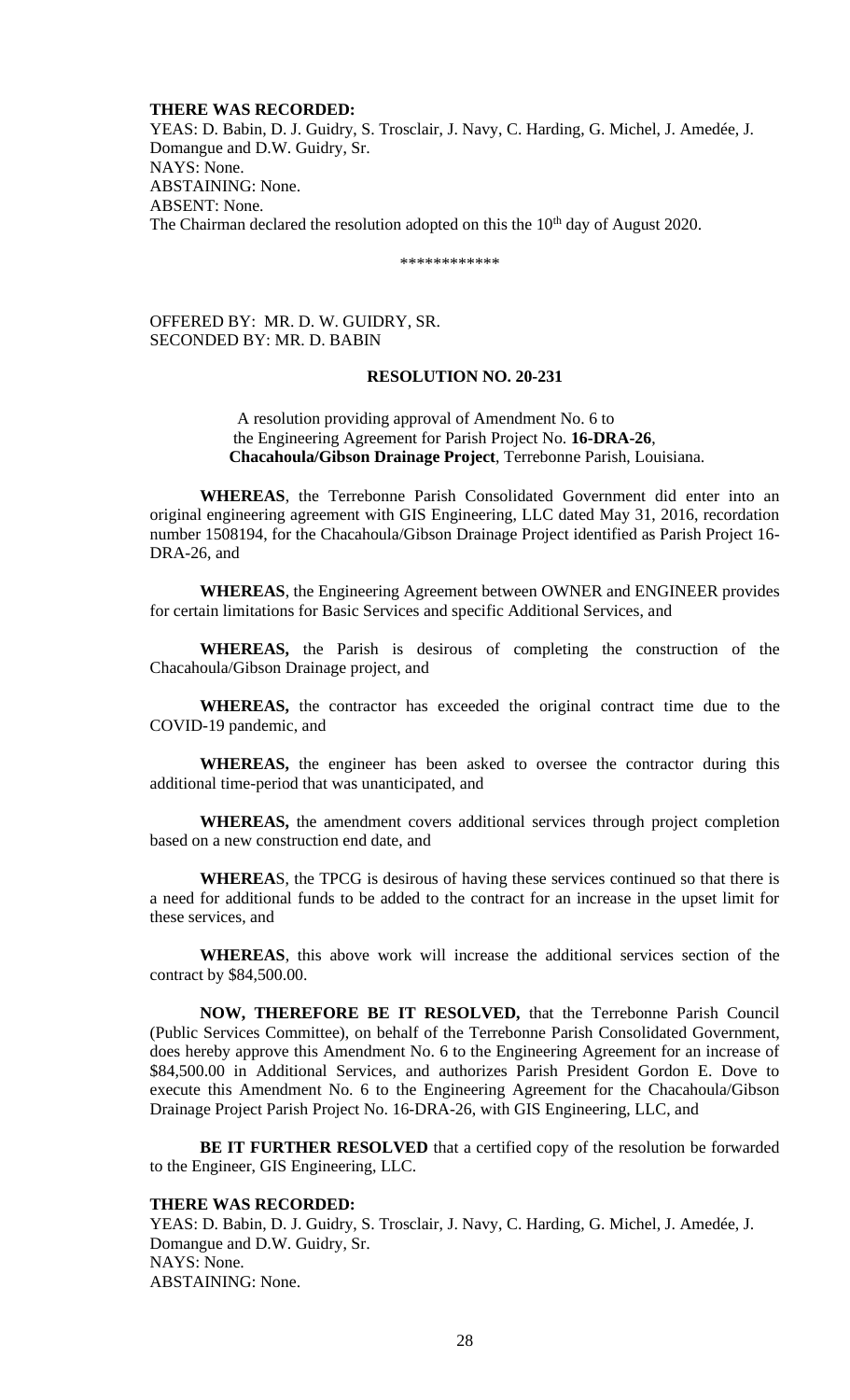ABSENT: None. The Chairman declared the resolution adopted on this the  $10<sup>th</sup>$  day of August 2020.

\*\*\*\*\*\*\*\*\*\*\*\*

OFFERED BY: MR. J. AMEDĖE SECONDED BY: MS. J. DOMANGUE

#### **RESOLUTION NO. 20-232**

A resolution authorizing the execution of Change Order No. 2 to the agreement for Professional Engineering Services with David A. Waitz Engineering and Surveying, Inc. for the Cast Iron Gas Line Improvements, St Louis & McKinley Area, Phase 20, Project No. 18-GAS-45.

 **WHEREAS,** by contract dated October 3, 2018, Terrebonne Parish Consolidated Government did award a contract to David A. Waitz Engineering, Inc. for the Cast Iron Gas Line Improvements, St. Louis & McKinley Area, Phase 20, Project No. 18-GAS-45, Terrebonne Parish, Louisiana, as will be seen by reference to said contract which is recorded under Entry No. 1568267 of the records of Terrebonne Parish, Louisiana, and

 **WHEREAS,** a Change Order No. 2 has been recommended for an increase in the amount of Eight Thousand, Five Hundred Dollars and 00 Cents (\$8,500.00), to include increasing the upset limits for Permits and Measure Existing Conditions, and

 **NOW, THEREFORE BE IT RESOLVED,** by the Terrebonne Parish Council (Public Services Committee), on behalf of the Terrebonne Parish Consolidated Government, that Change Order No. 2 to the contract for Professional Engineering Services with David A. Waitz Engineering, Inc. for the Cast Iron Gas Line Improvements, St. Louis & McKinley Area, Phase 20, Project No. 18-GAS-45, be, and is hereby, approved.

 **BE IT FURTHER RESOLVED,** that the Parish President, and all appropriate parties be, and they are hereby, authorized to execute Change Order No. 2, for an increase in the upset limits for Permits and Measure Existing Conditions, increasing the amount by Eight Thousand, Five Hundred Dollars and 00 Cents (\$8,500.00).

#### **THERE WAS RECORDED:**

YEAS: D. Babin, D. J. Guidry, S. Trosclair, J. Navy, C. Harding, G. Michel, J. Amedée, J. Domangue and D.W. Guidry, Sr. NAYS: None. ABSTAINING: None. ABSENT: None. The Chairman declared the resolution adopted on this the 10<sup>th</sup> day of August 2020.

\*\*\*\*\*\*\*\*\*\*\*\*

OFFERED BY: MR. S. TROSCLAIR SECONDED BY: MR. D. W. GUIDRY, SR.

#### **RESOLUTION NO. 20-233**

**WHEREAS**, the Code of Federal Regulations, as enacted by the United States Congress, mandates that all structures defined as bridges located on all public roads shall be inspected, rated for safe load capacity, and posted in accordance with the National Bridge Inspection Standards and that an inventory of these bridges be maintained by each state, and

**WHEREAS**, the responsibility to inspect, rate and load post those bridges under the authority of Terrebonne Parish, in accordance with those standards, is delegated by the Louisiana Department of Transportation and Development.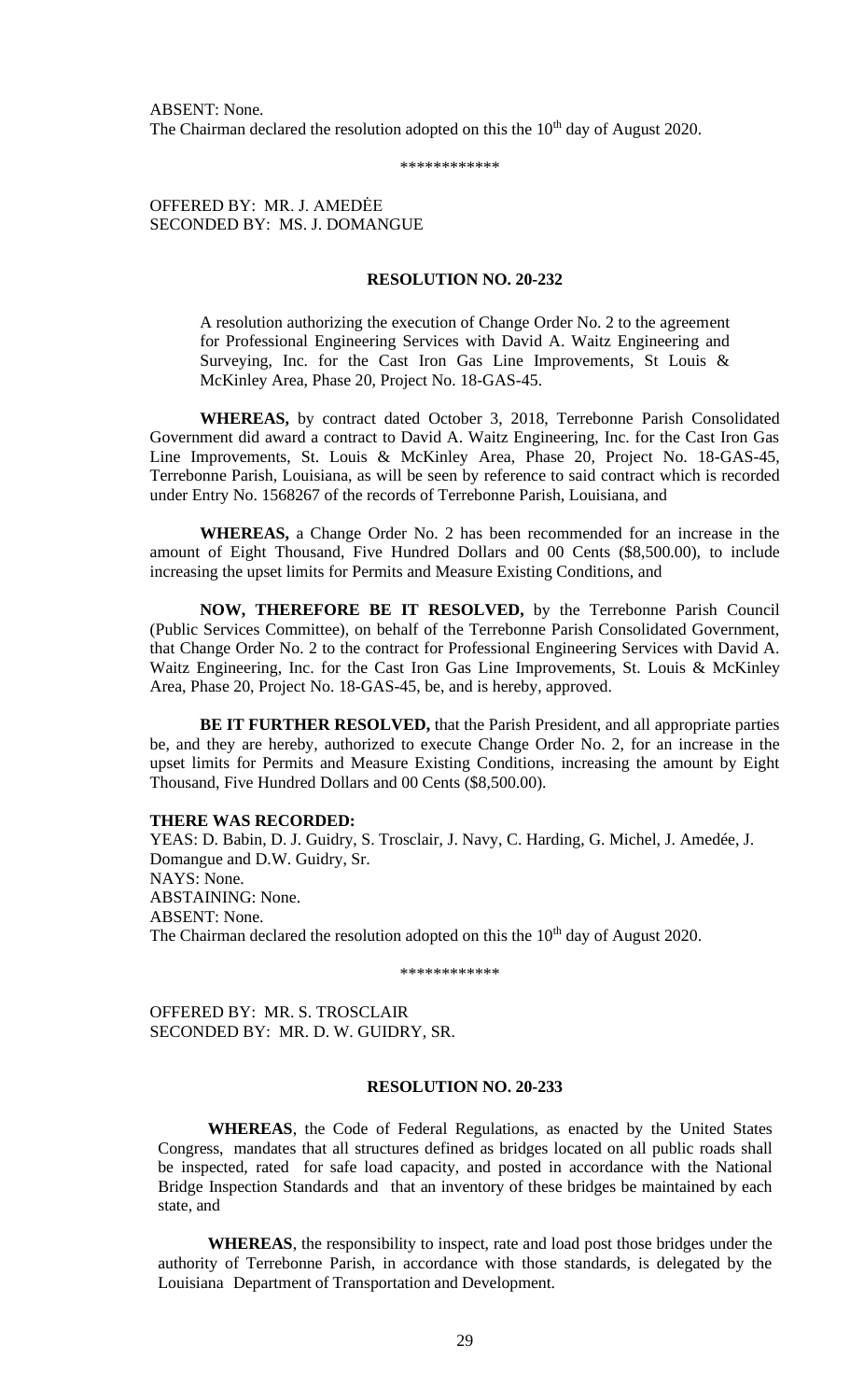**NOW, THEREFORE BE IT RESOLVED** by the Terrebonne Parish Council (Public Services Committee), on behalf of the Terrebonne Parish Consolidated Government, that for the period January 1, 2021 through December 31, 2021:

- 1. The Terrebonne Parish Consolidated Government will perform all interim inspections on all Parish-owned or maintained bridges in accordance with the National Bridge Inspection Standards.
- 2. All bridges owned or maintained by the Terrebonne Parish Consolidated Government will be structurally analyzed and rated by the Parish as to the safe load capacity in accordance with the AASHTO manual for maintenance inspection of bridges. The load posting information that has been determined by the Louisiana Department of Transportation and Development for all bridges where the maximum legal load under Louisiana State Law exceeds the load permitted under the operating rating as determined above will be critically reviewed by the Parish. Load posting information will be updated by the Parish to reflect all structural changes, any obsolete structural ratings or any missing instructural ratings.
- 3. All Terrebonne Parish Government-owned or maintained bridges which require load posting or closing shall be load posted or closed in accordance with the table in the DOTD Engineering Directives and Standards Manual Directive No. 1.1.1.8. All bridges shall be critically reviewed by the Terrebonne Parish Consolidated Government prior to load posting.
- 4. All bridges owned or maintained by the Terrebonne Parish Consolidated Government are shown on the attached list in the format specified by the Department of Transportation and Development.

**BE IT FURTHER RESOLVED**, that the Terrebonne Parish Consolidated Government is cognizant that these stipulations are prerequisites for participation by the Terrebonne Parish Consolidated Government in the Off-System Bridge Replacement Program.

## **THERE WAS RECORDED:**

YEAS: D. Babin, D. J. Guidry, S. Trosclair, J. Navy, C. Harding, G. Michel, J. Amedée, J. Domangue and D.W. Guidry, Sr. NAYS: None. ABSTAINING: None. ABSENT: None. The Chairman declared the resolution adopted on this the  $10<sup>th</sup>$  day of August 2020.

\*\*\*\*\*\*\*\*\*\*\*

The Chairman recognized TOHSEP Director Earl Eues who provided an update of the current COVID-19 statistics for Terrebonne Parish and the region. He reported that walk-up testing had been held recently at the Mechanicville Gym then announced that additional testing would be held the following day at the Houma Municipal Auditorium from 4:00 p.m. to 7:00 p.m.

Upon Committee Member J. Navy's request, Mr. Eues clarified that the Terrebonne Parish Human Resources Department has quarantine policies in place for any parish employee who tests positive or who are exposed to individuals with confirmed positive tests for COVID-19. He then added that antibody testing was being offered to Parish employees at the Civic Center.

Mr. J. Amedée moved, seconded by Mr. G. Michel, "THAT, there being no further business to come before the Public Services Committee, the meeting be adjourned."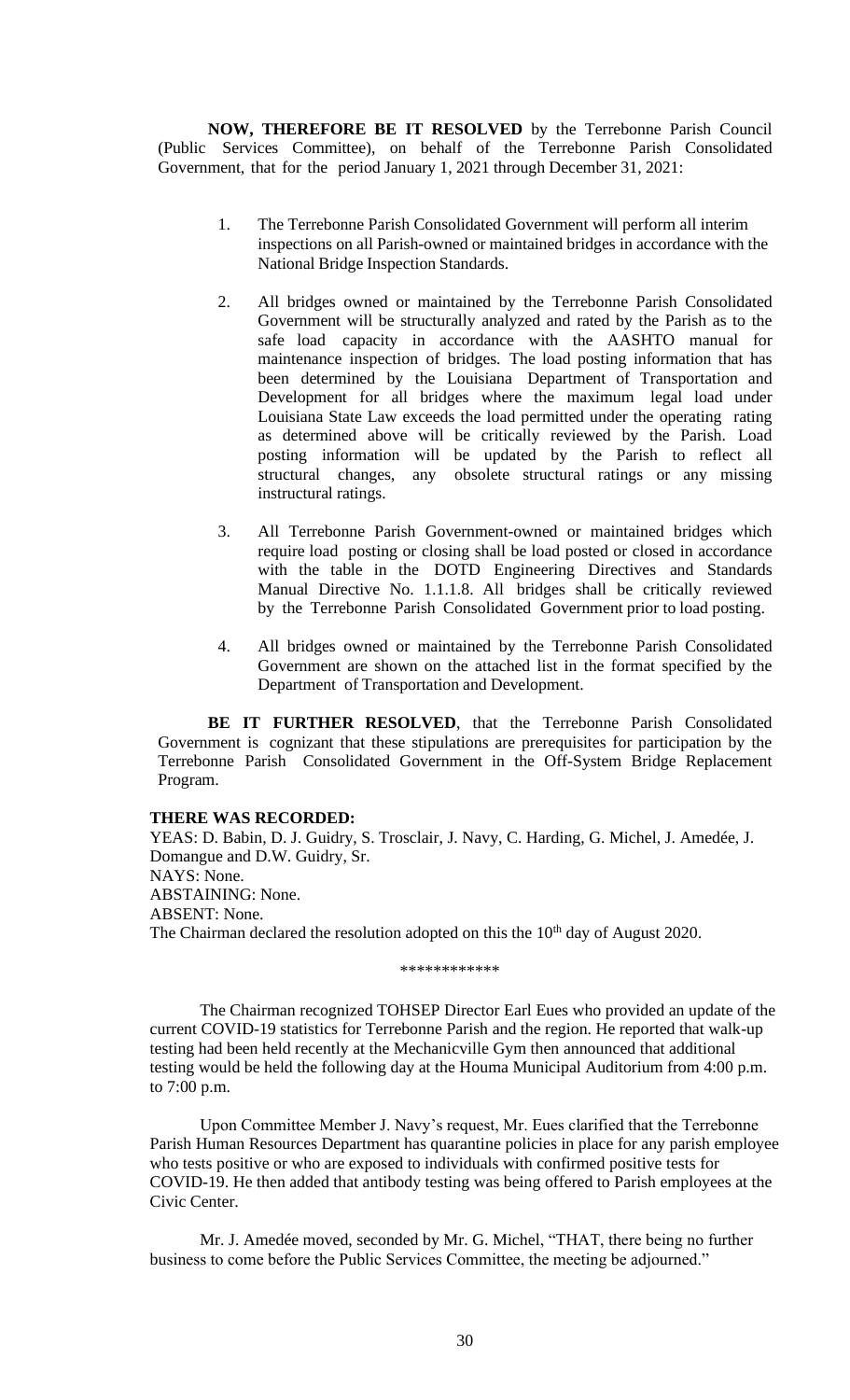The Chairman called for the vote on the motion offered by Mr. J. Amedée. THERE WAS RECORDED: YEAS: D. Babin, D. J. Guidry, S. Trosclair, J. Navy, C. Harding, G. Michel, J.

Amedée, J. Domangue, and D. W. Guidry, Sr.

NAYS: None.

ABSENT: None.

The Chairman declared the motion adopted and the meeting was adjourned at 7:00 p.m.

Carl Harding, Chairman

Keith Hampton, Minute Clerk

Mr. C. Harding moved, seconded by Mr. D. J. Guidry, "THAT, the Council accept and ratify the minutes of the Public Services Committee meeting held on 08/10/2020."

The Chairman called for a vote on the motion offered by Mr. C. Harding. THERE WAS RECORDED: YEAS: D. Babin, D. J. Guidry, S. Trosclair, J. Navy, C. Harding, G. Michel, J. Amedée, J. Domangue, and D. W. Guidry, Sr. NAYS: None. ABSENT: None. The Chairman declared the motion adopted.

The Chairman called for a report on the Community Development and Planning Committee meeting held on 08/10/2020, whereupon the Committee Chairwoman, noting that ratification of minutes calls one public hearing, excluding Agenda Item No. 3- RESOLUTION: Approving the proposed changes to the Gustav/Ike Disaster Recovery Plan regarding specific infrastructure and projects throughout the Parish, rendered the following:

# **COMMUNITY DEVELOPMENT AND PLANNING COMMITTEE**

## **AUGUST 10, 2020**

The Chairwoman, Jessica Domangue, called the Community Development & Planning Committee meeting to order at 7:01 p. m. in the Terrebonne Parish Council Meeting Room with an Invocation offered by Committee Member C. Harding and the Pledge of Allegiance led by Committee Member D. J. Guidry. Upon roll call, Committee Members recorded as present were: D. Babin, D. J. Guidry, S. Trosclair, J. Navy, C. Harding, G. Michel, J. Amedée, J. Domangue, and D. W. Guidry, Sr. A quorum was declared present.

OFFERED BY: MR. G. MICHEL SECONDED BY: MR. D. W. GUIDRY, SR.

# **RESOLUTION NO. 20-234**

A RESOLUTION AUTHORIZING THE PARISH PRESIDENT TO EXECUTE A COOPERATIVE ENDEAVOR AGREEMENT BETWEEN THE TERREBONNE PARISH CONSOLIDATED GOVERNMENT AND THE BAYOU REGIONAL ARTS COUNCIL FOR THE USE OF OFFICE SPACE IN THE WATERLIFE MUSEUM

**WHEREAS,** Article VII, Section 14 of the Louisiana Constitution further provides that "For a public purpose, the state and its political subdivisions or political corporations may engage in cooperative endeavors with each other, with the United States or its agencies, or with any public or private association, corporation or individual"; and,

**WHEREAS**, Section 1-07 of the Terrebonne Parish Charter provides "the parish government is authorized, as provided by state law, to enter into joint service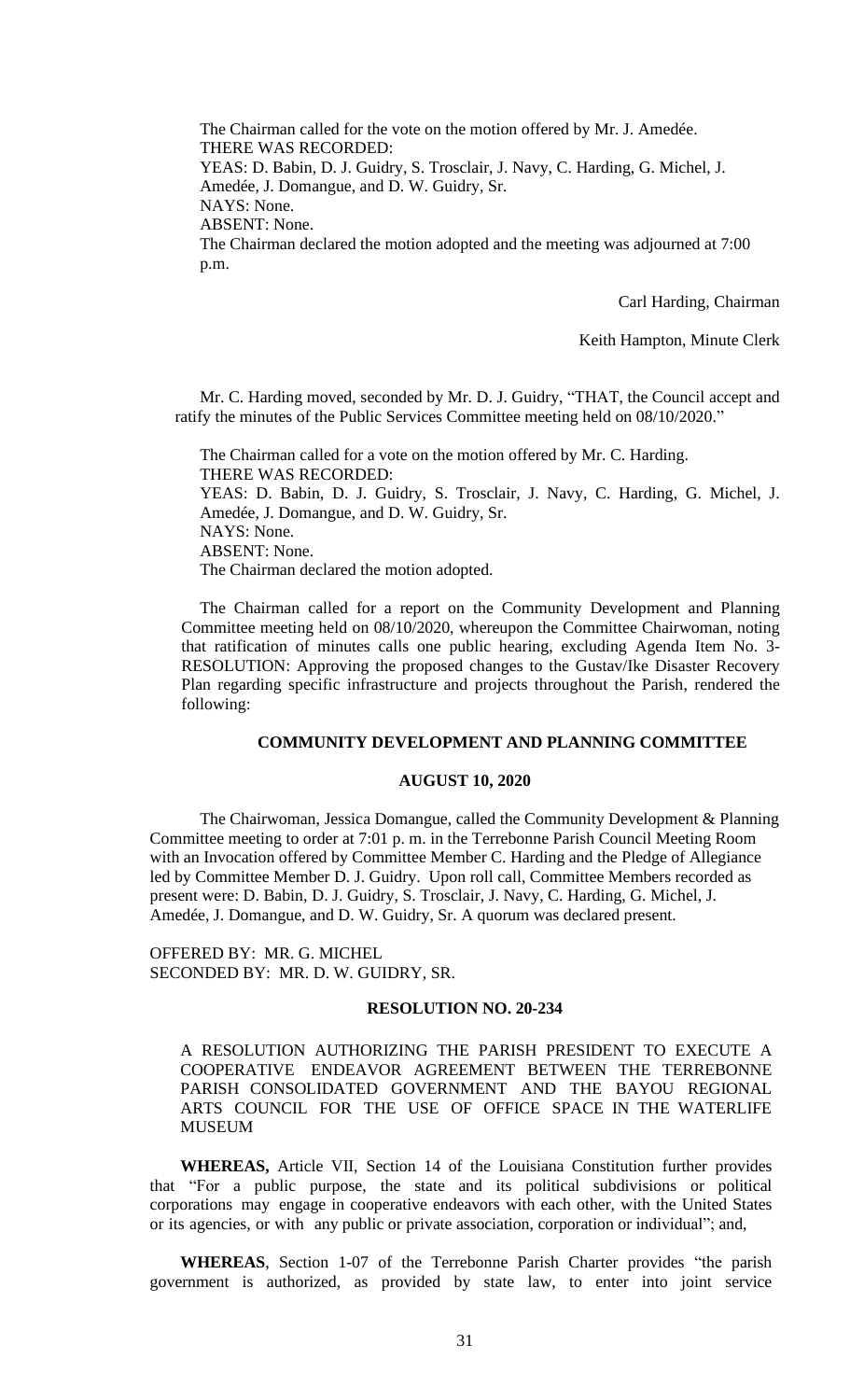agreements or cooperative efforts with other governmental agencies and political subdivisions"; and,

**WHEREAS,** the mission of the Bayou Regional Arts Council is to promote and provide cultural and educational activities through a partnership of private and public funding, that meets the needs of the parish with a particular emphasis on the downtown historic district; and

**WHEREAS,** the TPCG recognizes its statutory mandate to encourage the growth, development, restoration and improvement in downtown, historic and economic development districts; and

**WHEREAS,** the Bayou Regional Arts Council supports numerous programs to enhance education, culture and the arts and make them accessible to residents of Terrebonne Parish;

**WHEREAS,** TPCG, in an effort to facilitate the economic and cultural development of downtown Houma, often works with the Bayou Regional Arts Council on projects including Downtown Demonstration Day; and

**WHEREAS,** TPCG has determined that there is currently sufficient space available in Bayou Terrebonne Waterlife Museum located on Park Avenue, Houma, Louisiana ("Museum") to provide limited temporary office space based on current need and TPCG finds that providing limited office space to the Bayou Regional Arts Council will serve a public purpose and have a public benefit commensurate with the costs; and

**NOW THEREFORE, BE IT RESOLVED** that the Parish President, Gordon E. Dove, on behalf of the Terrebonne Parish Consolidated Government is hereby authorized to execute the cooperative endeavor agreement with the Bayou Regional Arts Council for use of office space in the Waterlife Museum.

#### **THERE WAS RECORDED:**

YEAS: D. Babin, D. J. Guidry, S. Trosclair, J. Navy, C. Harding, G. Michel, J. Amedée, J. Domangue and D.W. Guidry, Sr. NAYS: None. ABSTAINING: None. ABSENT: None. The Chairman declared the resolution adopted on this the 10<sup>th</sup> day of August 2020.

\*\*\*\*\*\*\*\*\*\*\*\*

Upon Committee Member D. Babin's request, the Chairwoman recognized Mr. Chris Pulaski, Planning and Zoning Director, who gave a brief overview of the conceptual plans to convert the section of Belanger Street between Grinage Street and Church Street into a pedestrian plaza based on feedback from the Downtown Demonstration Day event held in December. He then shared that the design package would be utilized to provide materials for the Houma Downtown Development Corporation and other partners to generate public support and begin fundraising to complete the proposed park. Mr. Pulaski confirmed that ADA compliant handicapped access was being included with the design of the proposed park.

Upon Committee Member J. Navy's request, Mr. Pulaski reported that the Metropolitan Planning Organization was addressing the need for more ADA-compliant access points in downtown Houma. **(\*RESOLUTION ADOPTED AFTER DISCUSSION)**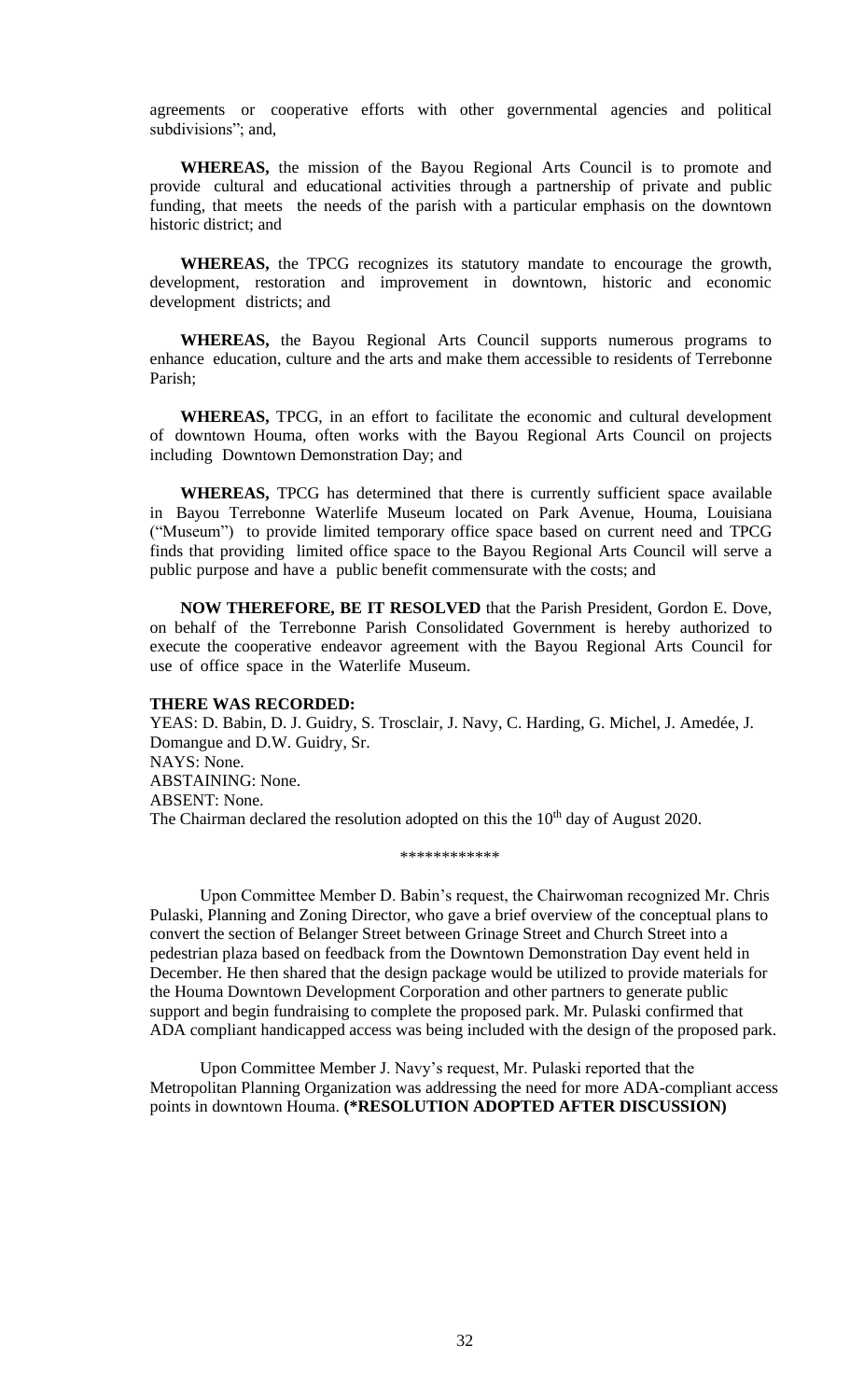## **RESOLUTION NO. 20-235**

A Resolution of the Terrebonne Parish Council on behalf of the Terrebonne Parish Consolidated Government authorizing the Parish President, Hon. Gordon E. Dove, to execute a Master Services Agreement with Duplantis Design Group, PC for professional design and consulting services for a 70% schematic design package for Belanger Street Park; and

**WHEREAS,** the success of the Downtown Demonstration Day in December 2019 highlighted the need for pedestrian and park improvements in the Downtown area with the closure of Belanger Street from Grinage to Church being one of the most popular features; and

**WHEREAS,** the permanent closure of the block would provide a much needed and safe pedestrian plaza that not only will enhance and improve access to the adjacent businesses, but will also alleviate some of the pressure on the Courthouse Square which is one of the most popular outdoor event venues in Downtown Houma; and

**WHEREAS,** the Parish Administration and Finance have allocated up to \$30,000 for design and consulting services for the planning of the park and the fee for this current phase is \$17,500; and

**WHEREAS,** a local non-profit organization has expressed an interest in partnering and also fundraising to help raise funds for the design and construction of the park in exchange for naming rights in celebration of their centennial; and

**NOW, THEREFORE, BE IT RESOLVED** by the Terrebonne Parish Council (Community Development and Planning Committee), on behalf of the Terrebonne Parish Consolidated Government, does hereby authorize the Parish President, Hon. Gordon E. Dove, to execute a Master Services Agreement with Duplantis Design Group, PC for professional design and consulting services for a 70% schematic design package for Belanger Street Park.

### **THERE WAS RECORDED:**

YEAS: D. Babin, D. J. Guidry, S. Trosclair, J. Navy, C. Harding, G. Michel, J. Amedée, J. Domangue and D.W. Guidry, Sr. NAYS: None. ABSTAINING: None. ABSENT: None. The Chairman declared the resolution adopted on this the 10<sup>th</sup> day of August 2020.

\*\*\*\*\*\*\*\*\*\*\*\*

RESOLUTION: Approving proposed changes to the Gustav/Ike Disaster Recovery Plan regarding specific infrastructure and projects throughout the Parish.

Mr. D. J. Guidry moved, seconded by Mr. C. Harding. The resolution was adopted.

Agenda Item No. 3 – RESOLUTION: Approving proposed changes to the Gustav/Ike Disaster Recovery Plan regarding specific infrastructure and projects throughout the Parish was pulled per Administration.

It was at this time the Chairwoman ceded the Chair to the Vice-Chairman.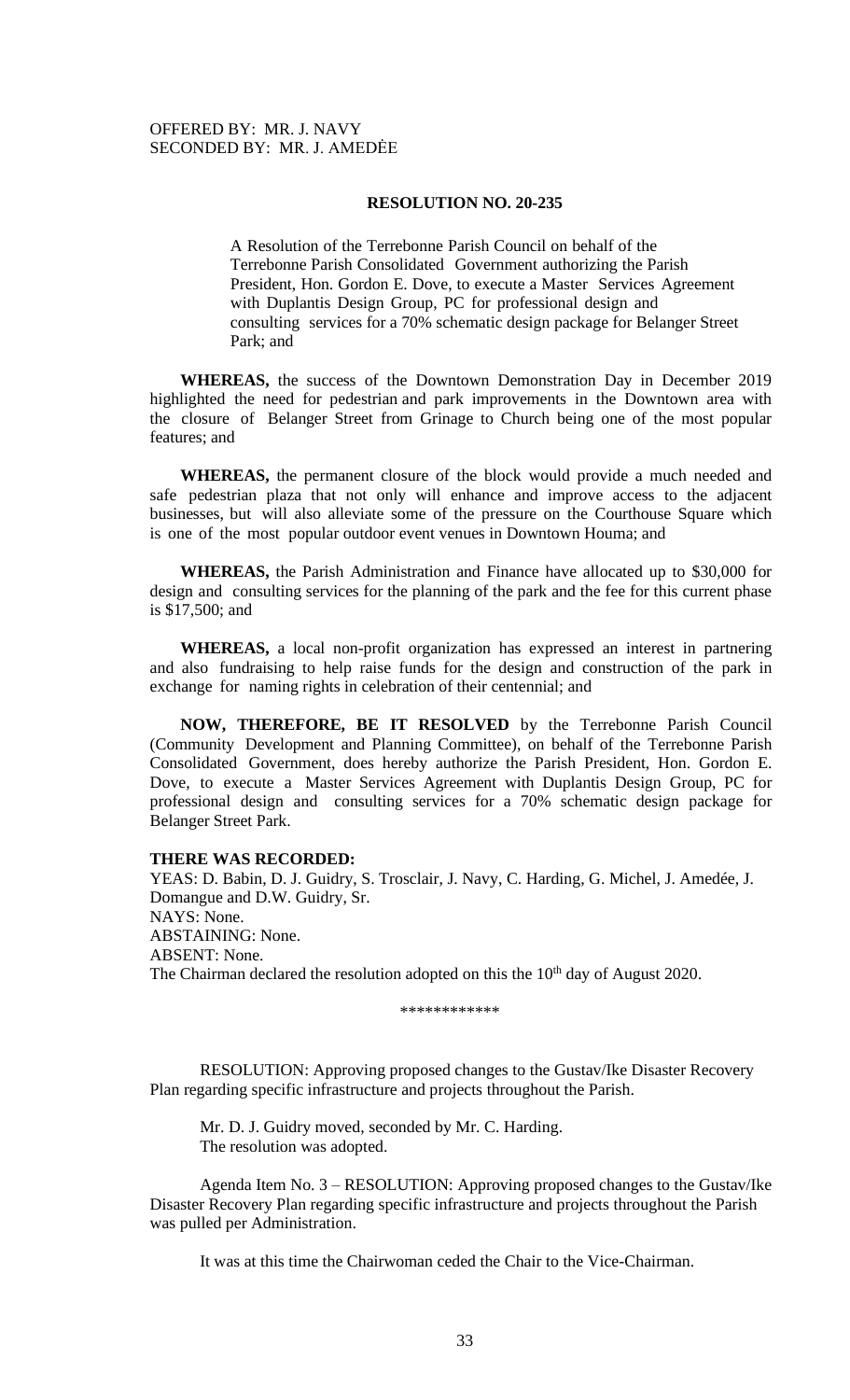The Vice-Chairman recognized Chairwoman J. Domangue who led a discussion relative to the inconsistency of providing recreation in Terrebonne Parish due to COVID-19.

The Vice-Chairman recognized Mr. Kirby Verret, Parishwide Recreation Advisory Board Chairman and Recreation District No. 4 Chairman, who shared his concerns for public safety regarding reopening recreational facilities and potential legal issues.

The Chairwoman gave a brief review of the recreation guidelines set forth by the CDC then shared her support of reopening of recreational facilities across Terrebonne Parish in accordance with those guidelines.

Parish Attorney Julius Hebert clarified that the recreation boards and recreation districts were protected by state laws with regards to liability claims and that many recreation districts are under the Parish's insurance coverage as additional protection.

Mr. Verret shared his concern for the potential loss of life due to COVID-19 exposure during the current pandemic and explained current recreation district policies. He then clarified that the recreation districts were delaying action until the state reached Phase 3 of its COVID-19 response where more activities could be allowed at recreational facilities.

Several Council Members shared their appreciation of the recreation districts' decision-making interests and safety of their communities.

Ms. Tammy Knight, Recreation District No. 10 Director, shared her concerns for providing controlled parks under the current Phase 2 guidelines. She shared that full-time monitors at each park would not be feasible for many recreation districts then reported on the current programs and facilities available in Recreation District No. 10.

Mr. Hebert clarified that parks are allowed to have noncontact sports and certain types of swimming with best practices requiring a monitor on location to ensure social distancing and other safety measures were being practiced.

Chief Financial Officer Kandace Mauldin stated that additional research and confirmation was needed to determine if recreation districts could be reimbursed for wages paid to monitors in order to open recreational facilities.

Discussion ensued relative to the recreation districts' responsibility to determine reopening recreational facilities and the Parish's ability to provide additional guidance and support with complying with current recreation guidelines.

Mr. Hebert clarified that the current guidelines require a child attending a park to have a parent or guardian with them then suggested that an appropriate supervisor for the park be present to ensure appropriate safety measures are practiced.

Mr. Lloyd Poinecot, Recreation District No. 10 Chairman, clarified that programs could be held at recreational facilities provided they are controlled with appropriate supervision present. He then suggested that the Parishwide Recreation Advisory Board could be better utilized to address recreational issues.

Mr. Craig Luke, Recreation District No. 4 Director, noted his concerns regarding misinformation and criteria that would allow the reopening of parks. He then shared his appreciation for the creation of a template for the recreation districts to follow when making decisions.

Several Committee Members shared their optimism for reopening recreational facilities across the Parish and for more collaboration between the recreation districts in order to provide recreational services during the COVID-19 pandemic.

Mr. Chris Chaisson, Recreation District No. 2,3 Chairman, verified the district's parks are not currently advertised as open with the exception of the skate park and the manned baseball park.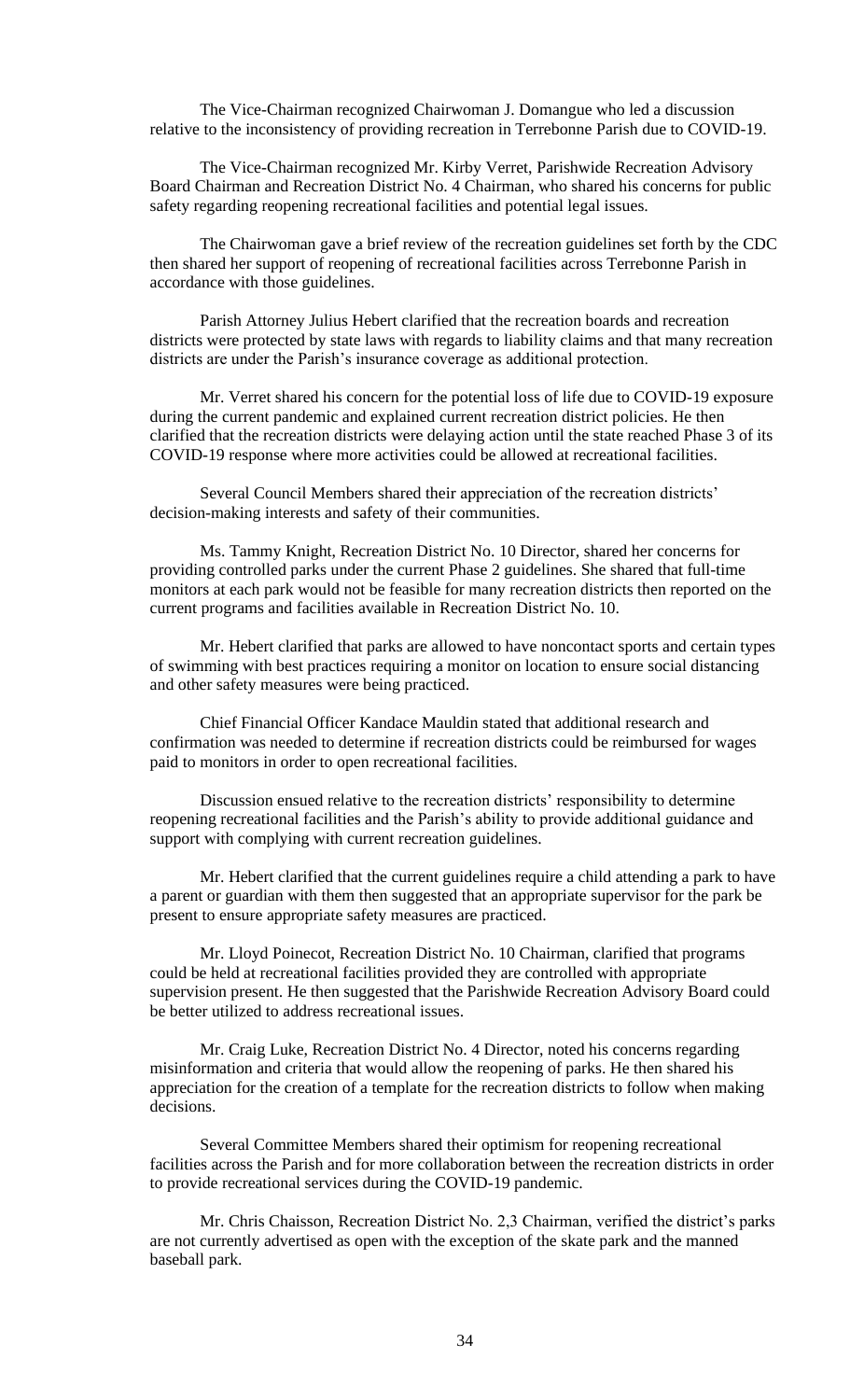Mr. Ronald Rainey, Recreation District No. 11 Chairman, confirmed that its parks are closed and then shared his concerns with utilizing the Adult Softball Field for local alumni tournaments.

Discussion continued regarding the perceived inconsistencies across each recreation districts and whether parks are closed.

It was at this time that the Chairwoman resumed the Chair.

Mr. S. Trosclair moved, seconded by Mr. D. W. Guidry, Sr., "THAT the Community Development and Planning Committee introduce an ordinance to amend Ordinance No. 7120 to amend Chapter 19, Article II, (Parades) Division I, Section 19-31 of the Terrebonne Parish Code to provide clarification of the Mardi Gras Parade Safety Committee membership, and call for a public hearing on said matter on Wednesday, August 26, 2020 at 6:30 p.m.<sup>"</sup>

The Chairwoman called for the vote on the motion offered by Mr. S. Trosclair. THERE WAS RECORDED: YEAS: D. Babin, D. J. Guidry, S. Trosclair J. Navy, C. Harding, G. Michel, J. Amedée, J. Domangue, and D. W. Guidry, Sr. NAYS: None. ABSENT: None. The Chairwoman declared the motion adopted.

Mr. D. W. Guidry, Sr. moved, seconded by Mr. C. Harding, "THAT, there being no further business to come before the Community Development and Planning Committee, the meeting be adjourned."

The Chairwoman called for the vote on the motion offered by Mr. D. W. Guidry, Sr. THERE WAS RECORDED: YEAS: D. Babin, D. J. Guidry, S. Trosclair J. Navy, C. Harding, G. Michel,

J. Amedée, J. Domangue, and D. W. Guidry, Sr. NAYS: None. ABSENT: None.

The Chairwoman declared the motion adopted and the meeting was adjourned at 8:19 p.m.

Jessica Domangue, Chairwoman

Keith Hampton, Minute Clerk

Ms. J. Domangue moved, seconded by Mr. D. W. Guidry, Sr., "THAT, the Council accept and ratify the minutes of the Community Development and Planning Committee meeting held on 08/10/2020."

The Chairman called for a vote on the motion offered by Ms. J. Domangue. THERE WAS RECORDED: YEAS: D. Babin, D. J. Guidry, S. Trosclair, J. Navy, C. Harding, G. Michel, J. Amedée, J. Domangue, and D. W. Guidry, Sr. NAYS: None. ABSENT: None. The Chairman declared the motion adopted.

Mr. D. W. Guidry, Sr. moved, seconded by Mr. J. Amedée, "THAT, the Council open, close, and appoint Mr. Ray Deroche to serve a term on the Recreation District No. 6 Board."

The Chairman called for a vote on the motion offered by Mr. D. W. Guidry, Sr. THERE WAS RECORDED: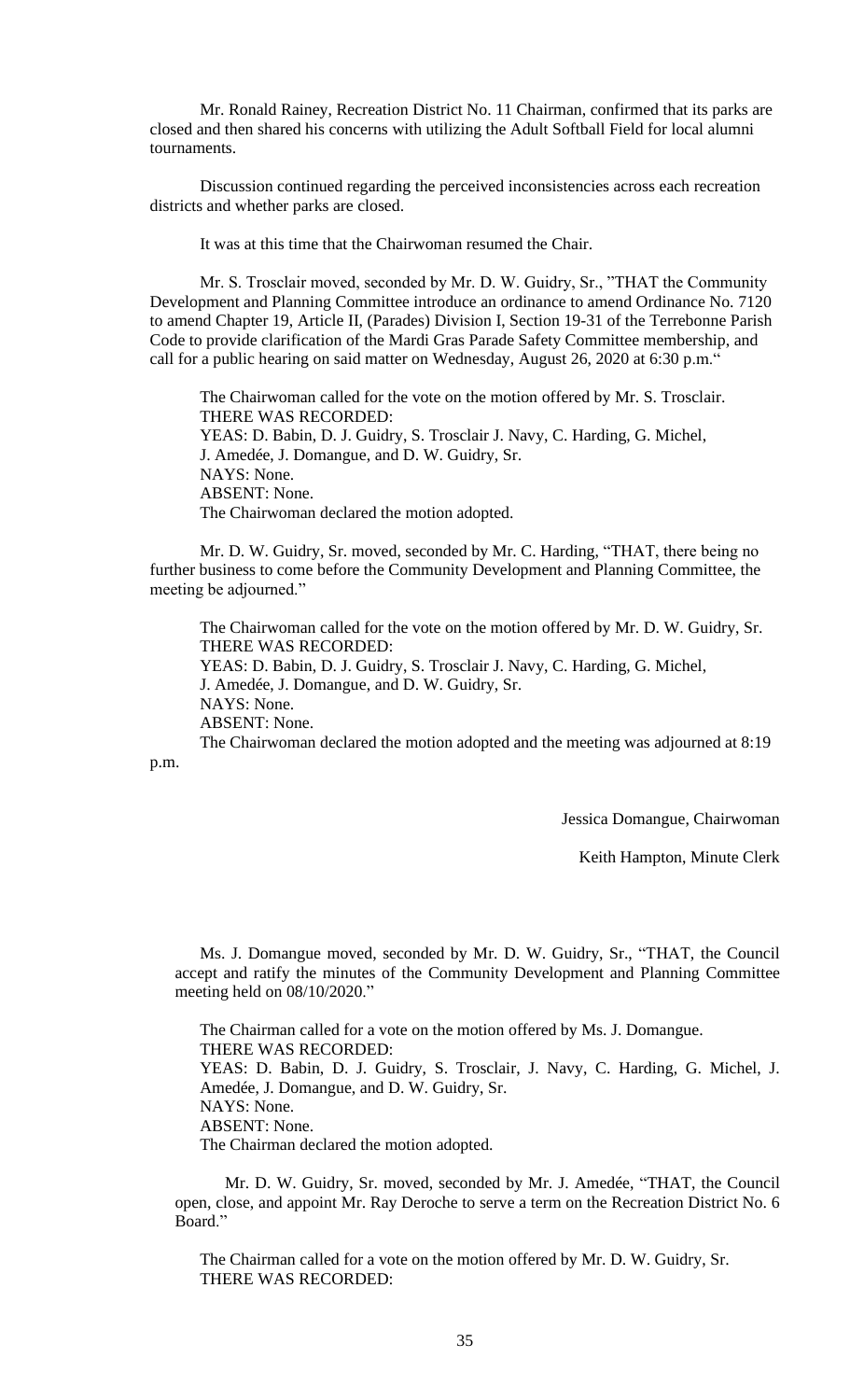YEAS: D. Babin, D. J. Guidry, S. Trosclair, J. Navy, C. Harding, G. Michel, J. Amedée, J. Domangue, and D. W. Guidry, Sr. NAYS: None. ABSENT: None. The Chairman declared the motion adopted.

The Chairman announced the following vacancies, which he noted will be handled as per the usual procedure:

- Coteau Fire District- One unexpired term due to a resignation.
- Recreation District No. 2,3- One unexpired term due to a resignation.
- Recreation District No. 10- One unexpired term due to a resignation and one expiring term.
- Houma Board of Adjustments- One expiring term
- TEDA- Three expiring terms representing: NAACP, Chamber of Commerce, and SCIA.
- Veterans' Board- Three expiring terms representing: Marine Corps, Legislative Delegation North, and Parish President North of the Intracoastal.

Councilwoman J. Domangue lead a discussion regarding the creation of the Terrebonne Parish Recreation Modernization Taskforce.

Ms. J. Domangue moved, seconded by Mr. J. Navy, "THAT, the Council make a motion to create the Terrebonne Parish Recreation Modernization Taskforce."

Mr. J. Amedée noted suggestions for inclusion in the Terrebonne Parish Recreation Modernization Taskforce Charter and requested that the Council review changes before the taskforce's final recommendation is placed on the October 9, 2021 ballot.

Several Councilmembers expressed their opposition toward consolidation and offered suggestions to improve the charter and make it more beneficial to the public.

Parish Attorney Jules Hebert informed the Council that the Parish currently has a Recreation Advisory Board, that is not being utilized.

Mr. Ed Bice, Recreation District No. 2,3 Board member, believes that changes could positively impact Recreation District 2,3 and is in full support of Taskforce.

Mr. Lloyd Poiencot, resident of 103 Lecompte Ln., a expressed his concern with the potential creation of a Recreation Taskforce.

Mr. D. W. Guidry, Sr. moved, seconded by Mr. D. J. Guidry, "THAT, the Council extend Mr. Lloyd Poiencot an additional minute."

The Chairman called for a vote on the motion offered by Mr. D. W. Guidry, Sr. THERE WAS RECORDED: YEAS: D. Babin, D. J. Guidry, S. Trosclair, J. Navy, C. Harding, G. Michel, J.

Amedée, J. Domangue, and D. W. Guidry, Sr.

NAYS: None.

ABSENT: None.

The Chairman declared the motion adopted.

Mr. Poiencot concluded by stating his opposition to the adoption of a resolution for the Terrebonne Parish Recreation Modernization Taskforce.

Mr. Kirby Verret, member of the Parish President's Parish-wide Recreation Advisory Board, detailed his opposition to the creation of the Terrebonne Parish Recreation Modernization Taskforce.

Mr. D. W. Guidry, Sr. moved, seconded by Mr. D. J. Guidry, "THAT, the Council extend Mr. Kirby Verret an additional minute."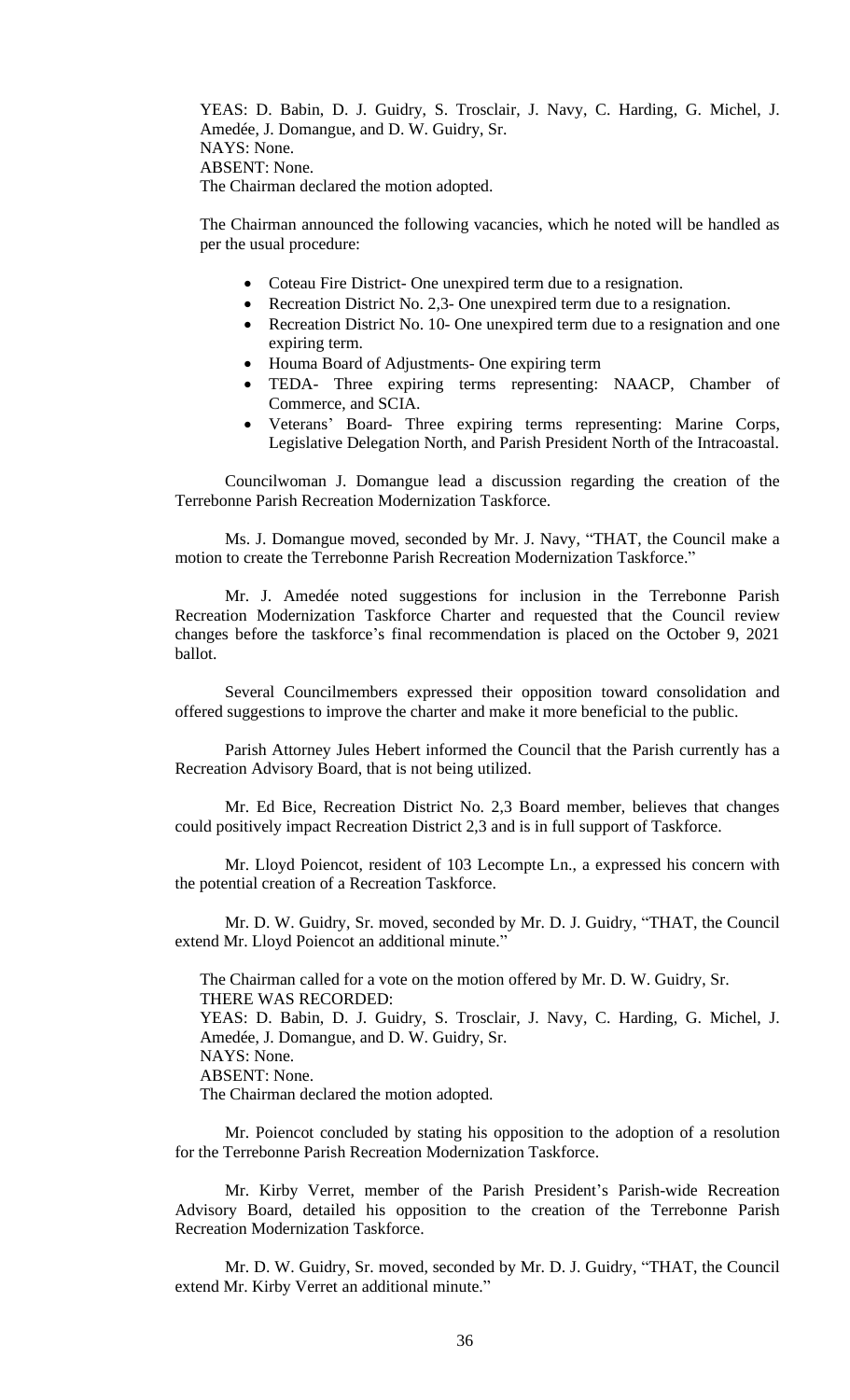The Chairman called for a vote on the motion offered by Mr. D. W. Guidry, Sr. THERE WAS RECORDED: YEAS: D. Babin, D. J. Guidry, S. Trosclair, J. Navy, C. Harding, G. Michel, J. Amedée, J. Domangue, and D. W. Guidry, Sr. NAYS: None. ABSENT: None. The Chairman declared the motion adopted.

Mr. Verret offered no additional comments after extension.

Mr. Chris Chiasson, resident of 516 Cavaness Dr., inquired if the Recreation Taskforce is created as stated, will the Council have the ability to make any changes prior to placement on December's ballot.

Parish Attorney Jules Hebert explained that the Council will ultimately make the final decision for the proposed taskforce. He continued that since there is currently an advisory board in place, it will have to be dissolved and replaced with the Terrebonne Parish Recreation Modernization Taskforce.

Mr. D. Babin moved, seconded by Mr. D. J. Guidry, "THAT, the Council defer action on establishing the Terrebonne Parish Recreation Modernization Taskforce for two weeks to allow Legal to review the matter." **(\*MOTION VOTED ON AFTER ADDITIONAL SPEAKERS)**

Shawn Dupre, member of Recreation District No. 2,3 Board, expressed his concern regarding the creation of the Terrebonne Parish Recreation Modernization Taskforce affecting the passage of the Recreation District No. 2,3 millage.

Mr. Nicholas Hebert, Government Activities Chairman for the Houma-Terrebonne Chamber of Commerce, read a letter of support of the Terrebonne Parish Recreation Modernization Taskforce. He proceeded to inform the Council that he has presented three (3) plans to the Council on behalf of various entities to improve the Recreation system.

Mr. J. Amedée. moved, seconded by Mr. D. W. Guidry, Sr., "THAT, the Council extend Mr. Nicholas Hebert an additional minute."

The Chairman called for a vote on the motion offered by Mr. J. Amedée. THERE WAS RECORDED: YEAS: D. Babin, D. J. Guidry, S. Trosclair, J. Navy, C. Harding, G. Michel, J. Amedée, J. Domangue, and D. W. Guidry, Sr. NAYS: None. ABSENT: None. The Chairman declared the motion adopted.

Mr. Hebert added that he welcomes the opportunity to participate in any recreation discussion and is in support of the Council approving the creation of the taskforce.

Parish Attorney Jules Hebert suggested that the Committee adopt an ordinance to create the Terrebonne Parish Recreation Modernization Taskforce and that members be appointed thereafter.

The Chairman called for a voice vote on the motion offered by Mr. D. Babin. THERE WAS RECORDED: YEAS: D. Babin, D. J. Guidry, G. Michel NAYS: S. Trosclair, J. Navy, C. Harding, J. Amedée, D. W. Guidry, Sr., and J. Domangue ABSENT: None. **\***The Chairman declared that the substitute motion failed.

Ms. J. Domangue moved, seconded by Mr. J. Navy, "THAT, the Council adopt a motion to create the Terrebonne Parish Recreation Modernization Taskforce."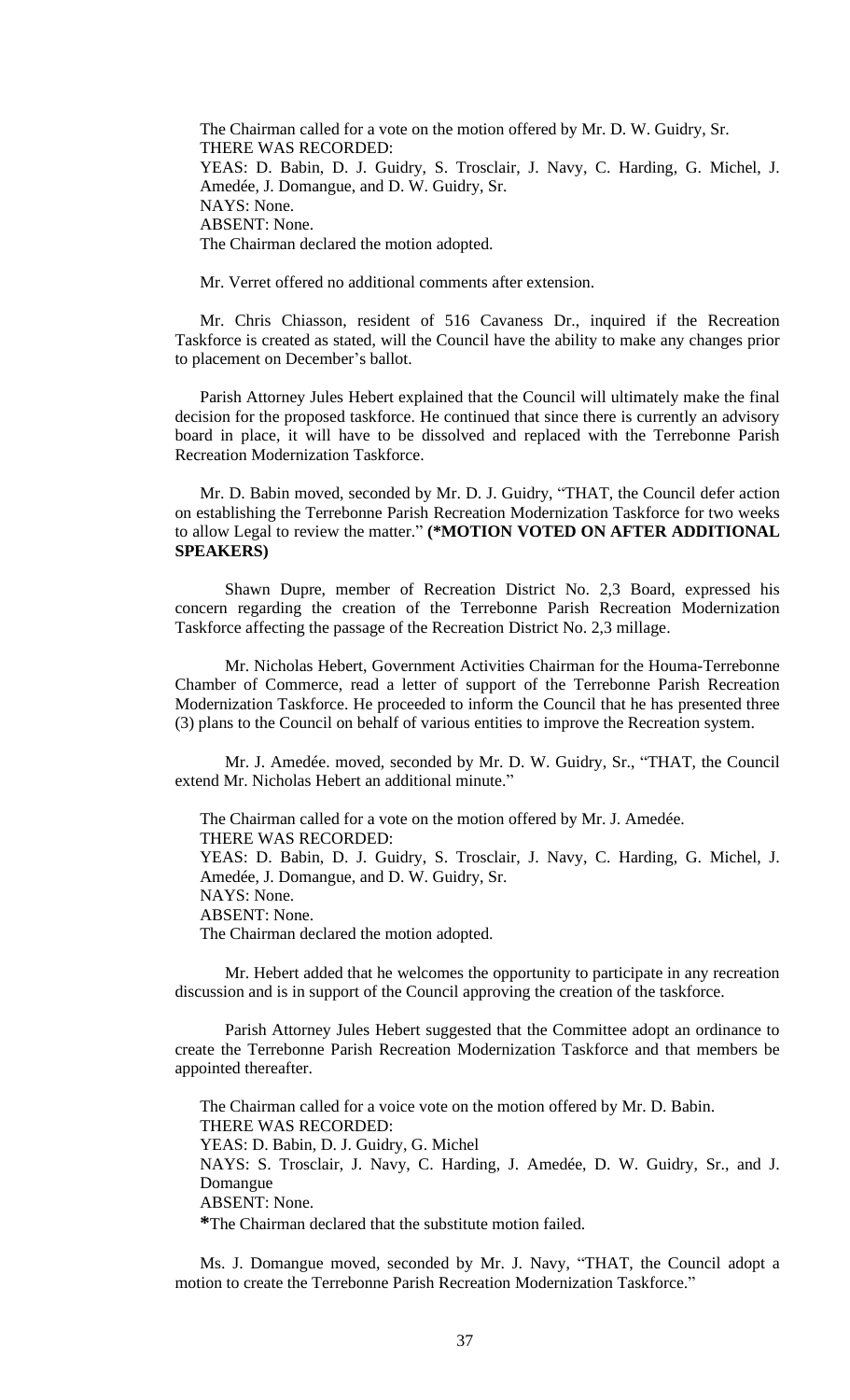The Chairman called for a voice vote on the motion offered by Ms. J. Domangue. THERE WAS RECORDED: YEAS: S. Trosclair, J. Navy, C. Harding, J. Amedée, D. W. Guidry, Sr., and J. Domangue NAYS: D. Babin, D. J. Guidry, G. Michel ABSENT: None. The Chairman declared the motion adopted.

The Chairman noted that Mr. C. Harding wished to pull Item 7B (Councilman Carl Harding: Discussion and possible action relating to proposed projects in District 2) from tonight's agenda and discuss at a later date.

Under Agenda Item 6A – Parish President Dove: Not present.

Under Agenda Item 6B – Announcements, Council Members:

- Councilman D. Babin educated the public on COVID-19 antibodies.
- Councilman G. Michel encouraged and reminded Terrebonne Parish residents to go vote on August 15, 2020.
- Councilman J. Amedée encouraged Terrebonne Parish residents to be diligent and get tested if they are feeling ill.
- Councilman J. Navy thanked Ochsner Health System, Louisiana Office of Public Health Region Three Medical Director, Dr. Chip Riggins and Kristen Howard, along with Public Safety Director Steve Ponville, and Purchasing Manager Angela Guidry for supply distribution. He also encouraged the public to complete their census.
- Councilman C. Harding thanked the Council Staff, Parish Manager Mike Toups, CFO Kandace Mauldin, Planning and Zoning Director Chris Pulaski, Public Works Director David Rome, and Public Safety Director Steve Ponville for everything they do.
- Chairman S. Trosclair reminded everyone to keep veterans, active military, law enforcement, firefighters, etc in their thoughts and prayers.

Mr. D. W. Guidry, Sr. moved, seconded by Mr. J. Navy, "THAT, the Council accept the following monthly engineering reports:"

A. Milford and Associates, LLC.

B. GIS Engineering, LLC.

The Chairman called for a vote on the motion offered by Mr. D. W. Guidry, Sr. THERE WAS RECORDED:

YEAS: D. Babin, D. J. Guidry, S. Trosclair, J. Navy, C. Harding, G. Michel, J. Amedée, J. Domangue, and D. W. Guidry, Sr.

NAYS: None.

ABSENT: None.

The Chairman declared the motion adopted.

Mr. D. W. Guidry, Sr. moved, seconded by Mr. J. Navy, "THAT, there being no further business to come before the Council, the meeting be adjourned."

The Chairman called for a vote on the motion offered by Mr. D. W. Guidry, Sr. THERE WAS RECORDED:

YEAS: D. Babin, D. J. Guidry, S. Trosclair, J. Navy, C. Harding, G. Michel, J. Amedée, J. Domangue, and D. W. Guidry, Sr.

NAYS: None.

ABSENT: None.

The Chairman declared the motion adopted and the meeting was adjourned at 9:02 p.m.

## MARGEAUX LECOMPTE, MINUTE CLERK